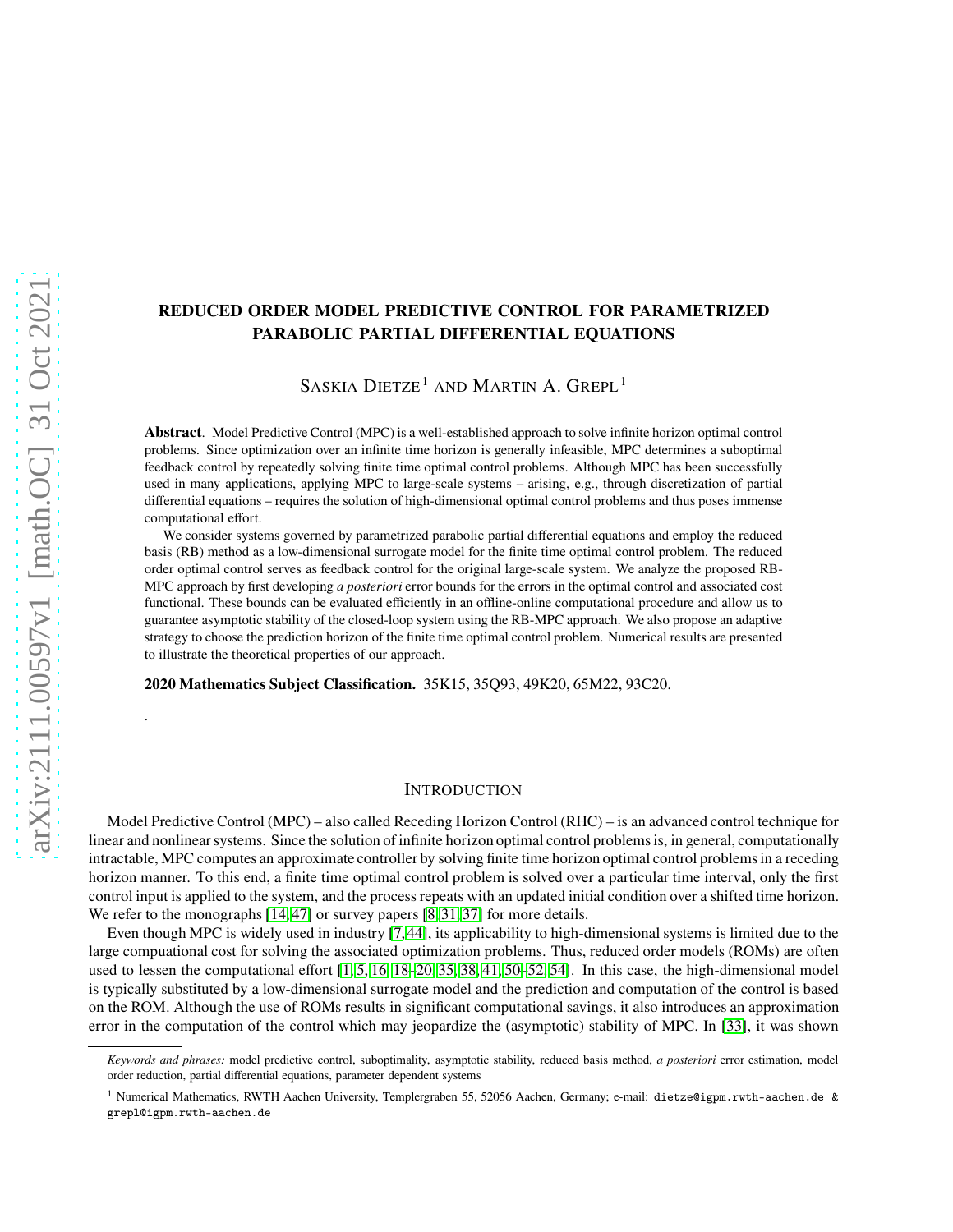that controllers based on ROMs might stabilize only the reduced model but not the original plant. Assuming the control computed from the (original) high-dimensional model resulted in a stable MPC scheme, this property should be inherited by the reduced control computed from the ROM. Robustness of the MPC closed-loop system with respect to the ROM approximation error is thus a crucial ingredient.

The stability of MPC – without model order reduction (MOR) – has been analyzed in detail in the literature. Whereas it is known that the optimal controller of the infinite horizon optimal control problem always stabilizes the system, this property may be lost within the MPC scheme [\[47,](#page-36-0) Chapter 1]. It is therefore crucial to ensure (asymptotic) stability of the controller, i.e., to guarantee that the solution trajectory converges to the desired state and stays close to it. In MPC, terminal constraints or terminal costs or a combination of both are often used to guarantee stability, see e.g. [\[6,](#page-35-10)[23,](#page-35-11)[35,](#page-36-3)[36,](#page-36-9)[39,](#page-36-10)[57\]](#page-36-11). However, also MPC schemes with neither terminal constraints nor costs have received considerable attention in the literature since they are easier to implement and less restrictive. Without additional terminal constraints or cost the length of the prediction horizon is crucial since the stability and performance of the controller depend on it. In [\[43\]](#page-36-12), it was shown that stability of a constrained time-discrete linear system can be guaranteed if the prediction horizon is chosen sufficiently large; the result was generalized to nonlinear problems in [\[22\]](#page-35-12). However, the computational complexity grows rapidly with the length of the optimization horizon. Therefore, estimates regarding the minimal horizon that guarantees stability are of utmost interest. In [\[11,](#page-35-13)[12,](#page-35-14)[15,](#page-35-15)[48\]](#page-36-13), an analysis of the minimal stabilizing horizon based on relaxed dynamic programming [\[32,](#page-35-16)[46\]](#page-36-14) was proposed. Here, the main idea is to ensure stability by estimating the degree of suboptimality of the MPC feedback law and subsequently – since the degree depends on the prediction horizon length – to estimate the minimal stabilizing horizon. These ideas have been applied to MPC for partial differential equations in [\[2](#page-35-17)[–4\]](#page-35-18).

Although ROMs has been widely used in combination with MPC as mentioned above, the stability of the combined ROM-MPC approach has received less attention [\[1,](#page-35-4)[5,](#page-35-5)[19,](#page-35-19)[35,](#page-36-3)[51\]](#page-36-15). In [\[1\]](#page-35-4), proper orthogonal decomposition (POD) was used to derive a reduced order model. The stability analysis is based on the relaxed dynamic programming principle [\[11,](#page-35-13) [15\]](#page-35-15) and does not require terminal costs or constraints. However, it directly applies the analysis from [\[11,](#page-35-13) [15\]](#page-35-15) to the reduced order model, thus showing stability of the ROM but not of the closed-loop systems, i.e., the reduced control applied to the high-dimensional system. Results from robust MPC are used in [\[19\]](#page-35-19) and [\[51\]](#page-36-15). In [19], stability is ensured by designing the cost function parameters so as to satisfy a set of linear matrix inequality (LMI) conditions. Since the approach requires the solution of LMIs involving the full system matrices, it is not applicable to high-dimensional systems. The work in [\[51\]](#page-36-15) does not show asymptotic stability of the original but only of a set around the origin. The approach in [\[5\]](#page-35-5) provides asymptotic stability of the origin but is limited to modal decomposition to generate the reduced order model. Also, the stability analysis is quite conservative since a global error bound between the MOR and the high-dimensional system instead of the actual trajectory is used. Finally, the reduced order model considered in [\[35\]](#page-36-3) is based on a general Petrov-Galerkin projection and not limited to a specific MOR technique. Here, asymptotic stability can be achieved despite the MOR error using a terminal cost and the definition of terminal sets. An error bound is given then by the solution to a scalar ordinary differential equation which is also used in the design of the MOR feedback controller thus accounting for the MOR error.

In this paper, we propose an RB-MPC approach for parametrized partial differential equations. To this end, we employ the RB approximation to substitute the high-dimensional system in the MPC loop. In Section [1,](#page-2-0) we introduce the general problem statement: the infinite and finite time optimal control problems, their finite element (truth) discretization, and existing MPC stability results which are the basis for our analysis. Note that we restrict our attention to state feedback MPC in this work. Our contributions are the following:

- ∙ In Section [2,](#page-9-0) we introduce a certified RB method for solving the finite time optimal control problems required in each MPC loop. We consider the control constrained as well as unconstrained case and derive *a posteriori* bounds for the error in the optimal control and associated cost functional. Here, we improve on the bounds presented in [\[26\]](#page-35-20) following the ideas from [\[25,](#page-35-21) [27\]](#page-35-22). The RB approximation and error bounds can be evaluated efficiently using an offline-online computational procedure, a necessity in the MPC framework. Furthermore, the cost functional error bounds are a key ingredient to guarantee stability of the RB-MPC approach.
- ∙ Building on existing stability results for MPC without terminal costs or constraints, we analyze the stability of our RB-MPC approach in Section [3.](#page-14-0) We invoke the proposed error bounds and derive a stability condition based on the suboptimality threshold of the combined RB-MPC approach. Since the suboptimality threshold can also be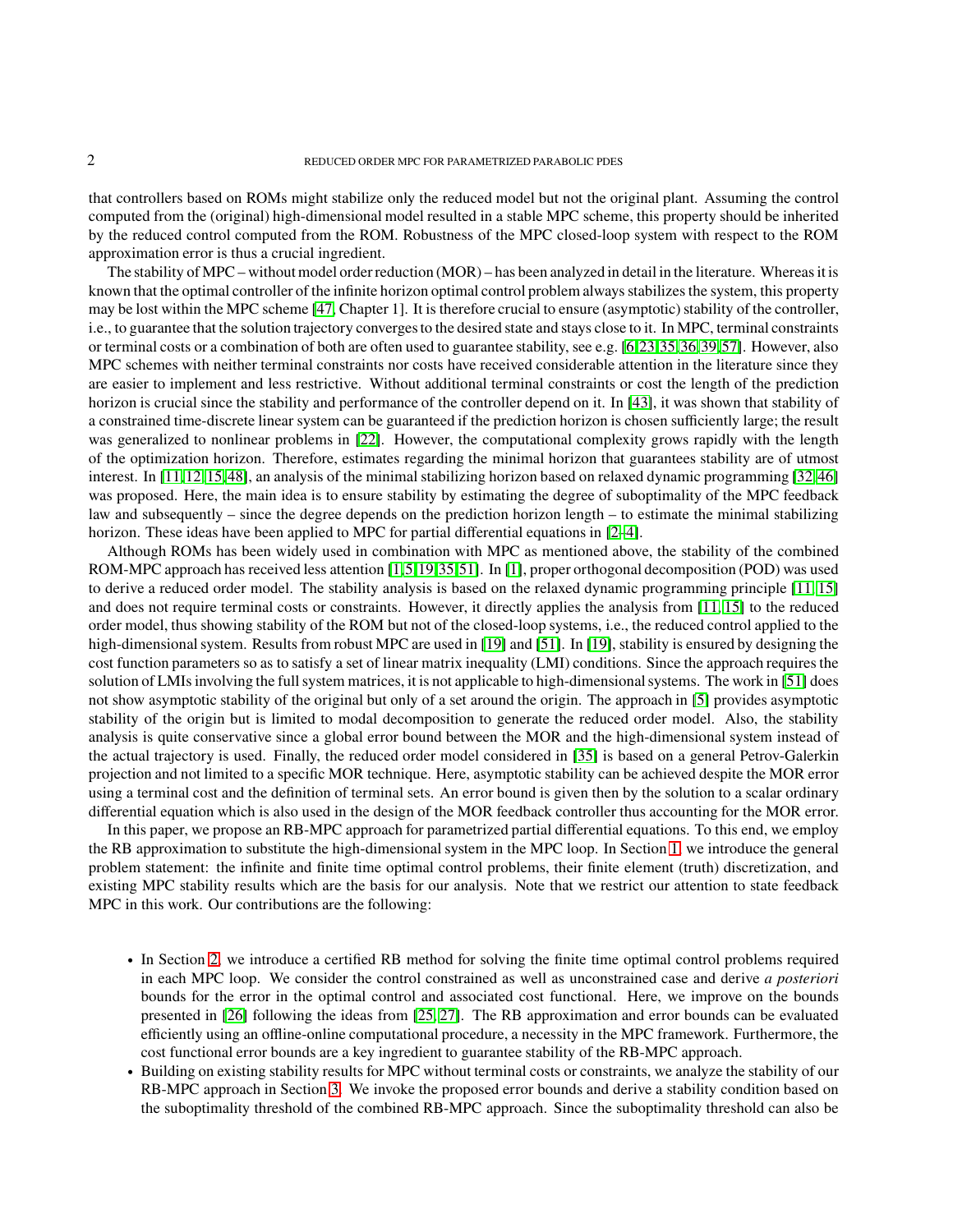evaluated online-efficient, we do not only use it to confirm stability, but also to propose an adaptive algorithm to choose the minimal stabilizing prediction horizon.

∙ In Section [4,](#page-17-0) we extend the theory to weakly coercive parabolic PDEs, i.e., where the spatial operator only satisfies the Gårding inequality. This allows us to apply the RB-MPC approach not only to stable systems but also to unstable systems.

<span id="page-2-0"></span>Finally, in Section [5](#page-20-0) we assess our approach by means of two numerical examples: The control of a one dimensional reaction-diffusion equation equipped with a destabilizing parameter and the control of a two-dimensional welding process.

## 1. GENERAL PROBLEM STATEMENT

In this section we introduce the infinite horizon optimal control problem and the associated finite time horizon optimal control problem for the MPC approach. We consider systems governed by parametrized linear parabolic partial differential equations, introduce a finite element truth discretization of the continuous problem, and state the MPC algorithm. We also recall an asymptotic stability result on which our approach is based.

### 1.1. **Preliminaries**

Let  $\Omega \subset \mathbb{R}^d$ ,  $d = 1, 2, 3$ , be a bounded Lipschitz domain with boundary  $\Gamma$  and let  $Y_e$  with  $H_0^1(\Omega) \subset Y_e \subset H^1(\Omega)$  be a Hilbert space over  $\Omega$ .<sup>[1](#page-2-1)</sup> The associated inner product and norm are given by  $(\cdot, \cdot)_{Y_e}$  and  $\|\cdot\|_{Y_e} = \sqrt{(\cdot, \cdot)_{Y_e}}$ , respectively. Additionally, we assume the norm  $\|\cdot\|_{Y_e}$  is equivalent to the  $H^1(\Omega)$ -norm and denote the dual space of  $Y_e$  by  $Y'_e$ . Next, we recall the Hilbert space  $W(0,T) = \{v \in L^2(0,T;Y_e) : v_t \in L^2(0,T;Y'_e)\}\$  for a fixed time T with its standard inner product; for more information see e.g. [\[45,](#page-36-16)[58,](#page-36-17)[60\]](#page-36-18). We also introduce the control space  $U_e(T) = L^2(0, T; \mathbb{R}^m)$ ,  $m \in \mathbb{N}$ , with inner product  $(u, v)_{U_e} = \int_0^T$  $\int_0^T (u(t), v(t))_{\mathbb{R}^m} dt$  and induced norm  $\|\cdot\|_{U_e} = \sqrt{(\cdot, \cdot)_{U_e}}$ ; the dual space is denoted by  $(U_e(T))^T$ . Furthermore, we define  $U_{e, ad}(T)$  as the non-empty convex subset of admissible controls, given by  $U_{e, ad}(T) = \{u_e \in$  $U_e(T)$ :  $u_{a,e}(t) \le u_e(t) \le u_{b,e}(t)$   $\subset U_e(T)$ . Here,  $u_{a,e}(\cdot), u_{b,e}(\cdot) \in L^2(0,T; \mathbb{R}^m)$  with  $u_{a,e}(t) \le u_{b,e}(t)$  f.a.a.  $t \in [0,T]$  are given lower and upper bounds for the control input (hard constraints). Finally, let  $D \subset \mathbb{R}^P$  be a prescribed P-dimensional compact parameter set, i.e., an element  $\mu \in \mathcal{D}$  will serve as our *P*-tuple input parameter.

We now introduce the bilinear forms. For the sake of simplicity the first one is parameter independent and defined through  $m(w, v) = (w, v)_{L^2(\Omega)}$  for all  $w, v \in L^2(\Omega)$ . The second parameter-dependent bilinear form is given by  $a(\cdot, \cdot; \mu)$ :  $Y_{\rho} \times Y_{\rho} \to \mathbb{R}$ . We assume that  $a(\cdot, \cdot; \mu)$  is continuous,

$$
\gamma_e(\mu) = \sup_{w \in Y_e \setminus \{0\}} \sup_{v \in Y_e \setminus \{0\}} \frac{a(w, v; \mu)}{\|w\|_{Y_e} \|v\|_{Y_e}} \le \gamma_0 < \infty, \quad \forall \mu \in \mathcal{D}, \tag{1}
$$

coercive,

<span id="page-2-3"></span><span id="page-2-2"></span>
$$
\alpha_e(\mu) = \inf_{\nu \in Y_e \setminus \{0\}} \frac{a(\nu, \nu; \mu)}{\|\nu\|_{Y_e}^2} \ge \alpha_0 > 0, \quad \forall \mu \in \mathcal{D},
$$
\n(2)

and admits an affine representation,

$$
a(w, v; \mu) = \sum_{q=1}^{Q_a} \Theta_a^q(\mu) a^q(w, v), \quad \forall w, v \in Y_e, \quad \forall \mu \in \mathcal{D},
$$
\n(3)

for some (preferably) small integer  $Q_a$ . The coefficient functions  $\Theta_a^q$ :  $D \to \mathbb{R}$  are continuous and depend on the parameter  $\mu$ , whereas the continuous bilinear forms  $a^q$  do *not* depend on  $\mu$ . Last, we also require a continuous bilinear

<span id="page-2-1"></span><sup>&</sup>lt;sup>1</sup>The subscript *e* refers to "exact".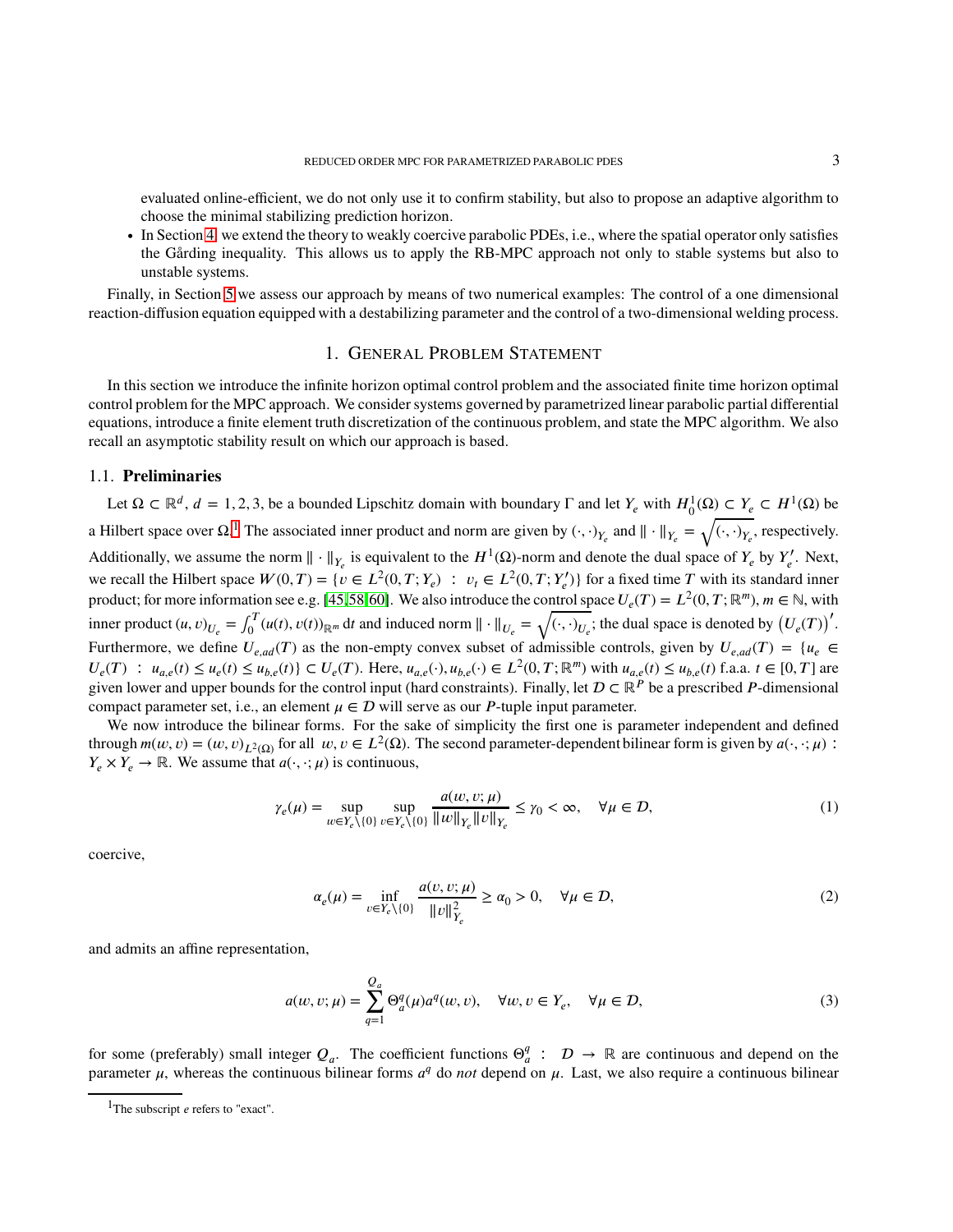form  $b(\cdot, \cdot)$ :  $\mathbb{R}^m \times Y_e \to \mathbb{R}$ , defined by

$$
b(u, v) = \sum_{i=1}^{m} b_i(v)u_i,
$$
 (4)

where  $b_1, \ldots, b_m$  are given bounded linear functionals on  $L^2(\Omega)$ . We assume the  $b_i$  do not depend on the parameter; however, affine parameter dependence is readily admitted [\[10\]](#page-35-23). In addition, we define the continuous and linear operator  $B_e: U_e(T) \to L^2(0, T; Y'_e)$  by

$$
\langle (B_e u_e)(t), \cdot \rangle_{Y'_e, Y_e} = b(u_e(t), \cdot) = \sum_{i=1}^m b_i(\cdot) u_{e,i}(t).
$$
\n(5)

Here,  $\langle \cdot, \cdot \rangle_{Y'_e, Y_e}$  denotes the dual pairing between  $Y'_e$  and  $Y_e$  and  $u_e \in U_e(T)$  is the control input with time-dependent components  $u_{e,i} \in L^2(0,T)$ ,  $1 \leq i \leq m$ . The associated adjoint operator (linear and bounded) is denoted by  $B_e^*$ :  $L^2(0,T;Y_e) \to U_e(T)$ , where we identify  $(L^2(0,T;Y_e))'$  with  $L^2(0,T,Y_e)$  and  $(U_e(T))'$  with  $U_e(T)$ . It can be shown that, for a given  $\phi \in L^2(0, T; Y_e)$ , the adjoint operator  $B_e^{\star} \phi$  can be expressed as  $(B_e^{\star} \phi)_i(t) = b_i(\phi(t))$ ,  $1 \le i \le m$ ,  $t \in$ [0, T] [\[26\]](#page-35-20). Finally, we require an observation subdomain  $D \subset \Omega$ , which is a measurable set with inner product  $(u, v)_D =$  $\int_D uv \, dt$  and an associated semi-norm  $|v|_D = \sqrt{(v, v)_D}$  for  $u, v \in L^2(\Omega)$ . We shall assume that the system is LTI (linear time-invariant), this is the case when all linear and bilinear forms are time independent.

### 1.2. **Infinite Horizon Control Problem**

In this paper we consider parametrized parabolic partial differential equations of the form

<span id="page-3-0"></span>
$$
\frac{d}{dt}m(y_e(t), v) + a(y_e(t), v; \mu) = b(u_e(t), v), \quad \forall v \in Y_e, \quad \text{f.a.a. } t \in (0, \infty),
$$
\n(6)

where  $y_e(t) \in Y_e$  for a given parameter  $\mu \in \mathcal{D}$ , control  $u_e(t) \in \mathbb{R}^m$ , and initial condition  $y_e(0) = y_{0,e} \in L^2(\Omega)$ . Next, we introduce the infinite horizon cost defined by

<span id="page-3-2"></span>
$$
J_{e,\infty}(y_e, u_e; \mu) = \int_0^\infty \left[ \frac{\sigma_1}{2} |y_e(t) - y_{d,e}(t; \mu)|_D^2 + \frac{\lambda}{2} ||u_e(t) - u_{d,e}(t)||_{R^m}^2 \right] dt.
$$
 (7)

The integral measures the deviation of the state  $y_e$  and the control  $u_e$  from the desired state  $y_{d,e}(t;\mu) \in L^2(\Omega)$  and the desired control  $u_{d,e}(t) \in \mathbb{R}^m$ , respectively. It either has a well-defined nonnegative finite value or it diverges to infinity. Our goal is to steer the system towards the desired trajectories by minimizing  $J_{e,\infty}$  subject to the PDE constraint [\(6\)](#page-3-0). If  $y_{d,e} \equiv 0$  this is called a stabilization problem, otherwise we solve a so called tracking problem.

Since infinite horizon optimal control problems are, in general, infeasible, we apply a receding horizon approach. We introduce the associated finite horizon control problem in the next section.

### 1.3. **Finite Time Horizon Control Problem**

For simplicity - and because the system is LTI - we only present the optimal control system for the time interval [0, T]. We consider the parametrized optimal control problem

<span id="page-3-1"></span>
$$
\min_{y_e, u_e} J_e(y_e, u_e; \mu) \quad \text{s.t.} \quad (y_e, u_e) \in W(0, T) \times U_{e, ad}(T) \text{ solves}
$$
\n
$$
\frac{d}{dt} m(y_e(t), v) + a(y_e(t), v; \mu) = b(u_e(t), v), \quad \forall v \in Y_e, \quad \text{f.a.a. } t \in (0, T],
$$
\n
$$
(P_e)
$$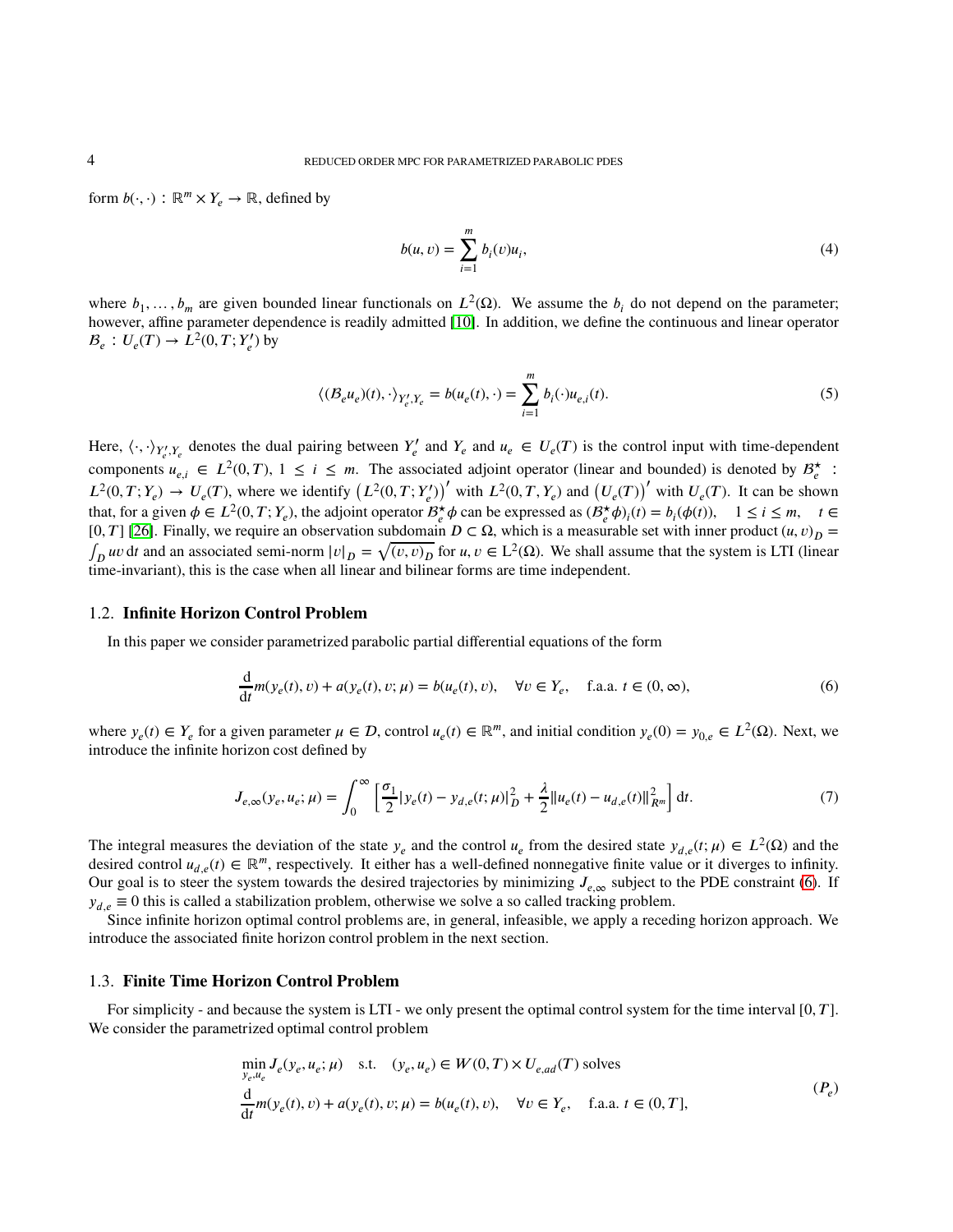with initial condition  $y_e(0) = y_{0,e} \in L^2(\Omega)$ . The quadratic cost functional  $J_e(\cdot, \cdot; \mu) : W(0,T) \times U_e(T) \to \mathbb{R}$ , is defined by

$$
J_e(y_e, u_e; \mu) = \frac{\sigma_1}{2} \int_0^T |y_e(t) - y_{d,e}(t; \mu)|_D^2 dt + \frac{\sigma_2}{2} |y_e(T) - y_{d,e}(T; \mu)|_D^2 + \frac{\lambda}{2} ||u_e - u_{d,e}||_{U_e}^2.
$$
 (8)

Note, that  $y_{d,e}(\mu)$  acts only locally on the subdomain *D* (although it is defined on Ω) due to the definition of  $J_e$ . We assume the (parameter-dependent) desired state  $y_{d,e}(\mu)$  has an affine representation

<span id="page-4-3"></span>
$$
y_{d,e}(x,t;\mu) = \sum_{q=1}^{Q_{y_d}} \Theta_{y_d}^q(t;\mu) y_{d,e}^q(x), \tag{9}
$$

where the coefficient functions  $\Theta_{y_d}^q$ :  $[0,T] \times \mathcal{D} \to \mathbb{R}$  are parameter and (possibly) time-dependent, whereas the functions  $y_{d,e}^q \in L^2(\Omega)$  are parameter-independent. The control  $u_{d,e}$  is assumed to be parameter-independent. However, affine parameter dependence is readily admitted. The parameters  $\lambda > 0$ ,  $\sigma_1$ ,  $\sigma_2 \ge 0$  are responsible for the weighting between the deviation from the desired control and the desired state (for the whole time interval and/or the final time). They are chosen depending on the application and the desired performance of the optimal controller. Under the stated assumptions there exists a unique optimal solution  $(y_e^*, u_e^*)$  to  $(P_e)$  [\[34,](#page-36-19) [53\]](#page-36-20).

To solve the optimal control problem we employ a Lagrangian approach. We define the parametrized Lagrangian functional using the parabolic PDE and the definition of the cost functional

$$
\mathcal{L}_{e}(\xi_{e};\mu) := J_{e}(y_{e},u_{e};\mu) + \int_{0}^{T} a(y_{e}(t),p_{e}(t);\mu) dt + \int_{0}^{T} m(\frac{d}{dt}y_{e}(t),p_{e}(t)) dt - \int_{0}^{T} b(u_{e}(t),p_{e}(t)) dt + m(y_{e}(0) - y_{0,e},p_{e}(0)),
$$
\n(10)

<span id="page-4-0"></span>where  $\xi_e = (y_e, p_e, u_e) \in W(0, T) \times W(0, T) \times U_e(T)$  and  $p_e$  is the adjoint variable. Differentiation of the Lagrangian functional [\(10\)](#page-4-0) leads to the first-order optimality system consisting of the state equation, the adjoint equation and the optimality condition: Given  $\mu \in \mathcal{D}$ , the optimal solution (to  $(P_e)$ )  $(y_e^*, p_e^*, u_e^*) \in W(0,T) \times W(0,T) \times U_{e,ad}(T)$  satisfies

$$
\frac{d}{dt}m(y_{e}^{*}(t),\phi) + a(y_{e}^{*}(t),\phi;\mu) = b(u_{e}^{*}(t),\phi)
$$
\n
$$
\forall \phi \in Y_{e} \quad \text{f.a.a. } t \in (0,T],
$$
\n(11a)\n
$$
y_{e}^{*}(0) = y_{0,e},
$$
\n(11b)

<span id="page-4-1"></span>
$$
(0) = y_{0,e}, \t\t(11b)
$$

$$
-\frac{d}{dt}m(\varphi, p_e^*(t)) + a(\varphi, p_e^*(t); \mu) = \sigma_1(y_{d,e}(t; \mu) - y_e^*(t), \varphi)_D \qquad \forall \varphi \in Y_e \quad \text{f.a.a. } t \in [0, T), \tag{11c}
$$

$$
m(\varphi, p_e^*(T)) = \sigma_2(y_{d,e}(T; \mu) - y_e^*(T), \varphi)_D \quad \forall \varphi \in Y_e,
$$
\n(11d)

$$
(\lambda(u_e^* - u_{d,e}) - B_e^* p_e^*, \psi - u_e^*)_{U_e} \ge 0
$$
\n
$$
\forall \psi \in U_{e,ad}.
$$
\n(11e)

These conditions [\(11\)](#page-4-1) are necessary and sufficient for the optimality of  $(y_e^*, u_e^*)$  [\[34,](#page-36-19) [53\]](#page-36-20).

**Remark 1.1.** Regularization parameters often serve as design parameters which are tuned to achieve a desired performance of the optimal controller. In terms of our reduced basis approach it is therefore convenient to consider these parameters as additional input parameters. This procedure allows us to efficiently design the optimal controller during the online phase of the algorithm. We will consider  $\lambda$  as an additional parameter in the numerical experiments in Section [5.](#page-20-0)

## 1.4. **Truth Finite Element Approximation**

Since we cannot expect to solve the optimal control problem analytically, we apply a finite element method for the spatial discretization while the backward Euler method<sup>[2](#page-4-2)</sup> is used for the temporal approximation. This yields the so called

<span id="page-4-2"></span><sup>2</sup> It is also possible to apply high-order schemes like Crank-Nicolson or a general Θ-scheme instead [\[9\]](#page-35-24).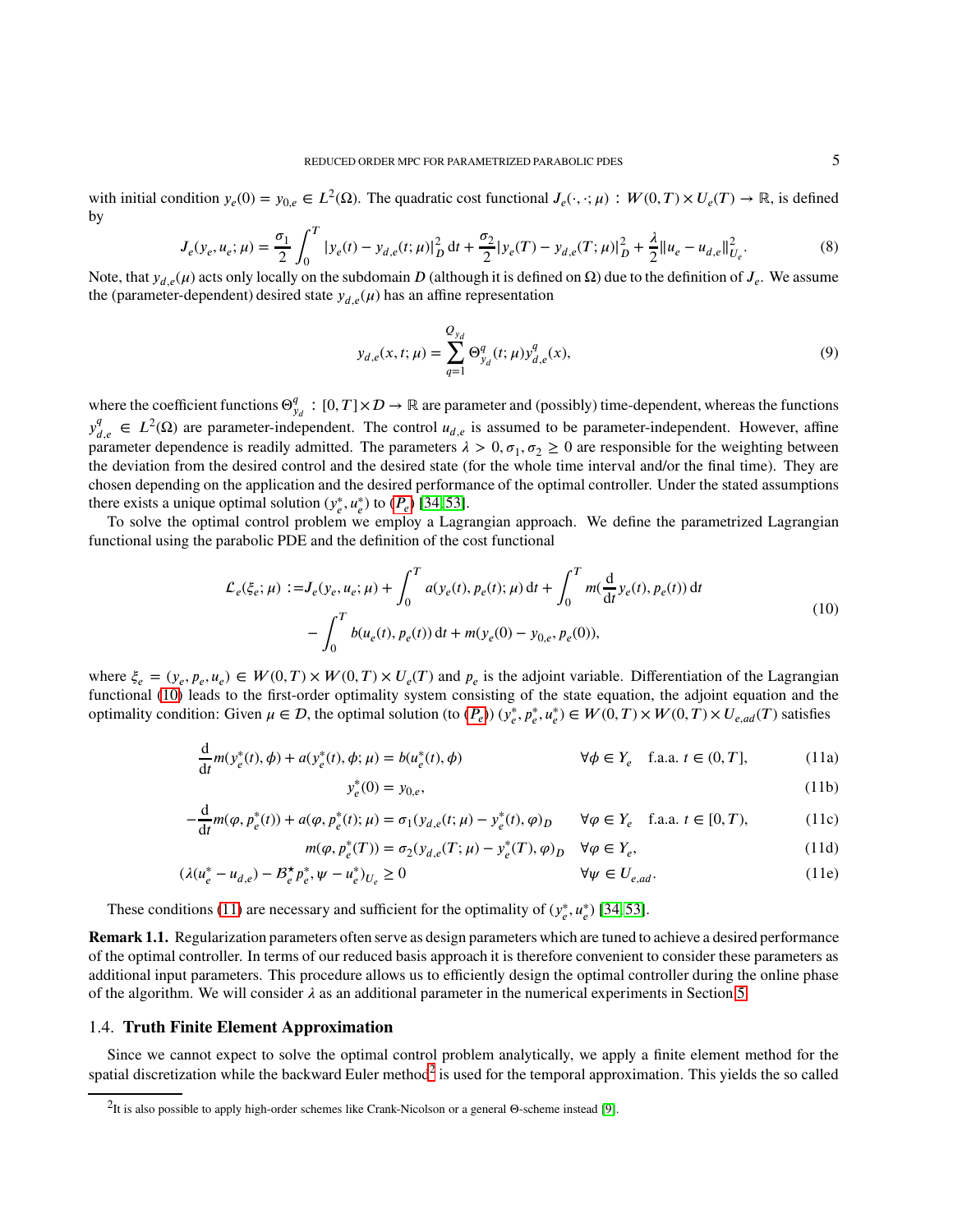"truth" approximation. To this end, we divide the time interval  $[0, T]$  in *K* subintervals of length  $\tau = T/K$  and define  $t^k = k\tau$ ,  $0 \le k \le K$ , and  $\mathbb{K} = \{1, \ldots, K\}$ . Furthermore, let  $Y \subset Y_e$  denote a finite element space of (typically) large dimension  $\mathcal{N}$ . The finite dimensional space *Y* inherits the inner product and induced norm from  $Y_e$ , i.e.,  $(\cdot, \cdot)_Y = (\cdot, \cdot)_Y_e$ and  $\|\cdot\|_Y = \|\cdot\|_{Y_e}$  as well as the continuity and coercivity properties, i.e.,

$$
\gamma(\mu) = \sup_{w \in Y \setminus \{0\}} \sup_{v \in Y \setminus \{0\}} \frac{a(w, v; \mu)}{\|w\|_{Y} \|v\|_{Y}} \le \gamma_e(\mu) \le \gamma_0 < \infty, \quad \forall \mu \in \mathcal{D}, \tag{12}
$$

and

$$
\alpha(\mu) = \inf_{\nu \in Y \setminus \{0\}} \frac{a(\nu, \nu; \mu)}{\|\nu\|_Y^2} \ge \alpha_e(\mu) \ge \alpha_0 > 0, \quad \forall \mu \in \mathcal{D}.
$$
\n(13)

We define the operator  $B: U \to (Y')^K$  by

<span id="page-5-3"></span><span id="page-5-0"></span>
$$
\langle (\mathcal{B}u)^k, \cdot \rangle_{Y',Y} = b(u^k, \cdot) = \sum_{i=1}^m b_i(\cdot)u_i^k, \quad k \in \mathbb{K},
$$
\n(14)

with  $U = (\mathbb{R}^m)^K$  being the discrete control space with inner product  $(u, v)_U = \tau \sum_{k=1}^K (u^k, v^k)_{\mathbb{R}^m}$  and norm  $\| \cdot \|_U = \sqrt{(\cdot \cdot)_U}$ . A control is denoted by  $u = (u^1, u^K)$  with  $u^k \in \mathbb{R}^m$ . We introduce the dis  $\overline{(\cdot, \cdot)_U}$ . A control is denoted by  $u = (u^1, \dots, u^K)$ , with  $u^k \in \mathbb{R}^m$ . We introduce the discretized admissible control set as  $U_{ad} = \{ u \in U : u^k \in U_{ad}^k, k \in \mathbb{K} \}$ , where  $U_{ad}^k = \{ z \in \mathbb{R}^m : u_a^k \le z \le u_b^k \}$  and  $u_a^k = u_{a,e}(t^k) \in \mathbb{R}^m$ ,  $u_b^k = u_{b,e}(t^k) \in \mathbb{R}^m$ . The corresponding truth optimal control problem now reads as follows

$$
\min_{y,u} J(y, u; \mu) \quad \text{s.t.} \quad (y, u) \in Y^K \times U_{ad} \text{ solves}
$$
\n
$$
m(y^k, v) + \tau a(y^k, v; \mu) = m(y^{k-1}, v) + \tau b(u^k, v), \quad \forall v \in Y, \quad \forall k \in \mathbb{K},
$$
\n
$$
(P)
$$

with initial condition  $y^0 = y_0$ . Here,  $y_0$  is the  $L^2$ -projection of  $y_{0,e}$ . Moreover,  $y^k$  denotes the truth solution at time  $t^k$ , i.e.,  $y^k = y(t^k)$ , and  $u_i^k \in \mathbb{R}$  corresponds to the *i*-th control input at time  $t^k$ , i.e.,  $u_i^k = u_i(t^k)$ . The discretized cost functional is given by  $J(\cdot, \cdot; \mu) : Y^K \times U \to \mathbb{R}$ ,

$$
J(y, u; \mu) = \frac{\sigma_1}{2} \tau \sum_{k=1}^{K} |y^k - y_d^k(\mu)|_D^2 + \frac{\sigma_2}{2} |y^K - y_d^K(\mu)|_D^2 + \frac{\lambda}{2} \tau \sum_{k=1}^{K} \|u^k - u_d^k\|_{\mathbb{R}^m}^2
$$
  

$$
= \frac{\sigma_1}{2} \tau \sum_{k=1}^{K-1} |y^k - y_d^k(\mu)|_D^2 + \left(\frac{\sigma_1}{2} \tau + \frac{\sigma_2}{2}\right) |y^K - y_d^K(\mu)|_D^2 + \frac{\lambda}{2} \tau \sum_{k=1}^{K} \|u^k - u_d^k\|_{\mathbb{R}^m}^2.
$$
 (15)

Here,  $u_d^k = u_{d,e}(t^k) \in \mathbb{R}^m$  and  $y_d^k(\mu) \in Y$  is the  $L^2$ -approximation of  $y_{d,e}(t^k; \mu) \in L^2(\Omega)$ .

 $\mathcal{L}$ ,  $\mathcal{L}_d = \mathcal{L}_d$ ,  $\mathcal{L}_d = \mathcal{L}_d$ ,  $\mathcal{L}_d$ ,  $\mathcal{L}_d$ ,  $\mathcal{L}_d$ ,  $\mathcal{L}_d$ ,  $\mathcal{L}_d$ ,  $\mathcal{L}_d$ ,  $\mathcal{L}_d$ ,  $\mathcal{L}_d$ ,  $\mathcal{L}_d$ ,  $\mathcal{L}_d$ ,  $\mathcal{L}_d$ ,  $\mathcal{L}_d$ ,  $\mathcal{L}_d$ ,  $\mathcal{L}_d$ ,  $\mathcal{L}_d$ ,  $\mathcal{L}_d$ mality system: Given  $\mu \in \mathcal{D}$ , the optimal solution (to  $(P)$ )  $(y^*, p^*, u^*) \in Y^K \times Y^K \times U_{ad}$  satisfies

$$
m(y^{*,k} - y^{*,k-1}, \phi) + \tau a(y^{*,k}, \phi; \mu) = \tau b(u^{*,k}, \phi)
$$
  
\n
$$
\forall \phi \in Y, \quad \forall k \in \mathbb{K},
$$
\n(16a)

<span id="page-5-4"></span><span id="page-5-2"></span><span id="page-5-1"></span>
$$
y^{*,0} = y_0,\tag{16b}
$$

$$
m(\varphi, p^{*,k} - p^{*,k+1}) + \tau a(\varphi, p^{*,k}; \mu) = \tau \sigma_1(y_d^k(\mu) - y^{*,k}, \varphi)_D \qquad \forall \varphi \in Y, \quad \forall k \in \mathbb{K} \setminus \{K\},\tag{16c}
$$

$$
m(\varphi, p^{*,K}) + \tau a(\varphi, p^{*,K}; \mu) = (\tau \sigma_1 + \sigma_2)(y_d^K(\mu) - y^{*,K}, \varphi)_D \quad \forall \varphi \in Y,
$$
\n(16d)

$$
(\lambda(u^* - u_d) - B^{\star} p^*, \psi - u^*)_U \ge 0
$$
  $\forall \psi \in U_{ad}.$  (16e)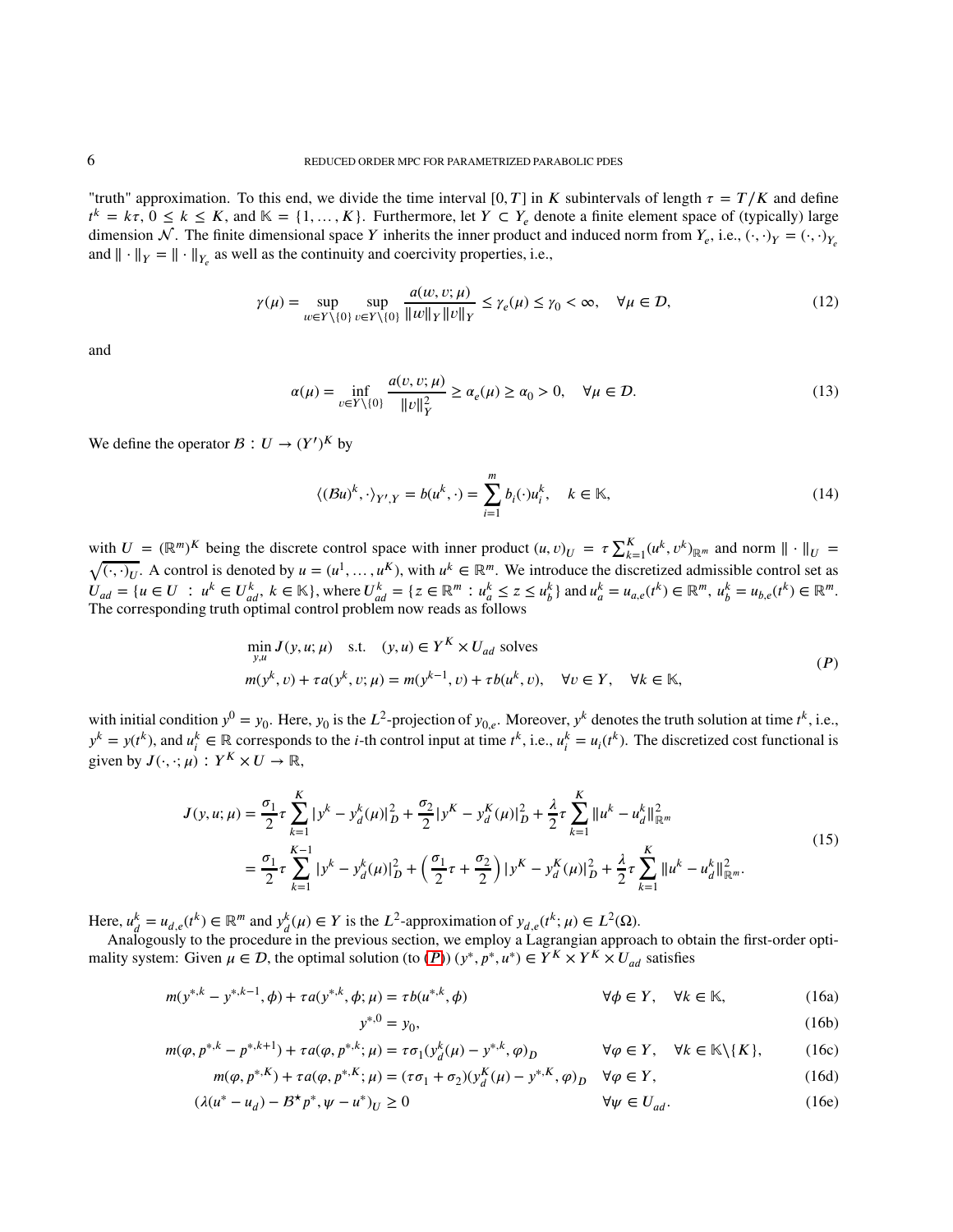<span id="page-6-0"></span>**Algorithm 1** Model Predictive Control

- 1: Given: time step  $\tau > 0$ ; finite optimization horizon  $T = K\tau$ ,  $K \in \mathbb{N}$ , parameter  $\mu \in \mathcal{D}$ .
- 2: **for**  $i = 0, 1, 2, ...$  **do**
- 3: Set  $y_0 = y(t^i)$ ,  $t^i = i\tau$ .
- 4: Solve the optimal control problem (*P*) with initial condition  $y(0) = y_0$  and obtain the optimal solution  $(y^*, u^*)$ with optimal control  $u^* = (u^{*,1}, u^{*,2}, \dots, u^{*,K}).$
- 5: Define the feedback value  $\kappa(y(t^i)) = u^{*,1}$  and use this control to compute the associated state  $y_k(t^{i+1})$ .

The adjoint operator  $B^* : Y^K \to U$  is given, for  $\phi \in Y^K$ , by  $(B^* \phi)^k_i = b_i(\phi^k)$ . Note, that we use the same trial and test spaces in the discretization.

Given the definition of the cost functional, we introduce the (running cost) function  $l(\cdot, \cdot; \mu)$  measuring the deviation of the state and the control from the desired trajectories at a time  $t^k$ . The function  $l(\cdot, \cdot; \mu): Y \times \mathbb{R}^m \to \mathbb{R}^+$  $_0^+$  is defined as

$$
l(y^k, u^{k+1}; \mu) = \frac{\sigma_1}{2} \tau |y^k - y_d^k(\mu)|_D^2 + \frac{\lambda}{2} \tau \|u^{k+1} - u_d^{k+1}\|_{\mathbb{R}^m}^2.
$$
 (17)

**Remark 1.2.** The system [\(16\)](#page-5-1) was derived by first discretizing the cost functional and state equation and then optimizing, i.e., the first-discretize-then-optimize (FDTO) approach. However, we obtain the same optimality system using the firstoptimize-then-discretize (FOTD) approach, i.e., both approaches commute.

**Remark 1.3.** The discrete infinite horizon problem corresponding to the continuous case [\(6\)](#page-3-0) and [\(7\)](#page-3-2) attempts to minimize the infinite horizon cost functional

<span id="page-6-1"></span>
$$
J_{\infty}(y, u; \mu) = \sum_{k=0}^{\infty} \left[ \frac{\sigma_1}{2} \tau |y^k - y_d^k(\mu)|_D^2 + \frac{\lambda}{2} \tau \|u^{k+1} - u_d^{k+1}\|_{\mathbb{R}^m}^2 \right]
$$
(18)

subject to the system dynamics

$$
m(y^{k}, v) + \tau a(y^{k}, v; \mu) = m(y^{k-1}, v) + \tau b(u^{k}, v), \quad \forall v \in Y, \quad \forall k \in \mathbb{N},
$$
 (19)

<span id="page-6-2"></span>with initial condition  $y(0) = y_0$ .

### 1.5. **Model Predictive Control Algorithm**

The classical MPC algorithm computes a feedback control for the plant by solving optimal control problems for a finite time interval and moving the horizon forward: At every sampling instance  $t^k$ , we solve the optimal control problem  $(P)$ over the finite interval  $[t^k, t^k + T]$  with the state measurement  $y(t^k)$  as initial condition. Here, T is the finite optimization horizon corresponding to  $K = T/\tau$  discrete time-steps. Subsequently, we apply the computed optimal control to the system from time  $t^k$  until  $t^{k+1} = t^k + \tau$ . Next, we take a new measurement of the state to update the initial condition and repeat the process for the shifted interval  $[t^{k+1}, t^{k+1} + T]$ . The resulting controller in feedback form  $\kappa : Y \to U_{ad}$ with  $\kappa(y(t^k)) = u^{*,1}$  allows us to react to the current deviation of the state *y* from  $y_d$  at time  $t^k$ . The MPC algorithm is summarized in Algorithm [1.](#page-6-0)

<span id="page-6-3"></span>**Remark 1.4.** We shall denote the control horizon of the MPC algorithm by  $\tau_{con}$ , i.e., the time period over which the control is applied to the plant. So far, we assumed  $\tau_{con} = \tau$  for the sake of readability and since this choice corresponds to the "classical" (discrete) approach. However, it is possible to decouple the (discrete) timestep  $\tau$  used for the time discretization from the control horizon  $\tau_{con}$  resulting in a so-called multi-step feedback law, see e.g. [\[11\]](#page-35-13). In particular, if we consider the first *n* control moves in the MPC algorithm instead of only the first one, we have  $\tau = \tau_{\text{con}}/n$ ,  $n \in \mathbb{N}$ . Note that  $n = 1$ corresponds to the classical approach.

**Remark 1.5.** There exists a wide range of stability results depending on the MPC scheme, i.e., MPC with stabilizing terminal constrains and/or cost as well as without terminal constraints or costs. We refer the interested reader to the survey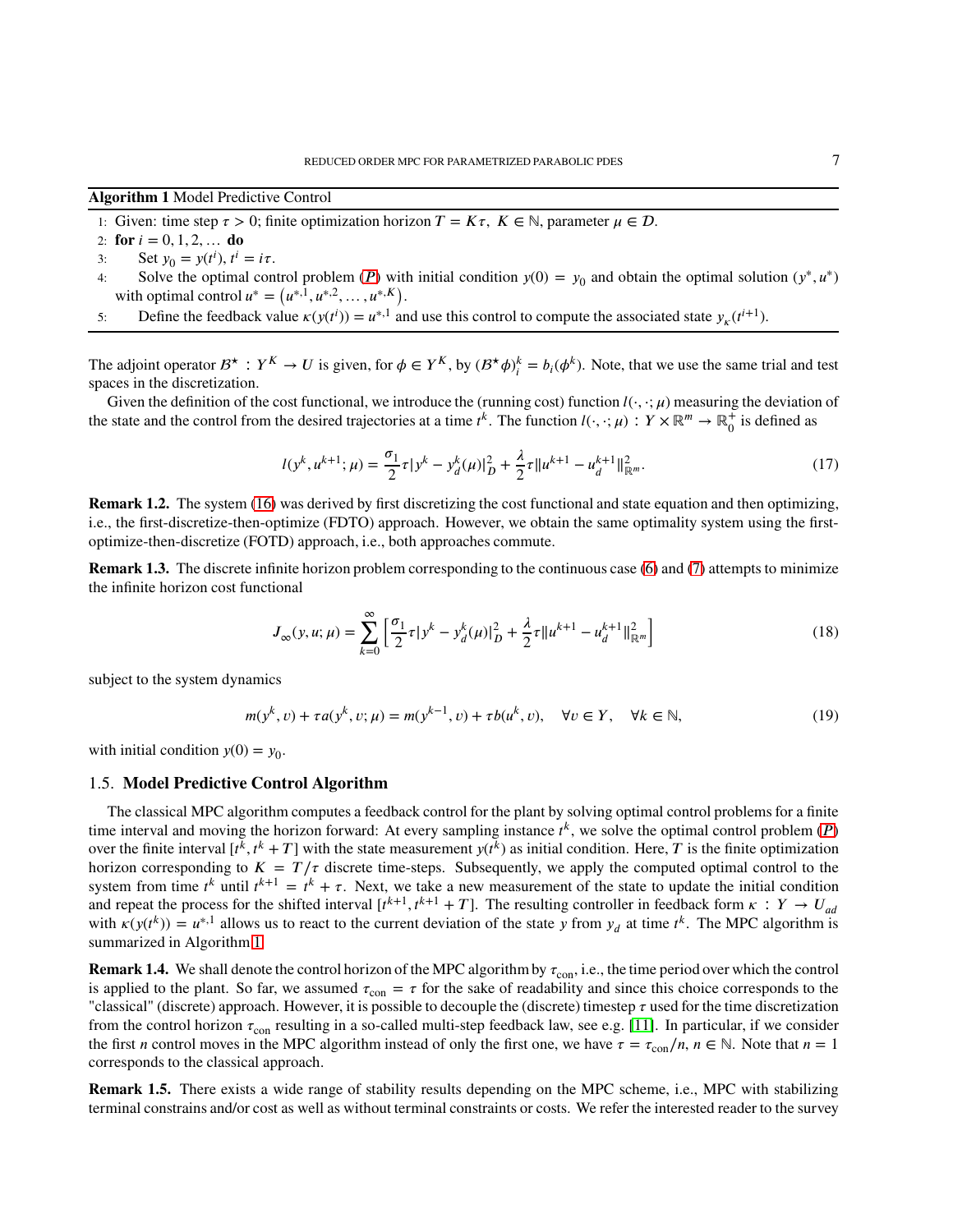paper [\[37\]](#page-36-1) or the monographs [\[14,](#page-35-0) [47\]](#page-36-0). Although we included a terminal cost in the cost functional in [\(15\)](#page-5-2), all of the following results are also valid for problems without terminal cost, i.e.,  $\sigma_2 = 0$  in [\(15\)](#page-5-2).

**Definition 1.6** (Optimal value function). Let  $y_0 \in Y$  be a given initial state. We define the infinite optimal value function  $J^*_{\infty}(\cdot;\mu) : Y \to \overline{\mathbb{R}}_0^+$  $_0^+$  as

$$
J_{\infty}^{*}(y_{0};\mu) = \inf_{u \in U} \{ J_{\infty}(y,u;\mu) \mid \text{s.t. (19)} \}.
$$
 (20)

Similarly, we define the finite horizon optimal value function  $J^*(\cdot; \mu) : Y \to \mathbb{R}^+$  $_0^+$  as

<span id="page-7-0"></span>
$$
J^*(y_0; \mu) = \min_{u \in U} \{ J(y, u; \mu) \mid \text{s.t. (19)} \}. \tag{21}
$$

Given a feedback law  $\kappa : Y \to U$ , we denote the associated solution by  $y_{\kappa}$ , i.e.,  $y_{\kappa}$  satisfies

$$
m(y_{\kappa}^k, v) + \tau a(y_{\kappa}^k, v; \mu) = m(y_{\kappa}^{k-1}, v) + \tau b(\kappa(y_{\kappa}^{k-1}), v), \quad \forall v \in Y, \quad \forall k \in \mathbb{N}, \quad y_{\kappa}^0 = y_0.
$$
 (22)

The corresponding cost functional value is denoted by  $J^{\kappa}_{\infty}(y_0; \mu) := J_{\infty}(y_{\kappa}, \kappa(y_{\kappa}); \mu)$ .

A feedback law stabilizes the system if it steers the state towards the desired trajectory and holds it there. For definitions and further theory we refer the reader e.g. to [\[14,](#page-35-0) [28,](#page-35-25) [47\]](#page-36-0). In [\[14,](#page-35-0) Chapter 4] it is shown that the solution of the optimal control problem over the infinite horizon always stabilizes the system since the optimal value function  $J^*_{\infty}$  serves as a Lyapunov function. To ensure the desired property in the receding horzion approach, we rely on results in relaxed dynamic programming [\[32,](#page-35-16)[46\]](#page-36-14) and thus follow the ideas presented e.g. in [\[11,](#page-35-13)[15\]](#page-35-15). Here, we use the following main result, see [\[14\]](#page-35-0) for a proof.

<span id="page-7-1"></span>**Proposition 1.7.** *Consider a feedback law*  $\kappa : Y \to U$ , the corresponding solution  $y_{\kappa}$  with  $y_{\kappa}^0 = y_0$ , and a function  $\widetilde{V}(\cdot;\mu): Y \to \mathbb{R}_0^+$ 0 *that satisfies the inequality*

<span id="page-7-2"></span>
$$
\widetilde{V}(y_0; \mu) \ge \widetilde{V}(y_\kappa^1; \mu) + \omega(\mu) l(y_0, \kappa(y_0); \mu)
$$
\n(23)

*for some*  $\omega(\mu) \in (0, 1]$  *and all*  $y_0 \in Y$ *. Then for all*  $y \in Y$  *the estimate* 

$$
\omega(\mu)J_{\infty}^*(y;\mu) \le \omega(\mu)J_{\infty}^{\kappa}(y;\mu) \le \widetilde{V}(y;\mu)
$$
\n(24)

*holds. The value*  $\omega(\mu)$  *is called the suboptimality degree of the feedback law*  $\kappa$ *. If, in addition, there exist*  $\rho_1$ ,  $\rho_2$ ,  $\rho_3$   $\in$  $\mathcal{K}_{\infty} = \{ \rho : \mathbb{R}^+_0 \to \mathbb{R}^+_0 \}$ 0 <sup>|</sup> *<sup>𝜌</sup> is continuous, strictly increasing, unbounded and <sup>𝜌</sup>*(0) = 0} *satisfying*

$$
\rho_1(\|y_0 - y_d^k(\mu)\|_Y) \ge \widetilde{V}(y_0; \mu) \ge \rho_2(\|y_0 - y_d^k(\mu)\|_Y) \quad \text{and} \quad \min_{u \in U_{ad}} l(y_0, u; \mu) \ge \rho_3(\|y_0 - y_d^k(\mu)\|_Y) \tag{25}
$$

*for all*  $y_0 \in Y$ ,  $k \in \mathbb{N}$ , then the closed-loop system [\(22\)](#page-7-0) is globally asymptotically stable.

**Definition 1.8.** Let  $u^*$  be an admissible minimizing control for  $(P)$  with initial value  $y_0 \in Y$ . We define the MPC feedback law by

<span id="page-7-4"></span><span id="page-7-3"></span>
$$
\kappa(y_0) = u^{*,1}.\tag{26}
$$

To ensure stability of the MPC controller  $\kappa$  we utilize the relaxed dynamic programming result from Proposition [1.7](#page-7-1) for the choice  $\widetilde{V} = J^*$ . Using the definition of *k*, we obtain that satisfying [\(23\)](#page-7-2) is equivalent to ensuring the inequality

$$
J^*(y_0; \mu) \ge J^*(y_{u^*}^1; \mu) + \omega(\mu) l(y_0, u^{*,1}; \mu)
$$
\n(27)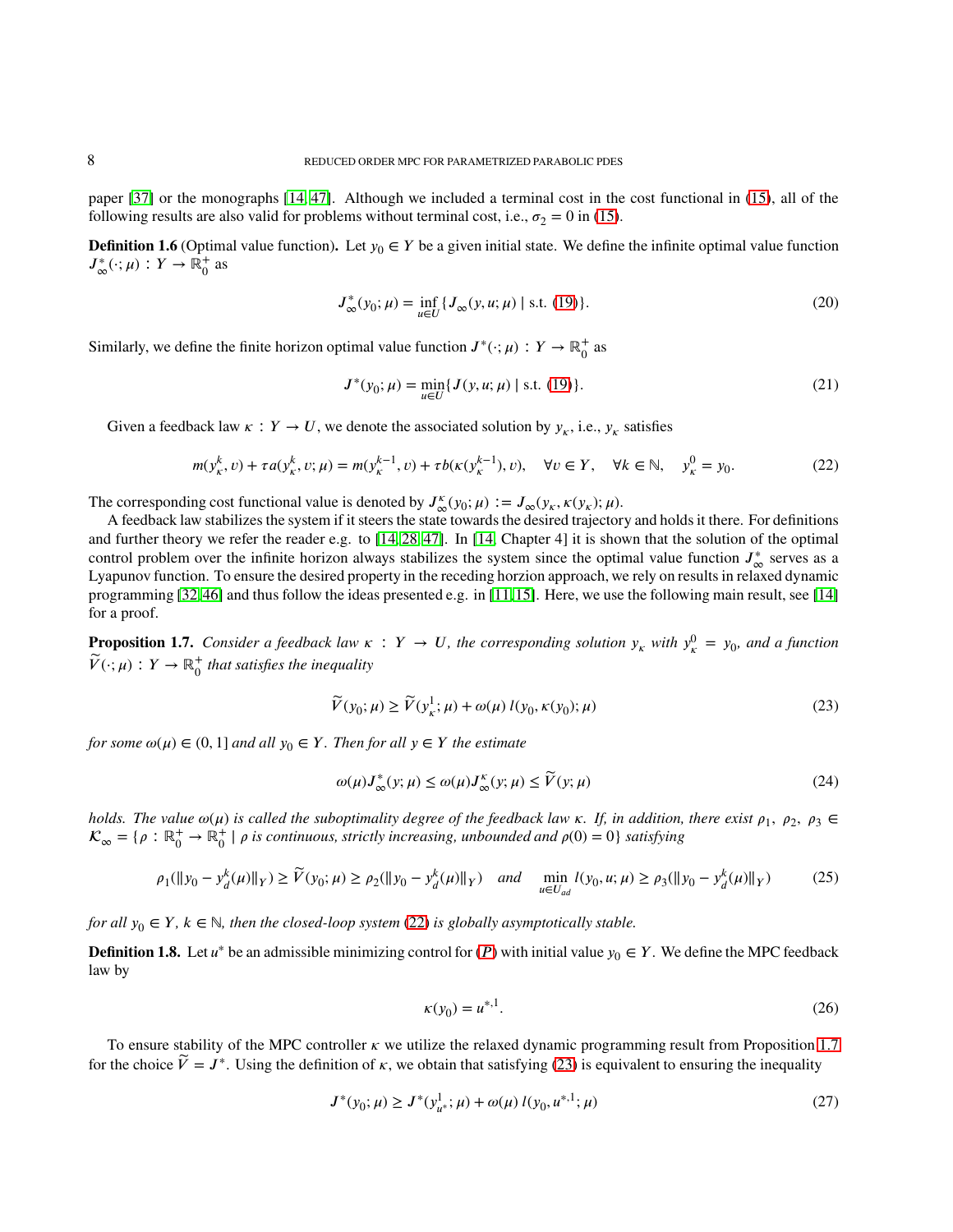holds for all  $y_0 \in Y$  and some  $\omega(\mu) \in (0,1]$  (preferably close to one). We note that the cost functional and the stability condition [\(27\)](#page-7-3) depend on the prediction horizon  $K$ . It is well known that – if the prediction horizon is chosen sufficiently large – stability of the MPC controller can be guaranteed [\[22\]](#page-35-12). Unfortunately, the computational complexity grows rapidly with the length of the optimization horizon. We are thus interested in the minimal horizon that guarantees stability of the controller.

**Remark 1.9.** A common assumption in the literature is the following exponential controllability condition: There exist real constants  $C \ge 1$  and  $o \in (0, 1)$  such that for each  $y_0 \in Y$  there exists a control function  $u_{y_0} \in U_{ad}$  satisfying

$$
l(y_{u_{y_0}}^k, u_{y_0}^{k+1}; \mu) \le Co^k \min_{u \in U_{ad}^0} l(y_0, u; \mu)
$$
\n(28)

for all  $k \in \mathbb{N}_0$ . It was shown in [\[15\]](#page-35-15) that [\(23\)](#page-7-2) holds under this premise if the prediction horizon *K* is chosen sufficiently large. In particular, one can show that  $\omega_K(\mu) \to 1$  if  $K \to \infty$ . A similar result was presented in [\[22\]](#page-35-12) for continuous time problems.

**Remark 1.10.** There exist a wide range of stability and suboptimality analysis for MPC schemes based on Proposition [1.7.](#page-7-1) The goal is to estimate the suboptimality degree based on the inequality [\(23\)](#page-7-2) and, since  $\omega(\mu)$  depends on the prediction horizon, in turn to estimate the minimal stabilizing horizon. In [\[11,](#page-35-13) [15\]](#page-35-15), the controllability assumption mentioned in the last remark is used to express the stability and suboptimality condition in Proposition [1.7](#page-7-1) as an optimization problem to bound  $\omega(\mu)$ . This allows to analyze and explain the qualitative behaviour of the prediction horizon *K* on the stability and suboptimality of the MPC scheme [\[2\]](#page-35-17). Nevertheless, the bound on  $\omega(\mu)$  – and, as a consequence, the bound on  $K$  – tends to be conservative since it presents a global estimate [\[4,](#page-35-18) [11\]](#page-35-13). To actually determine the minimal stabilizing horizon, it is also possible to use an adaptive approach as was suggested in [\[12,](#page-35-14) [13\]](#page-35-26) and in [\[42\]](#page-36-21) for the multi-step approach. Here, the calculation of a global minimal stabilizing horizon is omitted and, hence, less conservatism is expected.

**Remark 1.11.** In [\[49\]](#page-36-22) the stability of the MPC algorithm for continuous time problems was studied. A comparison of the continuous time and the discrete time suboptimality estimates revealed that the continuous time case is less conservative. To overcome this gap, [\[59\]](#page-36-23) employed a multi-step approach and showed that the discrete estimate converges to the continuous result when the sampling period  $\tau$  tends to zero. We note that the stability result of Proposition [1.7](#page-7-1) needs to be adapted for the analysis of the multi-step approach, i.e., inequality [\(23\)](#page-7-2) is replaced by

<span id="page-8-0"></span>
$$
J^*(y_0; \mu) \ge J^*(y_{u^*}^n; \mu) + \omega(\mu) \sum_{k=0}^{n-1} l(y_{u^*}^k, u^{*,k+1}; \mu),
$$
\n(29)

where we directly considered  $\tilde{V} = J^*$ . The *n*-step MPC feedback law  $\kappa : Y \times \{0, \ldots, n-1\} \to U$  is then defined through  $\kappa(y_0, i) = u^{*,i+1}, i = 0, ..., n-1$ , for an initial value  $y_0 \in Y$ . If  $y_0$  is the current state in the MPC algorithm then  $y_{u^*}^n$  refers to the state reached after applying the control input, i.e., the starting point in the next loop. We refer to [\[11\]](#page-35-13) for details.

In each step of the MPC algorithm, the optimality system [\(16\)](#page-5-1) consisting of  $2K\mathcal{N} + Km$  coupled equations and inequalities has to be solved. The associated computational cost for large-scale problems, arising e.g. through discretization of PDEs, is thus considerable and may even be prohibitive in actual practice. Our goal in the remainder of this paper is thus the following: We want to significantly speed up the computation of the feedback law while maintaining the stability of the closed-loop system. To this end, we first substitute the PDE constraint in (*[𝑃](#page-5-0)*) with a reduced basis model and use the optimal "reduced" control  $u_N^*$  as feedback in the MPC algorithm. We then derive *a posteriori* error estimation procedures which allow us to confirm the stability of the closed-loop system, i.e., the reduced control applied to the original full-order system. Finally, based on the stability condition, we propose an adaptive approach to determine the minimal stabilizing horizon for the reduced feedback controller.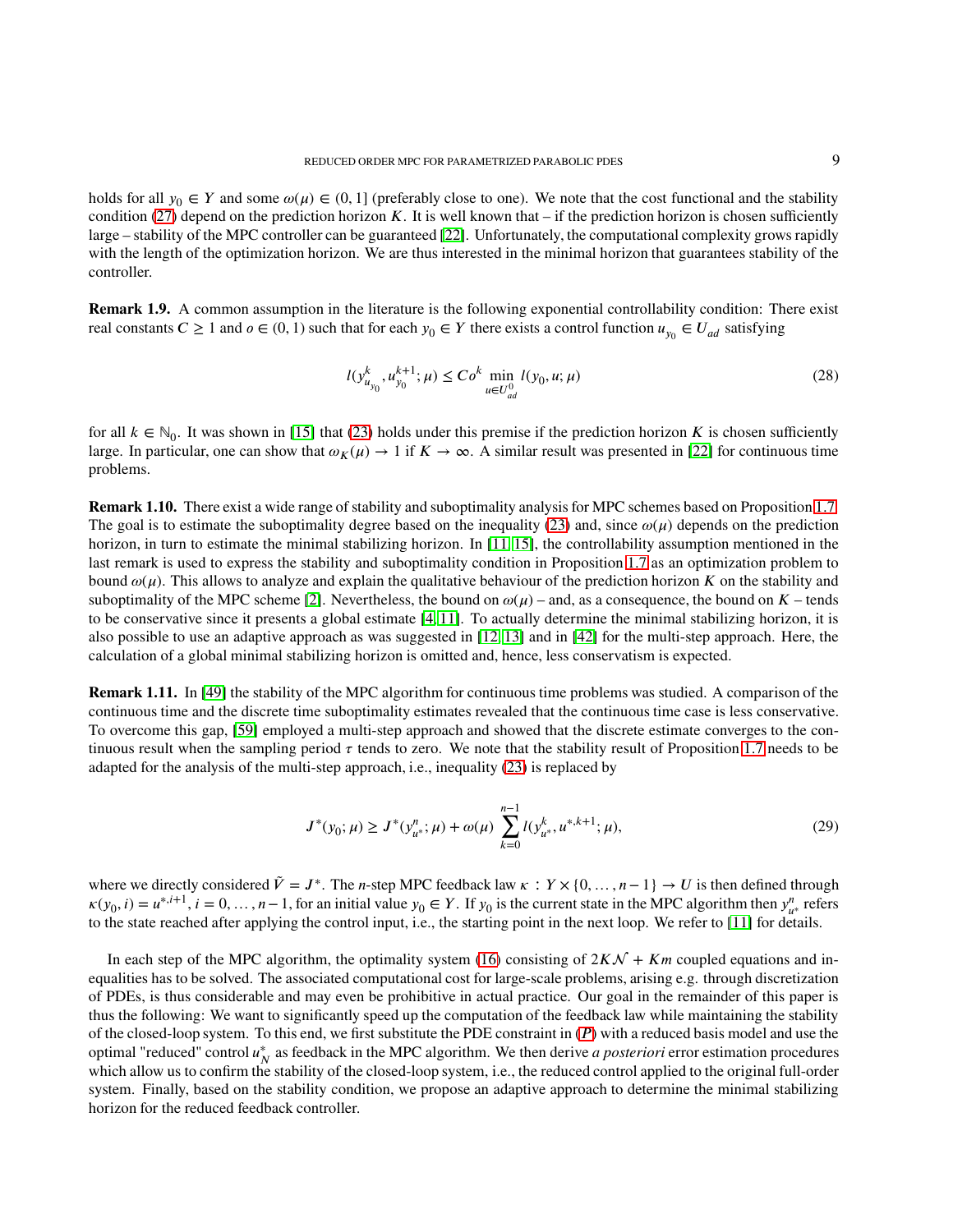## <span id="page-9-1"></span>2. REDUCED BASIS METHOD

## <span id="page-9-0"></span>2.1. **Approximation**

We assume we are given the integrated reduced basis spaces  $Y_N = \text{span}\{\zeta_n, 1 \leq n \leq N\}$ ,  $1 \leq N \leq N_{\text{max}}$ , where  $\zeta_n$  are  $(\cdot, \cdot)_Y$ -orthogonal basis functions. The space  $Y_N$  is constructed using the POD/Greedy procedure; see [\[26\]](#page-35-20) for its application to optimal control problems. Note that we incorporate both state and the adjoint solutions in  $Y_N$  – thus the term "integrated" – in order to guarantee stability of the reduced basis approximation and to obtain a good approximation for the state and adjoint using a single space.

The reduced basis optimal control problem reads

$$
\min_{y_N, u_N} J(y_N, u_N; \mu) \quad \text{s.t.} \quad (y_N, u_N) \in Y_N^K \times U_{ad} \text{ solves}
$$
\n
$$
m(y_N^k, v) + \tau a(y_N^k, v; \mu) = m(y_N^{k-1}, v) + \tau b(u_N^k, v), \quad \forall v \in Y_N, \quad \forall k \in \mathbb{K},
$$
\n
$$
(P_N)
$$

with initial condition  $y_N^0 = y_{N,0}$ . Here,  $y_{N,0}$  is the projection of  $y_0$  onto  $Y_N$  and the cost functional is given by [\(15\)](#page-5-2).

We solve the minimization problem employing the corresponding first-order optimality system: Given  $\mu \in \mathcal{D}$ , the optimal solution (to  $(P_N)$ )  $(y_N^*, p_N^*, u_N^*) \in Y_N^K \times Y_N^K \times U_{ad}$  satisfies

$$
m(y_N^{*,k} - y_N^{*,k-1}, \phi) + \tau a(y_N^{*,k}, \phi; \mu) = \tau b(u_N^{*,k}, \phi) \qquad \forall \phi \in Y_N, \quad \forall k \in \mathbb{K},
$$
 (30a)

<span id="page-9-4"></span><span id="page-9-2"></span>
$$
m(y_N^{*,0}, \phi) = m(y_0, \phi) \qquad \forall \phi \in Y_N,\tag{30b}
$$

$$
m(\varphi, p_N^{*,k} - p_N^{*,k+1}) + \tau a(\varphi, p_N^{*,k}; \mu) = \tau \sigma_1(y_d^k(\mu) - y_N^{*,k}, \varphi)_D \qquad \forall \varphi \in Y_N, \quad \forall k \in \mathbb{K},
$$
 (30c)

$$
m(\varphi, p_N^{*,K}) + \tau a(\varphi, p_N^{*,K}; \mu) = (\tau \sigma_1 + \sigma_2)(y_d^K(\mu) - y_N^{*,K}, \varphi)_D \quad \forall \varphi \in Y_N,
$$
\n(30d)

$$
(\lambda(u_N^* - u_d) - B^* p_N^*, \psi - u_N^*)_U \ge 0
$$
\n
$$
\forall \psi \in U_{ad}.
$$
\n(30e)

We note that the FOTD and FDTO also commute in the reduced basis setting. The idea to combine the MPC algorithm with the reduced optimal control model is straightforward: Instead of solving (P) in each MPC loop we compute the reduced basis optimal control  $u_N^*$  from  $(P_N)$  and set  $\kappa(y(t^i)) = u_N^{*,1}$  $_N^{*,1}$ . However, it remains to discuss and show the stability of this approach.

#### <span id="page-9-3"></span>2.1.1. *Computational Procedure - Approximation*

To determine the complexity of the proposed method, we first derive the matrix-vector representation of the reduced optimal control problem. To this end, we express  $y_N^k(\mu)$  and  $p_N^k(\mu)$  using the reduced basis consisting of *N* elements, i.e.,

$$
y_N^k(\mu) = \sum_{i=1}^N y_{N-i}^k(\mu)\zeta_i \text{ and } p_N^k(\mu) = \sum_{i=1}^N p_{N-i}^k(\mu)\zeta_i.
$$
 (31)

The corresponding coefficient vectors are denoted by  $y^k$ <sub>*n*</sub>  $\mathbf{y}_{N}^{k}(\mu) = [y_{N-1}^{k}(\mu), \dots, y_{N}^{k}(\mu)]^{T} \in \mathbb{R}^{N}$  and  $\underline{p}_{N}^{k}$  $N^k(\mu) = [p^k_{N-1}(\mu), ...,$  $p_{N}^{k}(\mu)$ <sup>T</sup>  $\in \mathbb{R}^{N}$ , respectively. Next, we choose  $\phi = \zeta_{i}$ ,  $1 \le i \le N$ ,  $\phi = \zeta_{i}$ ,  $1 \le i \le N$  and  $\psi = e_{i}$ , the *i*-th unit vector,  $1 \le i \le m$ , as test functions in [\(30\)](#page-9-2), which leads to the matrix-vector representation of the reduced optimal control problem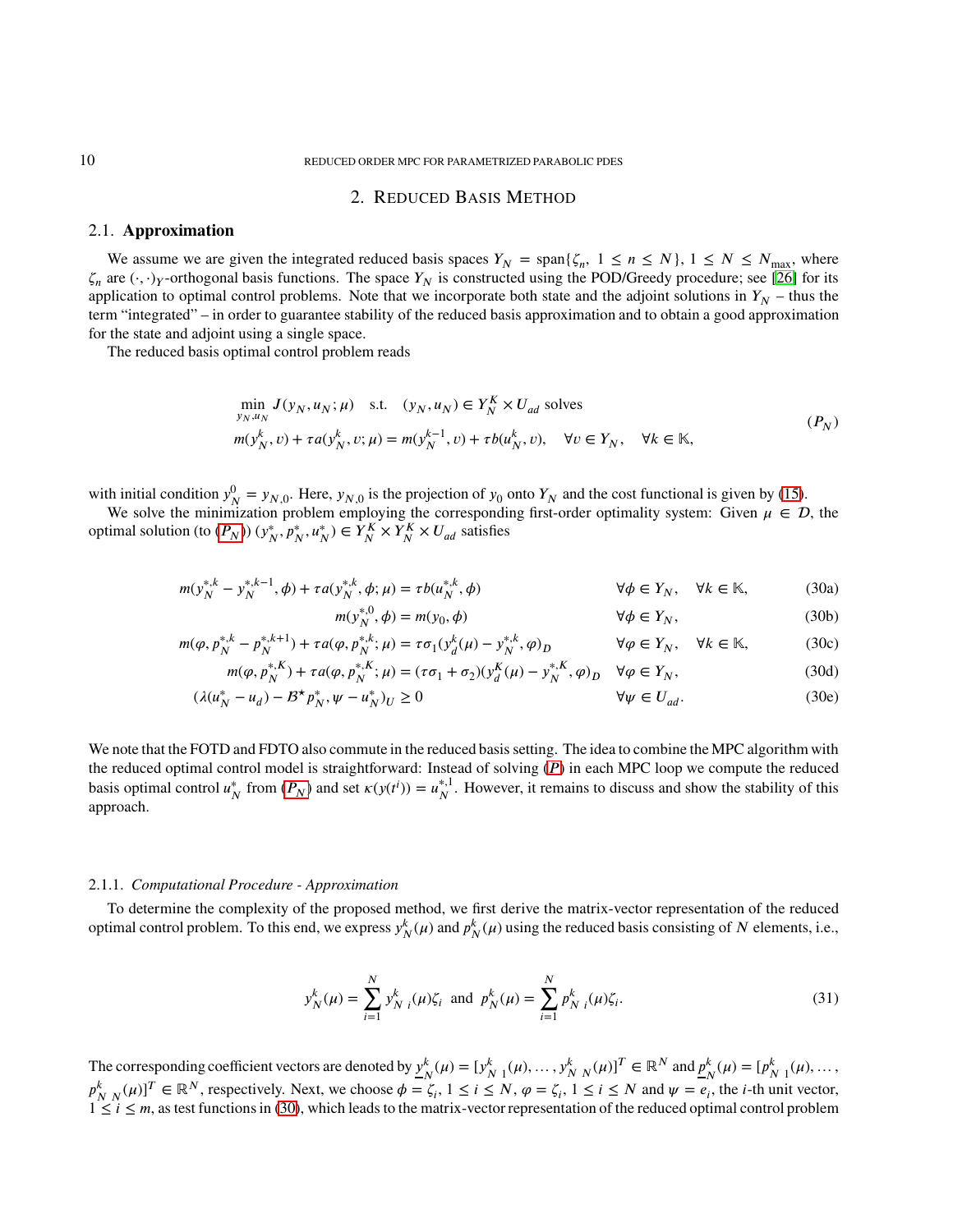<span id="page-10-0"></span>
$$
(M_N + \tau A_N(\mu))\underline{y}_N^k(\mu) = M_N \underline{y}_N^{k-1}(\mu) + \tau B_N u_N^k, \qquad k \in \mathbb{K},
$$
\n(32a)

$$
M_N \underline{y}_N^0(\mu) = Z^T M \underline{y}_0,\tag{32b}
$$

$$
(M_N + \tau A_N^T(\mu)) \underline{p}_N^k(\mu) = M_N \underline{p}_N^{k+1}(\mu) + \tau \sigma_1 \left( Y_{d,N}^k(\mu) - D_N \underline{y}_N^k(\mu) \right), \qquad k \in \mathbb{K} \setminus \{K\}, \qquad (32c)
$$

$$
\left(M_N + \tau A_N^T(\mu)\right) \underline{p}_N^K(\mu) = \left(\tau \sigma_1 + \sigma_2\right) \left(Y_{d,N}^K(\mu) - D_N \underline{y}_N^K(\mu)\right),\tag{32d}
$$

$$
\left(\lambda \left(u_N^k - u_d^k\right) - B_N^T \underline{p}_N^k(\mu)\right)^T \left(\psi^k - u_N^k\right) \ge 0, \qquad \forall \psi^k \in U_{ad}^k, k \in \mathbb{K}.\tag{32e}
$$

Here,  $Z = [\zeta_1, \ldots, \zeta_N] \in \mathbb{R}^{\mathcal{N} \times N}$  is the change of basis matrix,  $M \in \mathbb{R}^{\mathcal{N} \times \mathcal{N}}$  denotes the finite element mass matrix associated with the inner product  $(\cdot, \cdot)_{L^2}$  and  $\underline{y}_0 \in \mathbb{R}^{\mathcal{N}}$  is the coefficient vector of  $y_0 \in Y$  in the finite element basis. The matrices  $M_N \in \mathbb{R}^{N \times N}$ ,  $D_N \in \mathbb{R}^{N \times N}$  and  $B_N \in \mathbb{R}^{N \times m}$  are given by  $(M_N)_{ij} = m(\zeta_i, \zeta_j)$ ,  $(D_N)_{ij} = (\zeta_i, \zeta_j)_{D}$ ,  $1 \le i, j \le N$ , and  $(B_N)_{ij} = b_j(\zeta_i), 1 \le i \le N, 1 \le j \le m$ . Exploiting, the affine-parameter dependence [\(3\)](#page-2-2) of the bilinear form  $a(\cdot, \cdot; \mu)$  for the matrix  $A_N \in \mathbb{R}^{N \times N}$  leads to the representation  $A_N(\mu) = \sum_{q=1}^{Q_a} \Theta_a^q(\mu) A_N^q$  $_N^q$ . The matrices  $A^q_{\mu}$  $\mathcal{L}_{N}^{q} \in \mathbb{R}^{N \times N}$  are parameter-independent and defined by  $(A_{N}^{q})$  $_{N}^{q}$ )<sub>*i*j</sub> =  $a_q(\zeta_j, \zeta_i)$ ,  $1 \le q \le Q_a$ ,  $1 \le i, j \le N$ . Likewise, using the affine representation of  $y_d$  [\(9\)](#page-4-3) we obtain  $Y_{d,N}^k(\mu) = \sum_{q=1}^{Q_{y_d}} \Theta_{y_d}^q(t^k; \mu) Y_{d,N}^q$ . The parameter independent vectors  $Y_{d,N}^q \in \mathbb{R}^N$  are given by  $(Y_{d,N}^q)_i = (y_{d}^q)_i$  $\mathcal{L}_{d}^{q}, \zeta_{i}$ ,  $j_{D}$ ,  $1 \leq q \leq Q_{y_{d}}$ ,  $1 \leq i \leq N$ . In addition, we save the matrix  $Y_{d,d} \in \mathbb{R}^{Q_{y_{d}} \times Q_{y_{d}}}$ , defined by  $(Y_{d,d})_{p,q} = (y_d^p)$  $_{d}^{p}, \overline{y}_{d}^{q}$  $^{q_j}$ ,  $j_j$ ,  $1 \leq p$ ,  $q \leq Q_{y_d}$  to ensure an efficient evaluation of the cost functional.

We now summarize the most important steps of the offline-online decomposition: In the offline phase, we compute the parameter independent components, i.e., the matrices  $M_N$ ,  $D_N$ ,  $B_N$ ,  $A_I^q$  $\frac{q}{N}$ ,  $1 \leq q \leq Q_a$ ,  $Y_{d,N}^q$ ,  $1 \leq q \leq Q_{y_d}$  and  $Y_{d,d}$ . Clearly, the computational cost depends on the truth finite element dimension  $N$ , but it is only performed once for the reduced basis  $Y_N$ . During the online phase, we first assemble the parameter-dependent quantities  $A_N(\mu)$ ,  $Y^k_{d,N}(\mu)$ ,  $k \in$  $\mathbb{K}$  ∪ {0}, which can be done in  $\mathcal{O}(Q_aN^2)$  and  $\mathcal{O}(Q_yK)$ , respectively. The optimal control problem is then solved iteratively using the BFGS Quasi-Newton method [\[40\]](#page-36-24). We state the effort for one iteration of the algorithm. By first computing an LU-factorization of the system matrix  $M_N + \tau A_N(\mu)$  we can solve the reduced basis state and the adjoint equation in  $O(N^3 + KN^2)$  operations. However, since the initial condition  $y_0$  is in general nonzero and unknown during the offline stage, we note that we must also compute the right hand side of [\(32b](#page-10-0)) at cost  $O(N\mathcal{N})$  and then solve for  $y^0_{N}(\mu)$ at cost  $\mathcal{O}(N^3)$ , i.e., we cannot avoid a linear scaling with  $\mathcal N$  during the online stage due to the projection of  $y_0 \in Y$  onto the reduced basis space  $Y_N$ .

For an efficient evaluation of the cost functional, we rewrite

$$
J(y_N, u_N; \mu) = \frac{\sigma_1}{2} \tau \sum_{k=1}^K \left( \left( \underline{y}_N^k \right)^T D_N \underline{y}_N^k - 2 \left( Y_{d,N}^k(\mu) \right)^T \underline{y}_N^k + Y_{d,d}^k(\mu) \right) + \frac{\sigma_2}{2} \left( \left( \underline{y}_N^K \right)^T D_N \underline{y}_N^K - 2 \left( Y_{d,N}^K(\mu) \right)^T \underline{y}_N^K + Y_{d,d}^K(\mu) \right) + \frac{\lambda}{2} \tau \sum_{k=1}^K \| u_N^k - u_d^k \|_{\mathbb{R}^m}^2,
$$
(33)

with  $Y_{d,d}^k(\mu) = \sum_{p,q=1}^{Q_{y_d}} \Theta_{y_d}^p(t^k; \mu) \Theta_{y_d}^q(t^k; \mu) (Y_{d,d})_{p,q}$ . Evaluating the cost functional using this representation then requires  $\mathcal{O}(KN^2 + KQ_{y_d}^2 + Km)$  operations. Furthermore, we compute the gradient and the optimal step size of  $J(y_N(u_N), u_N; \mu)$  in the search direction  $u_N$ . The former can be done in  $\mathcal{O}(Km)$ , the latter can be determined in  $\mathcal{O}(N^3 +$  $KN^2$ ), see Appendix D in [\[24\]](#page-35-27). Finally, the update of the inverse Hessian approximation is computed in  $\mathcal{O}((Km)^2)$ operations, which leads to an overall cost of  $O(N^3 + KN^2 + KQ_{y_d}^2 + Km + Km + KmN + (Km)^2)$  for one BFGS iteration. To ensure compliance with the control constraints, we use the primal-dual active set method (PDAS) [\[17\]](#page-35-28),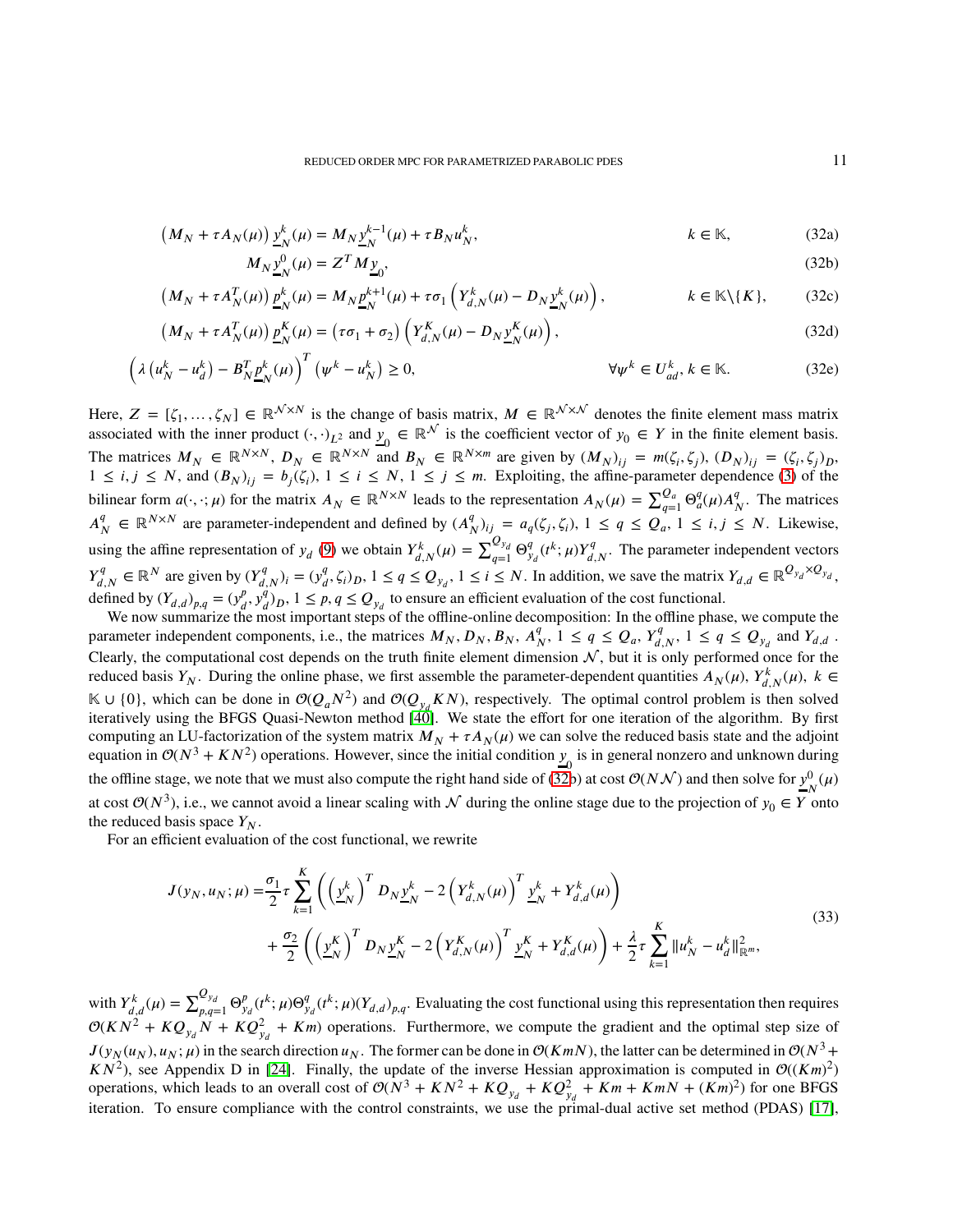implemented as an outer loop around the BFGS iteration. Experience shows that the PDAS method requires only a few iterations to find a solution. In our numerical experiments the algorithm stopped after no more than six iterations. In summary, all listed calculations – except for computing the projection of  $y_0$  – can be performed independently of  $\mathcal N$ . We therefore expect a significant speed-up compared to the solution of  $(P)$ , since in general  $N \ll N$ . We present numerical evidence in Section [5.](#page-20-0)

## 2.2. **A Posteriori Error Estimation**

We now develop reliable and computationally efficient *a posteriori* error bounds for the error in the optimal control and the associated cost functional. As shown in the next section, these bounds will allow us to efficiently verify the stability of the proposed reduced basis MPC algorithm. To begin, we require the following definitions.

**Definition 2.1.** The residuals for the state and adjoint equation and the optimality condition are defined by

$$
r_{y}^{k}(\phi; \mu) = b(u_{N}^{*,k}, \phi) - a(y_{N}^{*,k}, \phi; \mu) - \frac{1}{\tau} m(y_{N}^{*,k} - y_{N}^{*,k-1}, \phi), \qquad \forall \phi \in Y, \ \forall k \in \mathbb{K}, \tag{34a}
$$

$$
r_p^k(\varphi; \mu) = \sigma_1(y_d^k(\mu) - y_N^{*,k}, \varphi)_D - a(\varphi, p_N^{*,k}; \mu) - \frac{1}{\tau} m(\varphi, p_N^{*,k} - p_N^{*,k+1}), \qquad \forall \varphi \in Y, \ \forall k \in \mathbb{K} \setminus \{K\},\tag{34b}
$$

$$
r_p^K(\varphi; \mu) = \left(\sigma_1 + \frac{\sigma_2}{\tau}\right) \left(y_d^K(\mu) - y_N^{*,K}, \varphi\right)_D - a(\varphi, p_N^{*,K}; \mu) - \frac{1}{\tau} m(\varphi, p_N^{*,K}), \quad \forall \varphi \in Y,
$$
\n(34c)

$$
r_{u,i}^k(\psi; \mu) = \left(\lambda (u_{N,i}^{*,k} - u_{d,i}^k) - b_i(p_N^{*,k})\right)\psi_i^k, \qquad \forall \psi_i^k \in U_i^k, \ \forall k \in \mathbb{K}, \ i = 1, ..., m. \tag{34d}
$$

We shall assume that we are given a positive lower bound  $\alpha_{LB}$  :  $D \to \mathbb{R}^+$  for the coercivity constant  $\alpha(\mu)$  such that

$$
\alpha(\mu) \ge \alpha_{\text{LB}}(\mu) \ge \alpha_0 > 0, \quad \forall \mu \in \mathcal{D},\tag{35}
$$

and define the constant

<span id="page-11-2"></span><span id="page-11-0"></span>
$$
C_D \equiv \sup_{v \in Y \setminus \{0\}} \frac{\|v\|_{L^2(D)}}{\|v\|_Y}.
$$
\n(36)

We also define, for all  $k \in \mathbb{K}$ , the energy norms

$$
\|v^{k}\|_{y} \equiv \left(m(v^{k}, v^{k}) + \tau \sum_{k'=1}^{k} a\left(v^{k'}, v^{k'}; \mu\right)\right)^{\frac{1}{2}} \quad \text{and} \quad \|v^{k}\|_{p} \equiv \left(m(v^{k}, v^{k}) + \tau \sum_{k'=k}^{K} a\left(v^{k'}, v^{k'}; \mu\right)\right)^{\frac{1}{2}},\tag{37}
$$

as well as the standard "spatio-temporal" energy error bounds

$$
\Delta_N^{y,k}(\mu) \equiv \left(\frac{\tau}{\alpha_{\text{LB}}(\mu)} \sum_{k'=1}^k \|r_y^{k'}(\cdot;\mu)\|_{Y'}^2\right)^{\frac{1}{2}} \quad \text{and} \quad \Delta_N^{p,k}(\mu) \equiv \left(\frac{\tau}{\alpha_{\text{LB}}(\mu)} \sum_{k'=k}^K \|r_p^{k'}(\cdot;\mu)\|_{Y'}^2\right)^{\frac{1}{2}}.
$$
 (38)

### 2.2.1. *Optimal Control Error Bound*

We first present two auxiliary results for the state and adjoint optimality error. The results are based on [\[26\]](#page-35-20) but taking the nonzero error in the initial condition into account. We present a short sketch of the proofs in the appendix.

<span id="page-11-1"></span>**Lemma 2.2.** *The state optimality error*  $e^K_y = y^{*,K}(u^*) - y^{*,K}_N$ *𝑁* (*𝑢* ∗ *𝑁* ) *satisfies*

$$
\|\left[e_y^K\right]\|_{y} \le \left(\frac{2\tau}{\alpha_{\text{LB}}(\mu)}\sum_{k=1}^K \left\|r_y^K(\cdot;\mu)\right\|_{Y'}^2 + \frac{2}{\alpha_{\text{LB}}(\mu)} \left(\sum_{i=1}^m \left\|b_i\right\|_{Y'}^2\right) \tau \sum_{k=1}^K \left\|e_u^k\right\|_{R^m}^2 + m(e_y^0, e_y^0)\right)^{\frac{1}{2}}.\tag{39}
$$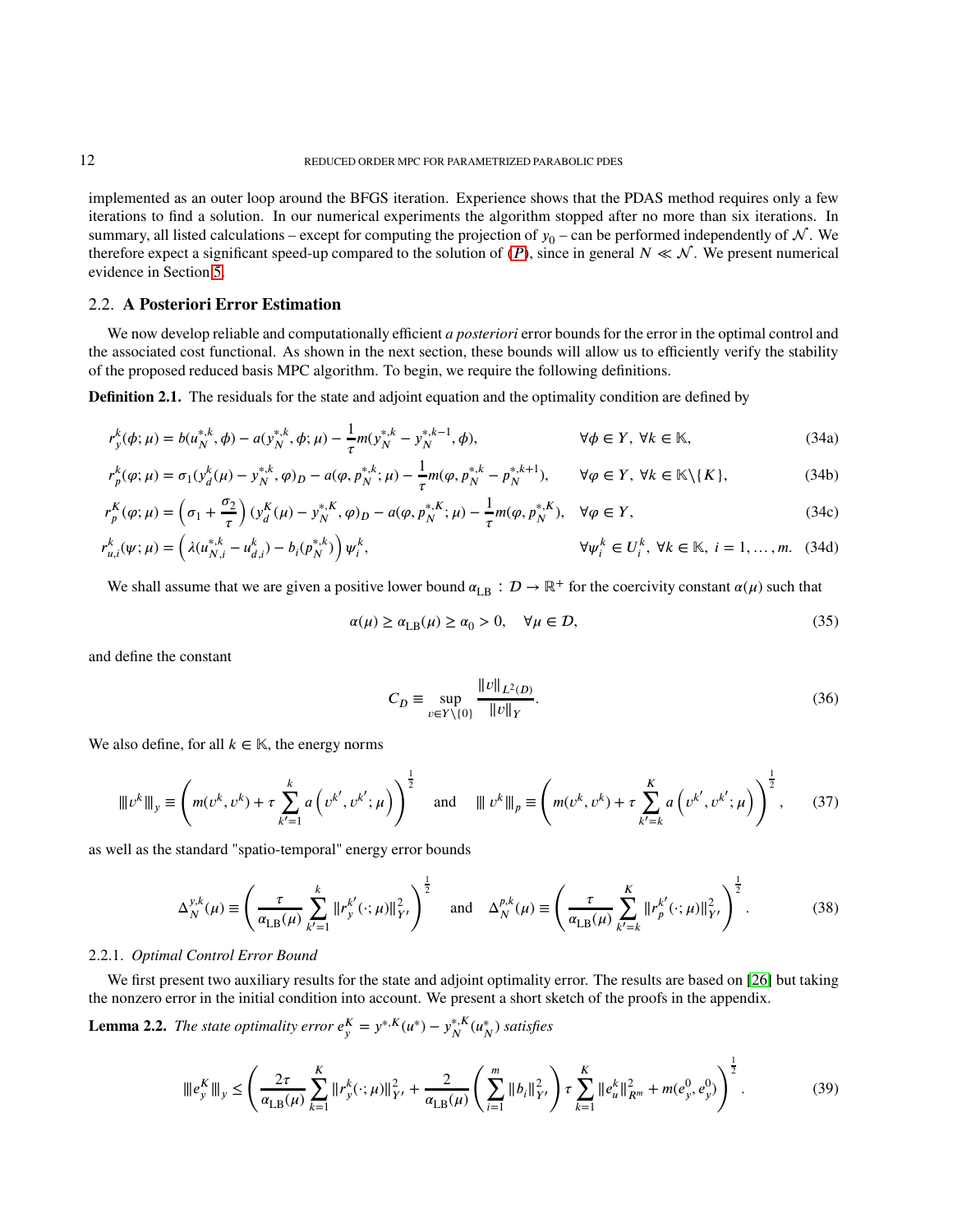*Furthermore, we have*

$$
\tau \sum_{k=1}^{K} \|e_{y}^{k}\|_{Y}^{2} \leq \frac{2\tau}{\alpha_{\text{LB}}(\mu)^{2}} \sum_{k=1}^{K} \|r_{y}^{k}(\cdot;\mu)\|_{Y'}^{2} + \frac{2}{\alpha_{\text{LB}}(\mu)^{2}} \left(\sum_{i=1}^{m} \|b_{i}\|_{Y'}^{2}\right) \tau \sum_{k=1}^{K} \|e_{u}^{k}\|_{R^{m}}^{2} + \frac{\|e_{y}^{0}\|_{L^{2}(\Omega)}^{2}}{\alpha_{\text{LB}}(\mu)}.
$$
(40)

<span id="page-12-2"></span>**Lemma 2.3.** *The adjoint optimality error*  $e_p^1 = p^{*,1}(y^*(u^*)) - p_N^{*,1}$  $\frac{N^{*,1}}{N}(\mathbf{y}_N^*(u_N^*))$  *satisfies* 

$$
\|e_p^1\|_p \le \left(\frac{2\tau}{\alpha_{\text{LB}}(\mu)} \sum_{k=1}^K \|r_p^k(\cdot;\mu)\|_{Y'}^2 + \frac{2C_D^2 \sigma_1^2 \tau}{\alpha_{\text{LB}}(\mu)} \sum_{k=1}^K (e_y^k, e_y^k)_D + \sigma_2^2 (e_y^K, e_y^K)_D\right)^{\frac{1}{2}}.\tag{41}
$$

*with 𝐶<sup>𝐷</sup> defined in* [\(36\)](#page-11-0)*. Furthermore, we have*

$$
\tau \sum_{k=1}^{K} \|e_{p}^{k}\|_{Y}^{2} \leq \frac{2\tau}{\alpha_{\text{LB}}(\mu)^{2}} \sum_{k=1}^{K} \|r_{p}^{k}(\cdot;\mu)\|_{Y'}^{2} + \frac{2C_{D}^{2}\sigma_{1}^{2}\tau}{\alpha_{\text{LB}}(\mu)^{2}} \sum_{k=1}^{K} (e_{y}^{k}, e_{y}^{k})_{D} + \frac{\sigma_{2}^{2}}{\alpha_{\text{LB}}(\mu)} (e_{y}^{K}, e_{y}^{K})_{D}.
$$
\n(42)

We note that the following bound for the error in the optimal control is valid both in the (control) constrained and unconstrained case. The proof follows ideas presented in [\[25\]](#page-35-21) and is also sketched in the appendix.

<span id="page-12-1"></span>**Proposition 2.4.** Let  $u^*$  and  $u^*_{N}$  be the optimal solutions of the truth and reduced basis optimal control problems (P) and  $(P_N)$ *, respectively. Given*  $\mu \in \mathcal{D}$ *, the error in the optimal control satisfies* 

<span id="page-12-3"></span><span id="page-12-0"></span>
$$
||u^* - u^*_{N}||_{U} \le \Delta_N^{u,*}(\mu),
$$
\n(43)

*where*  $\Delta_N^{u,*}$  $\frac{u,*}{N}(\mu) := c_1(\mu) + \sqrt{c_1(\mu)^2 + c_2(\mu)}$  with nonnegative coefficients

$$
c_1(\mu) = \frac{1}{\sqrt{2}\alpha_{\text{LB}}(\mu)\lambda} \left(\sum_{i=1}^m \|b_i\|_{Y'}^2\right)^{\frac{1}{2}} R_p,\tag{44}
$$

$$
c_2(\mu) = \frac{1}{\lambda} \left[ \left( \frac{2\sqrt{2}}{\alpha_{\text{LB}}(\mu)} R_y + \frac{1+\sqrt{2}}{\sqrt{\alpha_{\text{LB}}(\mu)}} R_0 \right) R_p + \left( \frac{C_D^2 \sigma_1}{\alpha_{\text{LB}}(\mu)} + \frac{\sigma_2}{2} \right) R_0^2 + \left( \frac{C_D^2 \sigma_1}{\alpha_{\text{LB}}(\mu)^2} + \frac{\sigma_2}{2\alpha_{\text{LB}}(\mu)} \right) R_y^2 \right] \tag{45}
$$

*and the terms 𝑅<sup>𝑝</sup> , 𝑅<sup>𝑦</sup> and 𝑅*<sup>0</sup> *are given by*

$$
R_p = \left(\tau \sum_{k=1}^K \|r_p^k(\cdot;\mu)\|_{Y'}^2\right)^{\frac{1}{2}}, \quad R_y = \left(\tau \sum_{k=1}^K \|r_y^k(\cdot;\mu)\|_{Y'}^2\right)^{\frac{1}{2}}, \quad R_0 = \|y_0 - y_{N,0}\|_{L^2(\Omega)}.
$$
 (46)

### 2.2.2. *Cost Functional Error Bound*

Before we derive a bound for the optimal cost functional error, we require the following *a posteriori* error bounds for the optimal state and adjoint. The following two lemmata extend the results in [\[26\]](#page-35-20) to nonzero initial conditions. We thus omit the details and refer to [\[26\]](#page-35-20) for the proof.

**Lemma 2.5.** *The state optimality error*  $e_y^k = y^{*,k}(u^*) - y_N^{*,k}$ *𝑁* (*𝑢* ∗ *𝑁* ) *satisfies*

$$
|||e_y^k|||_y \le \Delta_N^{y,*,k}(\mu), \quad \forall \mu \in \mathcal{D}, \forall k \in \mathbb{K},
$$
\n(47)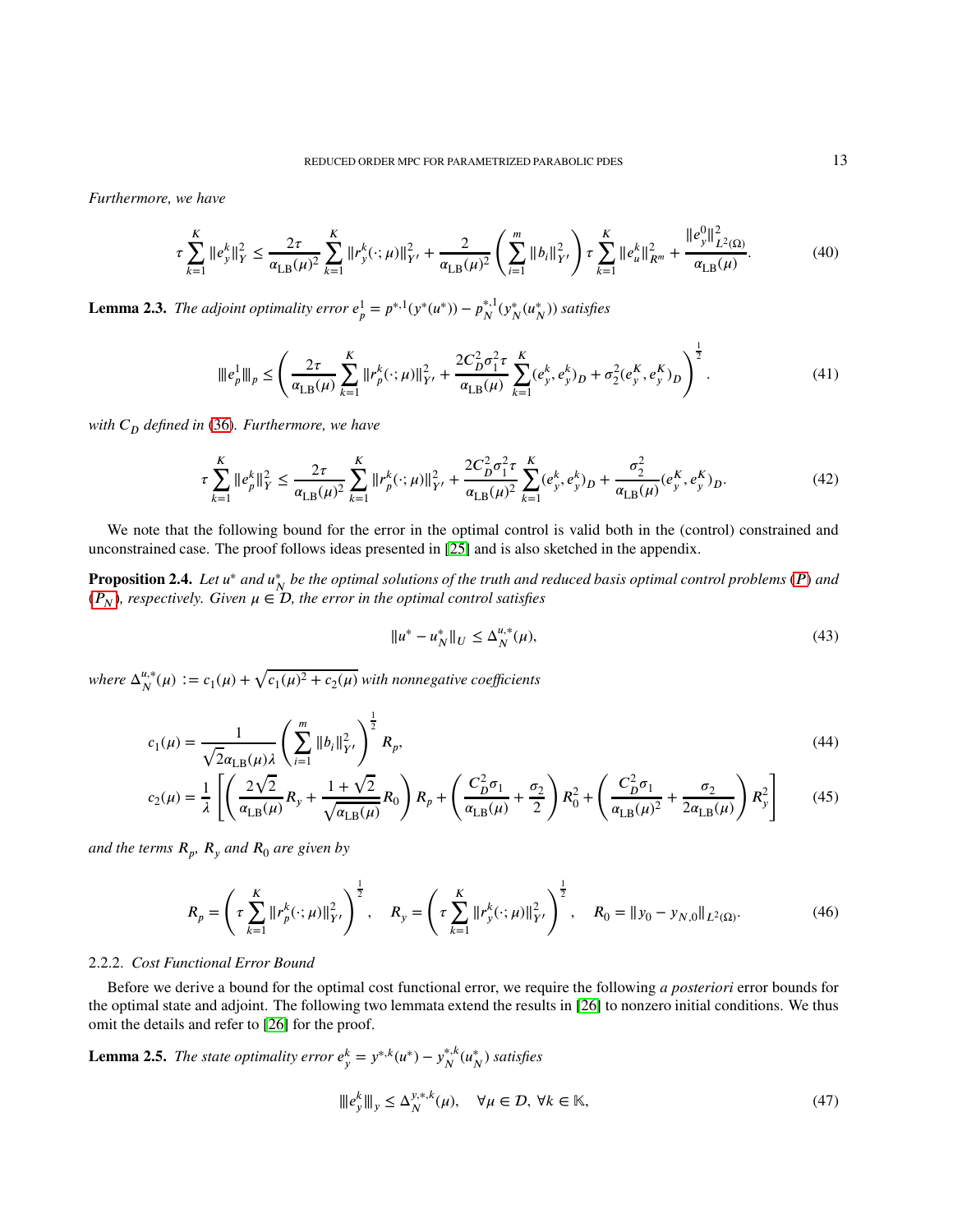where the error bound  $\Delta_N^{y,*,k}$  $_N^{y,*,\kappa}(\mu)$  is defined as

$$
\Delta_N^{y,*,k}(\mu) \equiv \left(\frac{2\tau}{\alpha_{\text{LB}}(\mu)} \sum_{k'=1}^k \|r_y^{k'}(\cdot;\mu)\|_{Y'}^2 + \frac{2}{\alpha_{\text{LB}}(\mu)} \left(\sum_{i=1}^m \|b_i\|_{Y'}^2\right) \left(\Delta_N^{u,*}(\mu)\right)^2 + \|y_0 - y_{N,0}\|_{L^2(\Omega)}^2\right)^{\frac{1}{2}}.\tag{48}
$$

**Lemma 2.6.** *The adjoint optimality error*  $e_p^k = p^{*,k}(y^*(u^*)) - p_N^{*,k}$ *𝑁* (*𝑦* ∗ *𝑁* (*𝑢* ∗ *𝑁* )) *satisfies*

<span id="page-13-3"></span>
$$
\| |e_p^k\|_p \le \Delta_N^{p,*,k}(\mu), \quad \forall \mu \in \mathcal{D}, \forall k \in \mathbb{K},\tag{49}
$$

where the error bound  $\Delta_N^{p,*,k}$  $_{N}^{\mu,*,\kappa}(\mu)$  is defined as

$$
\Delta_N^{p,*,k}(\mu) \equiv \left(\frac{2\tau}{\alpha_{\text{LB}}(\mu)} \sum_{k'=k}^K \|r_p^{k'}(\cdot;\mu)\|_{Y'}^2 + \left(\frac{2C_D^4 \sigma_1^2}{\alpha_{\text{LB}}(\mu)^2} + \frac{\sigma_2^2}{2}\right) \left(\Delta_N^{y,*,K}(\mu)\right)^2\right)^{\frac{1}{2}},\tag{50}
$$

*with*  $C<sub>D</sub>$  *as defined in* [\(36\)](#page-11-0).

The error bound for the cost functional is based on the dual weighted residual approach [\[56\]](#page-36-25). At this point we have to distinguish between the control constrained and unconstrained case since we cannot bound the absolute value of the cost functional error in the constrained case.

<span id="page-13-2"></span>**Proposition 2.7.** Let  $J^* = J(y^*, u^*; \mu)$  and  $J_N^* = J(y_N^*, u_N^*; \mu)$  be the optimal values of the cost functionals of the truth *and reduced basis optimal control problems, respectively. In the control constrained case, the cost functional error then satisfies*

$$
J^{*,c} - J_N^{*,c} \le \Delta_N^{J,*,c}(y_0;\mu) := \frac{1}{2} \left( \left( \|e_y^0\|_{L^2(\Omega)} + \Delta_N^{y,K}(\mu) \right) \Delta_N^{p,*,1}(\mu) + \Delta_N^{p,1}(\mu) \Delta_N^{y,*,K}(\mu) + \left( \tau \sum_{i=1}^m \sum_{k=1}^K \left| \tilde{r}_{u,i}^k \right|^2 \right)^{\frac{1}{2}} \Delta_N^{u,*}(\mu) \right),
$$
  

$$
\forall \mu \in \mathcal{D}, \quad (51)
$$

 $where \ \tilde{r}_{u,i}^k = \lambda (u_{N,i}^{*,k} - u_{d,i}^k) - b_i(p_N^{*,k})$  $^{*,*}_{N}$ ). If we consider the problem without control constraints, the bound reduces to

<span id="page-13-0"></span>
$$
|J^{*,uc} - J_N^{*,uc}| \le \Delta_N^{J,*,uc}(y_0; \mu) := \frac{1}{2} \left( \left( \|e_y^0\|_{L^2(\Omega)} + \Delta_N^{y,K}(\mu) \right) \Delta_N^{p,*,1}(\mu) + \Delta_N^{p,1}(\mu) \Delta_N^{y,*,K}(\mu) \right), \forall \mu \in \mathcal{D}.\tag{52}
$$

*Proof.* We use the result in [\[56\]](#page-36-25) to estimate the cost functional error by

<span id="page-13-1"></span>
$$
J(y^*, u^*; \mu) - J(y_N^*, u_N^*; \mu) \le \frac{1}{2} \left( m(e_y^0, e_p^0) - \tau \sum_{k=1}^K r_y^k(e_p^k; \mu) - \tau \sum_{k=1}^K r_p^k(e_y^k; \mu) + \tau \sum_{i=1}^m \sum_{k=1}^K r_{u,i}^k(e_u^k; \mu) \right). \tag{53}
$$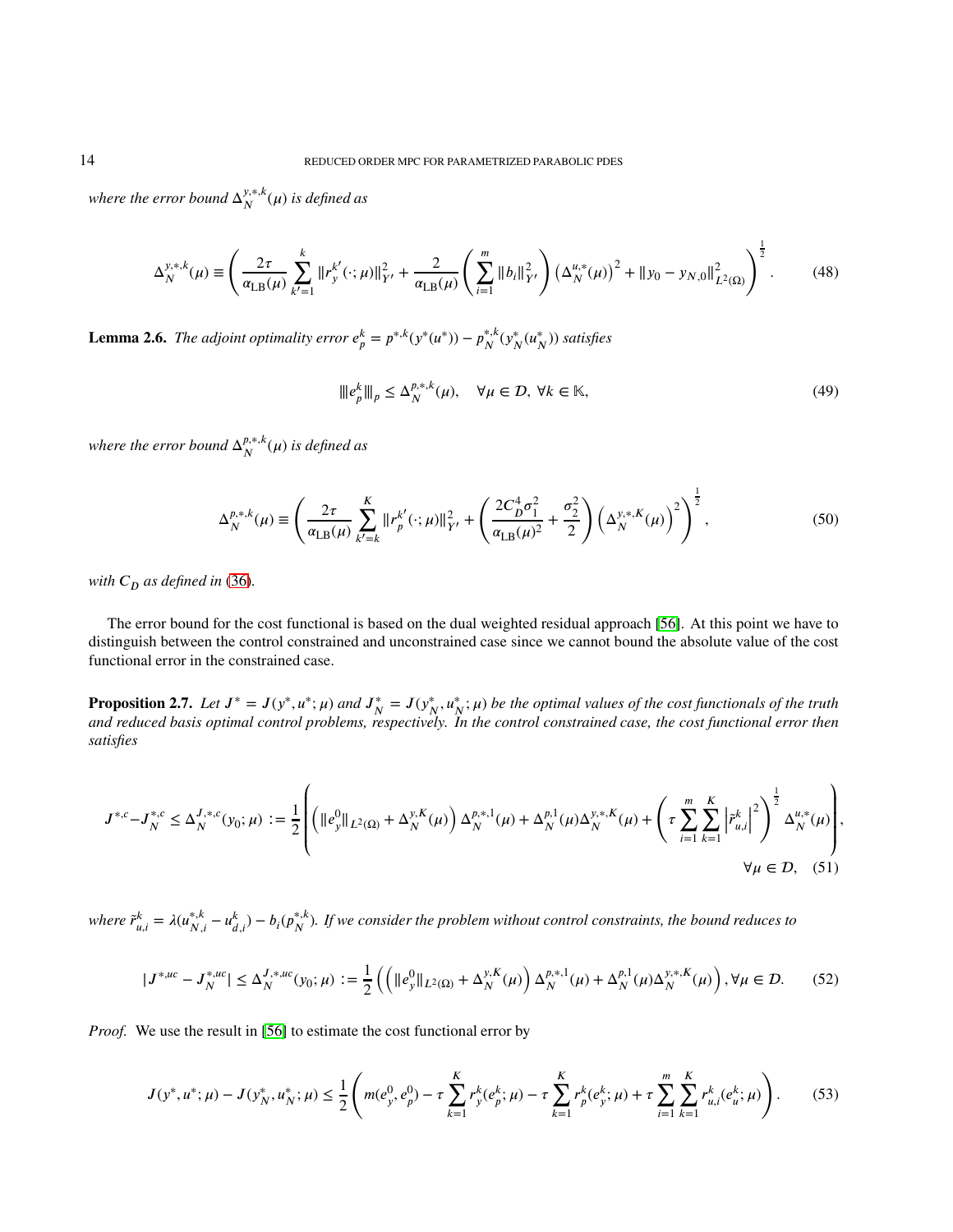Next, we derive from the Cauchy-Schwarz inequality and  $e_p^0 = e_p^1$  that

$$
J(y^*, u^*; \mu) - J(y_N^*, u_N^*; \mu) \le \frac{1}{2} ||e_y^0||_{L^2(\Omega)} ||e_y^0||_{L^2(\Omega)} + \frac{1}{2} \left(\tau \sum_{k=1}^K ||r_y^k(\cdot; \mu)||_{Y'}^2\right)^{\frac{1}{2}} \left(\tau \sum_{k=1}^K ||e_y^k||_Y^2\right)^{\frac{1}{2}}
$$
  
+ 
$$
\frac{1}{2} \left(\tau \sum_{k=1}^K ||r_y^k(\cdot; \mu)||_{Y'}^2\right)^{\frac{1}{2}} \left(\tau \sum_{k=1}^K ||e_y^k||_Y^2\right)^{\frac{1}{2}} + \frac{1}{2} \left(\tau \sum_{i=1}^m \sum_{k=1}^K |r_i^u(k(\cdot; \mu)|^2\right)^{\frac{1}{2}} ||e_u||_U
$$
  

$$
\le \frac{1}{2} \left(\left( ||e_y^0||_{L^2(\Omega)} + \Delta_N^{y,K}(\mu) \right) \Delta_N^{p,*,1}(\mu) + \Delta_N^{p,1}(\mu) \Delta_N^{y,*,K}(\mu) + \left(\tau \sum_{i=1}^m \sum_{k=1}^K \left|\tilde{r}_i^{u,k}\right|^2\right)^{\frac{1}{2}} \Delta_N^{u,*}(\mu)\right). \tag{54}
$$

We obtain the bound in  $(52)$  as the estimate in  $(53)$  simplifies to

$$
J(y^*, u^*; \mu) - J(y_N^*, u_N^*; \mu) = \frac{1}{2} \left( m(e_y^0, e_p^0) - \tau \sum_{k=1}^K r_y^k(e_p^k; \mu) - \tau \sum_{k=1}^K r_p^k(e_y^k; \mu) \right)
$$
(55)

in the unconstrained case.

**Remark 2.8.** If  $y_0 \in Y_N$  the error in the initial condition is zero. The error bounds derived in the last section simplify accordingly, i.e., all of the terms containing the error  $e_y^0 = y_0 - y_{N,0}$  and  $R_0 = ||e_y^0||_{L^2(\Omega)}$  vanish. Also, the last term in  $c_2(\mu)$  in [\(45\)](#page-12-0) is multiplied by 1/2.

### <span id="page-14-1"></span>2.2.3. *Computational Procedure - Error Estimation*

The offline-online decomposition of the error bounds – mainly the dual norm of the residuals – is fairly standard by now. We therefore only summarize the computational costs involved. We assume here that the projection of the initial condition onto the reduced basis space is given since it was already computed during the solution of the optimal control problem.

For the evaluation of the error bounds, the following components have to be computed: the dual norms of the state and adjoint residual equations  $||r_y^k(:,\mu)||_{Y'}$  and  $||r_p^k(:,\mu)||_{Y'}$  for  $k \in \mathbb{K}$ , the dual norms  $||b_i||_{Y'}$  for  $1 \le i \le m$ , the constant  $C_D$ and the lower bound  $\alpha_{LB}(\mu)$  for the coercivity lower bound  $\alpha(\mu)$ . In addition, we need to compute all terms related to the initial error  $e_y^0 = y_0 - y_{N,0}$ , i.e., the norms  $||e_y^0||_{L^2(\Omega)}$  and  $||e_y^0||_{L^2(D)}$ . For the dual norms  $||r_y^k(\cdot;\mu)||_{Y'}$  and  $||r_p^k(\cdot;\mu)||_{Y'}$  we employ the standard offline-online decomposition [\[10\]](#page-35-23). In the online phase we need  $\mathcal{O}((Q_a N + m)^2)$  operations for the evaluation of  $||r_y^k(\cdot;\mu)||_{Y'}$  and  $\mathcal{O}((Q_aN+Q_{y_d})^2)$  for  $||r_p^k(\cdot;\mu)||_{Y'}, k \in \mathbb{K}$ . Likewise we calculate the dual norms  $||b_i||_{Y'}$ during the offline phase utilizing the Riesz representation theorem. The constant  $C<sub>D</sub>$  can be computed offline solving a generalized eigenvalue problem, see Appendix E in [\[24\]](#page-35-27). There are several possibilities to determine the coercivity lower bound  $\alpha_{LR}(\mu)$ . For instance, the min-Θ approach is a simple method in case of parametrically coercive problems. In general, the successive constraint method [\[21\]](#page-35-29) can be applied. Overall, for a given parameter  $\mu \in \mathcal{D}$  and corresponding solution  $(y_N^*, p_N^*, u_N^*)$  to  $(P_N)$  the online computational cost to compute the error bounds  $\Delta_N^{u,*}$  $_{N}^{\mu,*}(\mu)$  and  $\Delta_{N}^{J,*}$  $\frac{J_{\mu}^{(1)}}{N}$  ( $y_0$ ;  $\mu$ ) scales with  $\mathcal{O}(K(Q_a N + Q_{y_d})^2 + K(Q_a N + m)^2)$  and is thus independent of  $\mathcal{N}$ .

## 3. STABILITY OF THE RB-MPC CONTROLLER

<span id="page-14-0"></span>We introduce our RB-MPC approach by combining the MPC stability results from Section [1.5](#page-6-2) with the certified RB results for optimal control problems derived in the last section. We can thus not only efficiently evaluate the RB-MPC controller but also guarantee its stability. Whenever necessary we add a superscript *c* in the control constrained or *uc* in the unconstrained case.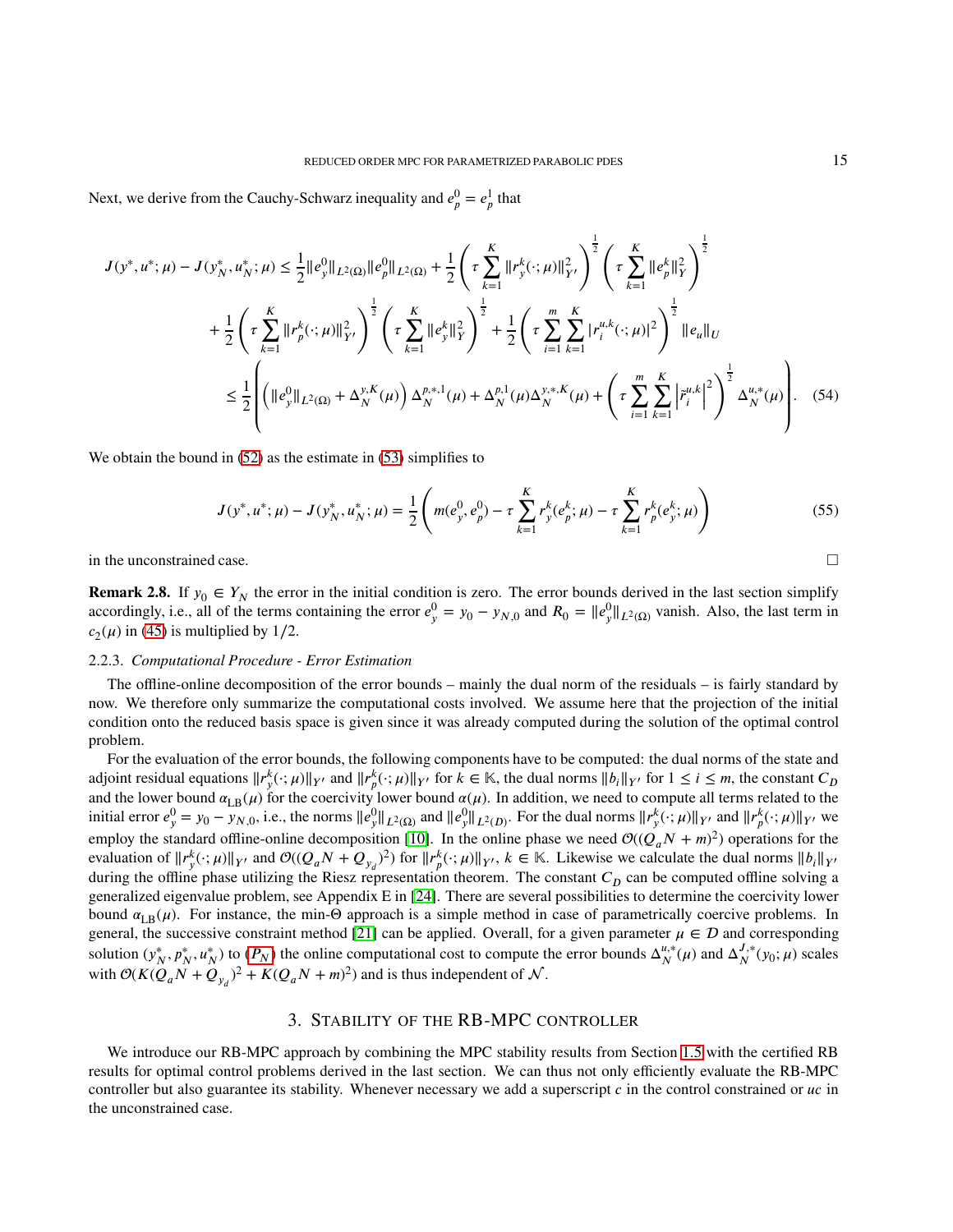**Definition 3.1.** Let  $u_N^*$  be an admissible minimizing control for  $(P_N)$  with initial value  $y_{N,0}$ , the projection of  $y_0$  onto  $Y_N$ . We define the RB-MPC feedback law by

<span id="page-15-1"></span><span id="page-15-0"></span>
$$
\kappa_N(y_0) = u_N^{*,1}.\tag{56}
$$

**Definition 3.2** (Optimal value function  $J_N^*$ ). Let  $y_0 \in Y$  be a given initial state and  $y_{N,0}$  be its projection onto  $Y_N$ . We define the finite horizon optimal value function  $J_N^*(\cdot; \mu) : Y_N \to \mathbb{R}_0^+$  $_0^+$  by

$$
J_N^*(y_{N,0}; \mu) = \min_{u_N \in U} \{ J(y_N, u_N; \mu) \mid \text{s.t. the PDE constraint in } (P_N) \}. \tag{57}
$$

We address stability of the controller by giving estimates related to its degree of suboptimality. We utilize the relaxed dynamic programming result from Proposition [1.7](#page-7-1) for the choice  $\kappa = \kappa_N$  from [\(56\)](#page-15-0) and  $\tilde{V} = J^*$ . To guarantee stability, we thus need to ensure that the inequality

$$
J^*(y_0; \mu) \ge J^*(y_{\kappa_N}^1; \mu) + \omega(\mu) \, l(y_0, \kappa_N(y_0); \mu) = J^*(y_{u_N^*}^1; \mu) + \omega(\mu) \, l(y_0, u_N^{*,1}; \mu) \tag{58}
$$

holds for all  $y_0 \in Y$  and some  $\omega(\mu) \in (0, 1]$  (preferably close to one). We note that  $y^1_\mu$  $\frac{d}{u_N^*}$  is the state reached by plugging  $u_N^{*,1}$ <sup>\*,1</sup> into the full-order system and  $J^*(y^1_u)$  $\mu^*_{N}$ ;  $\mu$ ) is the cost function value corresponding to the solution of the full-order optimization problem (*P*) with initial state  $y_{\mu}^1$ l<br>µ\* ∙

Although we can compute the RB-MPC feedback law  $\kappa_N(y_0)$  efficiently as shown in the last section, checking the validity of [\(58\)](#page-15-1) for a given  $\kappa_N(y_0)$  requires the solution of two full-order optimal control problems and is thus not onlineefficient. However, given the *a posteriori* error bounds derived in the last section, we can bound the optimal value functions of the full order problem with their respective reduced basis approximations. The latter can be computed online-efficient, thus allowing us to derive an estimate for  $\omega(\mu)$  that can also be computed online-efficient and used to enforce the validity of [\(58\)](#page-15-1). We recall that variants of algorithms computing  $\omega(\mu)$  online were already considered in [\[14,](#page-35-0) Chapter 7], but these approaches focused only on the high-fidelity model and did not consider model order reduction.

### 3.1. **Unconstrained Case**

We first consider the problem without control constraints. We present the following result only for the single-step approach, i.e., where  $\tau_{\rm con} = \tau$  as discussed in Remark [1.4.](#page-6-3) The extension to the multi-step approach based on [\(29\)](#page-8-0) is straightforward and thus omitted.

<span id="page-15-3"></span>**Proposition 3.3.** Given  $y_0 \in Y$ , let  $y_{N,0}$  be the projection of  $y_0$  onto  $Y_N$ ,  $y_N^*$  and  $u_N^*$  be the optimal state and optimal *control solution to*  $(P_N)$  *with initial condition*  $y_{N,0}$  and optimization horizon  $T = K\tau$ . Furthermore, let  $y^1_u$ *𝑢* ∗ *be the state*  $\boldsymbol{N}$ *reached by plugging 𝑢* ∗*,*1  $^{*,1}_{N}$  into the full-order system and  $y^1_{\mu}$ *𝑢* ∗ *𝑁 ,𝑁 be its projection onto 𝑌<sup>𝑁</sup> . We define*

$$
\tilde{\omega}_{N,K}(\mu) = \frac{J_N^{*,uc}(y_{N,0}; \mu) - \Delta_N^{J,*,uc}(y_0; \mu) - J_N^{*,uc}(y_{u_N^*,N}^1; \mu) - \Delta_N^{J,*,uc}(y_{u_N^*}^1; \mu)}{\frac{\sigma_1}{2}\tau|y_0 - y_d^0(\mu)|_D^2 + \frac{\lambda}{2}\tau\|u_N^{*,1} - u_d^1\|_{\mathbb{R}^m}^2}.
$$
\n
$$
(59)
$$

*If there exists a horizon K such that*  $\tilde{\omega}_{N,K}(\mu) > 0$  *then* [\(58\)](#page-15-1) *holds for an*  $\omega(\mu) \in (0,1]$ *.* 

*Proof.* Since  $J^{*,ac}(y_0; \mu)$  refers to the optimal cost functional value of  $(P)$  over the time horizon  $[0, T]$  with initial condition  $y_0 \in Y$ , we invoke the error bound [\(52\)](#page-13-0) to obtain

<span id="page-15-4"></span><span id="page-15-2"></span>
$$
J^{*,uc}(y_0; \mu) \ge J_N^{*,uc}(y_{N,0}; \mu) - \Delta_N^{J,*,uc}(y_0; \mu). \tag{60}
$$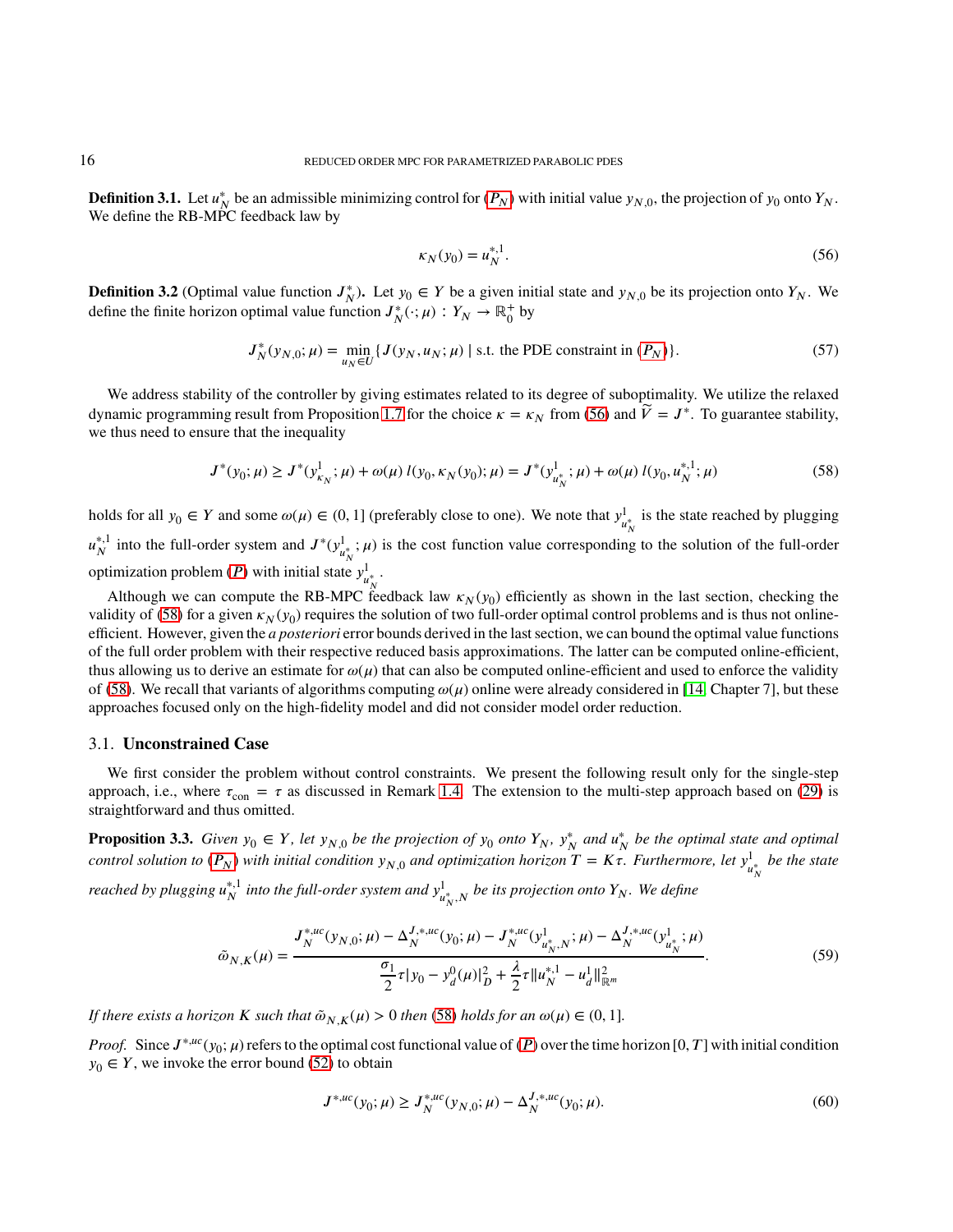By definition of  $\tilde{\omega}_{N,K}(\mu)$  we have

$$
J_N^{*,uc}(y_{N,0};\mu) - \Delta_N^{J,*,uc}(y_0;\mu) = J_N^{*,uc}(y_{u_N^*,N}^1; \mu) + \Delta_N^{J,*,uc}(y_{u_N^*}^1; \mu) + \tilde{\omega}_{N,K}(\mu) \left(\frac{\sigma_1}{2}\tau |y_0 - y_d^0(\mu)|_D^2 + \frac{\lambda}{2}\tau \|u_N^{*,1} - u_d^1\|_{\mathbb{R}^m}^2\right). \tag{61}
$$

We apply [\(52\)](#page-13-0) a second time and employ the definition of  $l(\cdot, \cdot; \mu)$  to get

$$
J_N^{*,uc}(y_{u_N^*,N}^1; \mu) + \Delta_N^{J,*,uc}(y_{u_N^*}^1; \mu) + \tilde{\omega}_{N,K}(\mu) \left(\frac{\sigma_1}{2} \tau |y_0 - y_d^0(\mu)|_D^2 + \frac{\lambda}{2} \tau \|u_N^{*,1} - u_d^1\|_{\mathbb{R}^m}^2\right) \ge J^{*,uc}(y_{u_N^*}^1; \mu) + \tilde{\omega}_{N,K}(\mu) l(y_0, u_N^{*,1}; \mu). \tag{62}
$$

It thus follows from  $(60)$ ,  $(61)$ , and  $(62)$  that

<span id="page-16-1"></span><span id="page-16-0"></span>
$$
J^{*,\mu c}(y_0; \mu) \ge J^{*,\mu c}(y_{u_N^*}^1; \mu) + \tilde{\omega}_{N,K}(\mu) l(y_0, u_N^{*,1}; \mu)
$$
  

$$
\ge J^{*,\mu c}(y_{u_N^*}^1; \mu) + \omega(\mu) l(y_0, u_N^{*,1}; \mu),
$$
 (63)

with  $\omega(\mu) := \min(\tilde{\omega}_{N,K}(\mu), 1)$ . If there exists a *K* such that  $\tilde{\omega}_{N,K}(\mu) > 0$  then [\(58\)](#page-15-1) holds for  $\omega(\mu) \in (0, 1]$ .

## 3.2. **Constrained Case**

Unfortunately, in the presence of control constraints the cost functional error bound cannot serve as a lower bound. However, for a given input parameter  $\mu$  the optimal value function of the constrained problem is an upper bound for the optimal value function of the unconstrained case since  $U_{ad} \subset U$ . Hence, we again invoke the corresponding error bound for the unconstrained case since

<span id="page-16-3"></span><span id="page-16-2"></span>
$$
J^{*,c}(y_0; \mu) \ge J^{*,uc}(y_0; \mu) \ge J_N^{*,uc}(y_{N,0}; \mu) - \Delta_N^{J,*,uc}(y_0; \mu). \tag{64}
$$

The proof of the following result directly follows from the proof of Proposition [3.3](#page-15-3) and [\(64\)](#page-16-2) and is thus omitted.

<span id="page-16-4"></span>**Proposition 3.4.** Given  $y_0 \in Y$ , let  $y_{N,0}$  be the projection of  $y_0$  onto  $Y_N$ ,  $y_N^*$  and  $u_N^*$  be the optimal state and optimal *control solution to*  $(P_N)$  *with initial condition*  $y_{N,0}$  *and optimization horizon*  $T = K\tau$ *. Furthermore, let*  $y^1_u$  $\frac{1}{u_N^*}$  be the state *𝑁 reached by plugging 𝑢* ∗*,*1  $^{*,1}_{N}$  into the full-order system and  $y^1_{\mu}$ *𝑢* ∗ *𝑁 ,𝑁 be its projection onto 𝑌<sup>𝑁</sup> . We define*

$$
\tilde{\omega}_{N,K}(\mu) = \frac{J_N^{*,uc}(y_{N,0}; \mu) - \Delta_N^{J,*,uc}(y_0; \mu) - J_N^{*,c}(y_{u_N^*,N}^1; \mu) - \Delta_N^{J,*,c}(y_{u_N^*}^1; \mu)}{\frac{\sigma_1}{2}\tau|y_0 - y_d^0(\mu)|_D^2 + \frac{\lambda}{2}\tau\|u_N^{*,1} - u_d^1\|_{\mathbb{R}^m}^2}.
$$
\n
$$
(65)
$$

*If there exists a horizon K such that*  $\tilde{\omega}_{N,K}(\mu) > 0$  *then* [\(58\)](#page-15-1) *holds for an*  $\omega(\mu) \in (0,1]$ *.* 

## <span id="page-16-5"></span>3.3. **RB-MPC Algorithm with Guaranteed Stability**

In the RB-MPC approach we do not aim to find a global minimal stabilizing horizon for all  $y \in Y$  since this usually results in very conservative (worst case) estimates for the prediction horizon *K* and associated higher computational cost. Instead, we propose an adaptive online computation of the reduced basis feedback controller. To this end, we first note that – for a given parameter  $\mu \in \mathcal{D}$ , state  $y_0$ , and prediction horizon  $K$  – computing the RB-MPC feedback law [\(56\)](#page-15-0) and evaluating the associated suboptimality degree  $\tilde{\omega}_{N,K}(\mu)$  in [\(59\)](#page-15-4) (resp. [\(65\)](#page-16-3)) only requires online computations: we need to solve the reduced basis optimal control problem and subsequently evaluate the *a posteriori* error bounds and the term  $\sigma_1$  $\frac{\sigma_1}{2} \tau |y_0 - y_d^0(\mu)|_D^2 + \frac{\lambda}{2}$  $\frac{\lambda}{2} \tau \|u_N^{*,1}$ <sup>\*,1</sup> −  $u_d^1 ||_{\mathbb{R}^m}^2$ . The computational cost is summarized in Sections [2.1.1](#page-9-3) and [2.2.3.](#page-14-1) Although the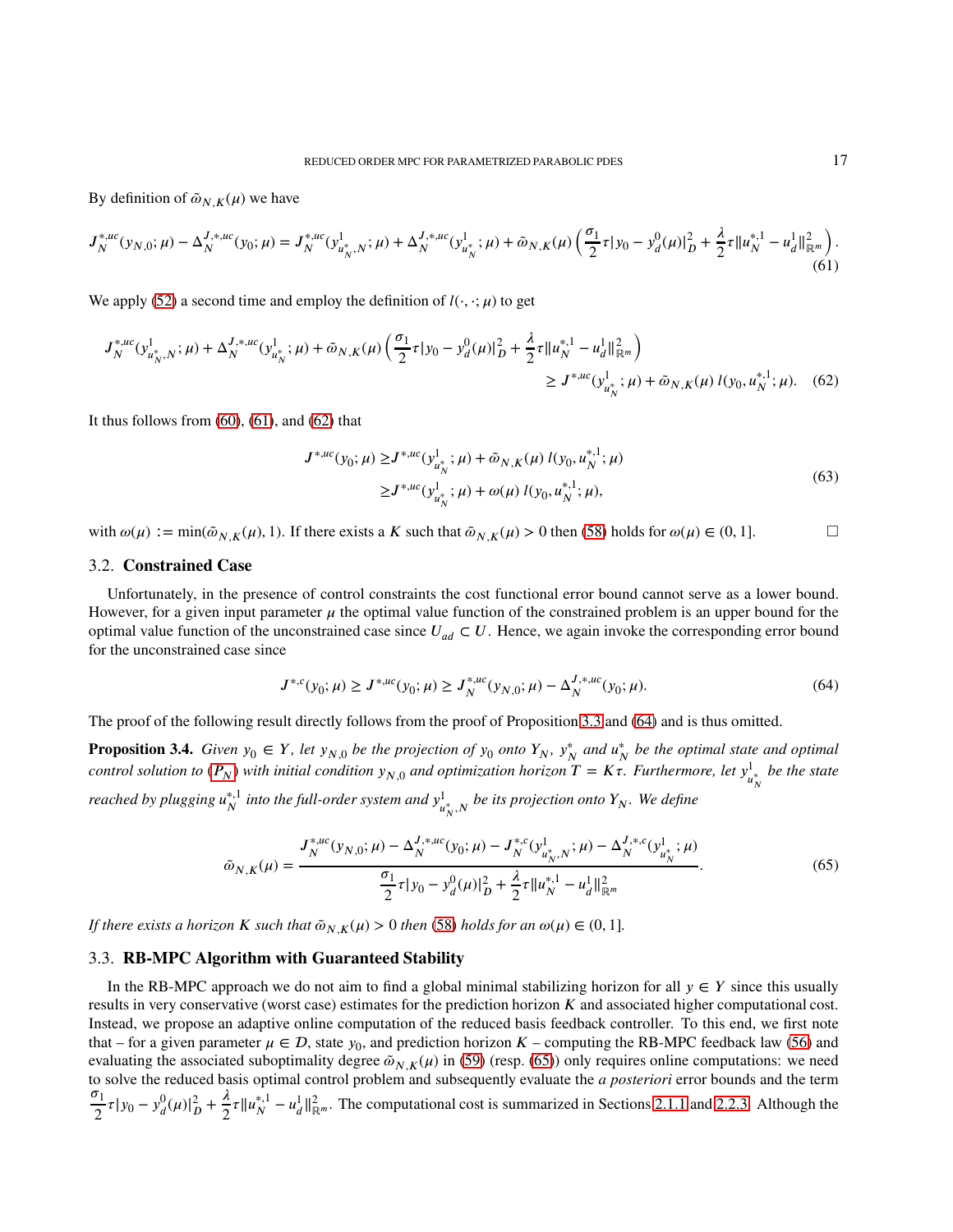<span id="page-17-1"></span>

|  | Algorithm 2 Adaptive Reduced Basis Model Predictive Control |  |  |  |  |  |  |  |  |  |  |  |  |  |  |
|--|-------------------------------------------------------------|--|--|--|--|--|--|--|--|--|--|--|--|--|--|
|--|-------------------------------------------------------------|--|--|--|--|--|--|--|--|--|--|--|--|--|--|

1: Given: time step  $\tau > 0$ ; maximal prediction horizon  $K_{\text{max}} \in \mathbb{N}$ , parameter  $\mu \in \mathcal{D}$ , reduced basis space  $Y_N$ . 2: **for**  $i = 0, 1, 2, ...$  **do** 3:  $K \leftarrow 0; \tilde{\omega}_{N,K}(\mu) \leftarrow -1$ 4: **while**  $\tilde{\omega}_{N,K}(\mu) \leq 0$  and  $K \leq K_{\text{max}}$  do 5:  $K \leftarrow K + 1$ 6: Set  $y_0 = y(t^i)$ ,  $t^i = i\tau$ . 7: Solve the optimal control problem  $(P_N)$  with  $y_N^0 = \text{proj}_{Y_N}(y_0)$  and obtain the optimal solution  $(y_N^*, u_N^*)$ . 8: Solve the optimal control problem  $(P_N)$  with  $y_N^0 = \text{proj}_{Y_N}(y_u^1)$  $\mu^1_{N}$  and obtain the optimal solution  $(\tilde{y}_N^*, \tilde{u}_N^*)$ . 9: Compute  $\tilde{\omega}_{N,K}(\mu)$  according to Proposition [3.3](#page-15-3) or Proposition [3.4.](#page-16-4) 10: Define the feedback value  $\kappa_N(y(t^i)) = u_N^{*,1}$ <sup>\*,1</sup> and compute the associated state  $y_{k}^{t+1}$ .

online cost still depends linearly on  $\mathcal N$  due to the projection of  $y_0$  and evaluation of  $|y_0 - y_d^0(\mu)|_D^2$ , we expect and observe – see Section [5](#page-20-0) – considerable computational savings compared to a full order MPC approach, i.e., evaluation of  $\omega(\mu)$ based on [\(27\)](#page-7-3).

To ensure stability of the feedback controller  $\kappa_N$ , it is sufficient to guarantee that [\(58\)](#page-15-1) holds for all states along the closedloop trajectory  $y_{kN}$ . The following approach guarantees stability of the reduced basis feedback controller by adaptively changing the prediction horizon, see Algorithm [2](#page-17-1) for a summary: Given the state measurement  $y(t^k)$  at a sampling instance  $t^k$  we compute  $\tilde{\omega}_{N,K}(\mu)$  as indicated in Proposition [3.3](#page-15-3) for the unconstrained case (resp. Proposition [3.4](#page-16-4) for the constrained case) for increasing horizons  $K = 1, 2, \ldots$ . For each K (starting with the smallest), this involves solving the reduced optimal control problem  $(P_N)$  twice. First, we optimize over  $[t^k, t^k + K\tau]$  with initial condition proj $_{Y_N}(y(t^k))$ , the projection of  $y(t^k)$  onto  $Y_N$ , to obtain the reduced basis control candidate  $u_N^{*,1}$  $_N^*$ <sup>1</sup>. Afterwards, we solve the optimization problem for  $[t^{k+1}, t^{k+1} + K\tau]$  with initial condition  $proj_{Y_N}(y^1_u)$  $\frac{d}{dx}$ ) and evaluate the suboptimality degree  $\tilde{\omega}_{N,K}(\mu)$  from [\(59\)](#page-15-4) (resp. [\(65\)](#page-16-3)). Once  $\tilde{\omega}_{N,K}(\mu)$  becomes positive for a horizon *K*, we are guaranteed that the control candidate  $u_N^{*,1}$  $_N^{*,1}$  stabilizes the original

high-fidelity system. We thus define  $\kappa_N(y(t^k)) = u_N^{*,1}$ <sup>\*,1</sup>, update the state estimate  $y_{k_N}(t^{k+1})$  and proceed to the next timestep. A few comments are in order. In each loop of the algorithm, we compute the smallest *K* with  $\tilde{\omega}_{N,K} > 0$ . Although this

approach guarantees the stability of the RB-MPC controller, the controller may not meet desired performance criteria due to the low suboptimality degree. As a result, the actual state of the closed-loop system can converge rather slowly towards the desired state. In case we want to enhance the suboptimality of the controller and thus achieve faster stabilization, we propose to incorporate a threshold  $\omega_{\rm min} > 0$  for the suboptimality degree. The prediction horizon in the RB-MPC algorithm is then only accepted as soon as  $\tilde{\omega}_{N,K}(\mu) > \omega_{\min} > 0$  holds.

Furthermore, our proposed approach to start from the smallest possible prediction horizon in each loop is obviously not very efficient. In fact, we expect the minimal prediction horizon to vary rather slowly along trajectories. In practice, we would thus suggest to start each loop with an initial guess for *K* depending on previous horizons. Then, starting from this initialization, the stability condition can be verified and  $K$  may be accepted, decreased or increased accordingly. If the goal is to determine the minimal stabilizing horizon, we may apply a strategy to reduce  $K$  if the initial guess directly results in a stabilizing controller. However, investigating different adaptive strategies is beyond the scope of the paper and we thus revert to Algorithm [2](#page-17-1) for the numerical experiments in Section [5.](#page-20-0)

<span id="page-17-0"></span>Finally, we would like to note that the suboptimality degree may not increase monotonically in  $K$ , also see Section [5.1.3.](#page-23-0) This should be taken into account in the adaptive choice of *K*.

## 4. APPLICATION TO WEAKLY COERCIVE PROBLEMS

The proposed analysis is not restricted to systems with a spatially coercive bilinear form  $a(\cdot, \cdot, \mu)$ . We can extend our RB-MPC approach and treat optimal control systems where the governing PDE is only weakly coercive, thus making the proposed approach applicable to a wider range of problems. To this end, we introduce a temporal transformation to again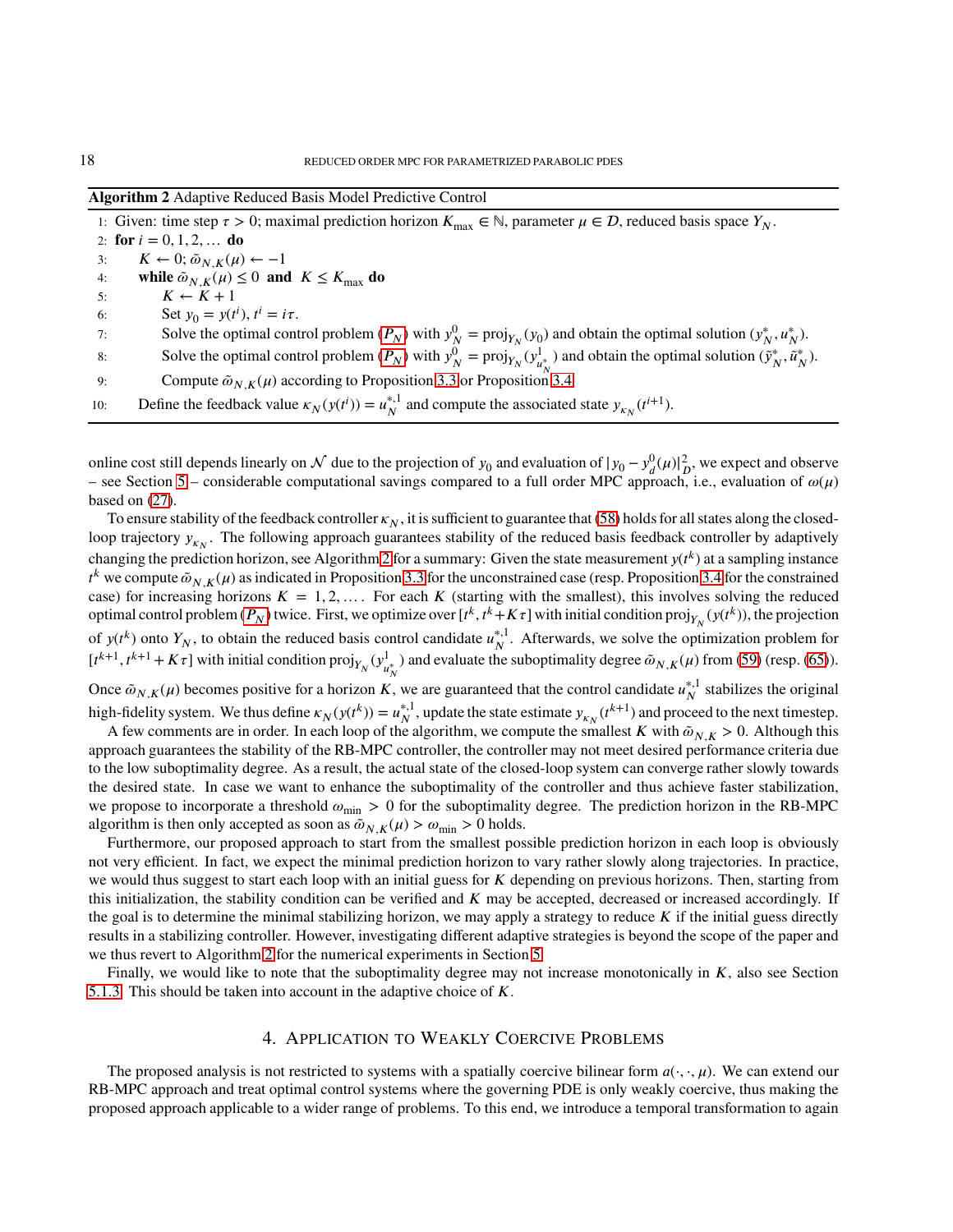obtain a spatially coercive but now time-variant optimal control problem. We first state the problem and then show how the reduced basis approximation and especially the *a posteriori* error bounds need to be adapted for the class of weakly coercive problems.

## 4.1. **Problem Statement**

We now assume that the bilinear form  $a(\cdot, \cdot; \mu)$  in the parametrized PDE [\(6\)](#page-3-0) — the PDE constraint of  $(P_e)$  — is only weakly coercive. More precisely, instead of satisfying [\(2\)](#page-2-3) we assume that the bilinear form  $a(\cdot, \cdot; \mu)$  only satisfies the weaker Gårding inequality, i.e., there exist constants  $\delta_e(\mu) \ge 0$  and  $\alpha_e(\mu) \ge \alpha_0 > 0$  such that

$$
a(v, v; \mu) + \delta_e(\mu) \|v\|_{L^2(\Omega)}^2 \ge \alpha_e(\mu) \|v\|_{Y_e}^2, \quad \forall v \in Y_e, \ \forall \mu \in \mathcal{D}.
$$

If we introduce the standard change of variables  $\hat{y}_e(x,t) := e^{-\delta_e t} y_e(x,t)$ , see e.g. [\[45\]](#page-36-16), it is well-known that the new unknown  $\hat{y}_e(x, t)$  satisfies the variational problem

$$
\frac{d}{dt}m(\hat{y}_e(t), \phi) + a_\delta(\hat{y}_e(t), \phi; \mu) = e^{-\delta_e t}b(u_e(t), \phi), \quad \forall \phi \in Y_e, \quad \text{f.a.a. } t \in (0, \infty),\tag{67}
$$

where the bilinear form  $a_{\delta}(\cdot, \cdot; \mu)$ :  $Y_e \times Y_e \to \mathbb{R}$  is defined by  $a_{\delta}(w, v; \mu) := a(w, v; \mu) + \delta_e(w, v)_{L^2(\Omega)}$ . It thus follows that  $a_{\delta}(\cdot, \cdot; \mu)$  is coercive, i.e., in particular it holds that

<span id="page-18-2"></span><span id="page-18-0"></span>
$$
a_{\delta}(v, v; \mu) \ge \alpha_e(\mu) \|v\|_{Y_e}^2, \quad \forall v \in Y_e, \ \forall \mu \in \mathcal{D}, \tag{68}
$$

with  $\alpha_e(\mu)$  as in [\(66\)](#page-18-0).

In the optimal control context, we additionally introduce a change of variables for the adjoint and the control given by  $\hat{p}_e(x,t) := e^{\delta_e t} p_e(x,t)$  and  $\hat{u}_e(t) := e^{-\delta_e t} u_e(t)$ , respectively. Instead of solving the optimal control problem  $(P_e)$  where the bilinear form  $a(\cdot, \cdot; \mu)$  is only weakly coercive, we can solve the transformed problem with the coercive bilinear form  $a_\delta(\cdot, \cdot; \mu)$ . More precisely, for a given parameter  $\mu \in \mathcal{D}$ , we consider the parametrized optimal control problem <sup>[3](#page-18-1)</sup>

$$
\min_{\hat{y}_e, \hat{u}_e} \hat{J}_e(\hat{y}_e, \hat{u}_e; \mu) \quad \text{s.t.} \quad (\hat{y}_e, \hat{u}_e) \in W(0, T) \times U_{e, ad}(T) \text{ solves}
$$
\n
$$
\frac{d}{dt} m(\hat{y}_e(t), \hat{v}) + a_{\delta}(\hat{y}_e(t), \hat{v}; \mu) = b(\hat{u}_e(t), \hat{v}), \quad \forall \hat{v} \in Y_e, \quad \text{f.a.a. } t \in (0, T],
$$
\n
$$
(\hat{P}_e)
$$

with initial condition  $\hat{y}_e(0) = y_{0,e} \in L^2(\Omega)$ . The quadratic cost functional is  $\hat{J}_e(\cdot, \cdot; \mu) : W(0,T) \times U_e(T) \to \mathbb{R}$ , defined by

$$
\hat{J}_e(\hat{y}_e, \hat{u}_e; \mu) = \frac{1}{2} \int_0^T \hat{\sigma}_1(t) |\hat{y}_e(t) - \hat{y}_{d,e}(t; \mu)|_D^2 dt + \frac{\hat{\sigma}_2(T)}{2} |\hat{y}_e(T) - \hat{y}_{d,e}(T; \mu)|_D^2 + \frac{1}{2} \int_0^T \hat{\lambda}(t) ||\hat{u}_e(t) - \hat{u}_{d,e}(t)||_{\mathbb{R}^m}^2 dt
$$

with time dependent optimization parameters  $\hat{\sigma}_1(t) := e^{2\delta_e t} \sigma_1$ ,  $\hat{\sigma}_2(T) := e^{2\delta_e T} \sigma_2$  and  $\hat{\lambda}(t) := e^{2\delta_e t} \lambda$ . The desired state and control are defined through  $\hat{y}_{d,e}(t;\mu) := e^{-\delta_e t} y_{d,e}(t;\mu)$ ,  $\hat{y}_{d,e}(\cdot;\mu) \in L^2(0,T;L^2(\Omega))$  and  $\hat{u}_{d,e}(t) := e^{-\delta_e t} u_{d,e}(t)$ ,  $\hat{u}_{d,e} \in U_e(T)$ , respectively. Hence, the desired state  $\hat{y}_{d,e}(\mu)$  admits an affine representation based on the decomposition of  $y_{d,e}$  in [\(9\)](#page-4-3),

$$
\hat{y}_{d,e}(x,t;\mu) = \sum_{q=1}^{Q_{y_d}} \hat{\Theta}_{y_d}^q(t;\mu) y_{d,e}^q(x),
$$
\n(69)

<span id="page-18-1"></span><sup>&</sup>lt;sup>3</sup>Often we omit the dependence of  $\mu$  to simplify the notation, for instance  $\delta_e = \delta_e(\mu)$ .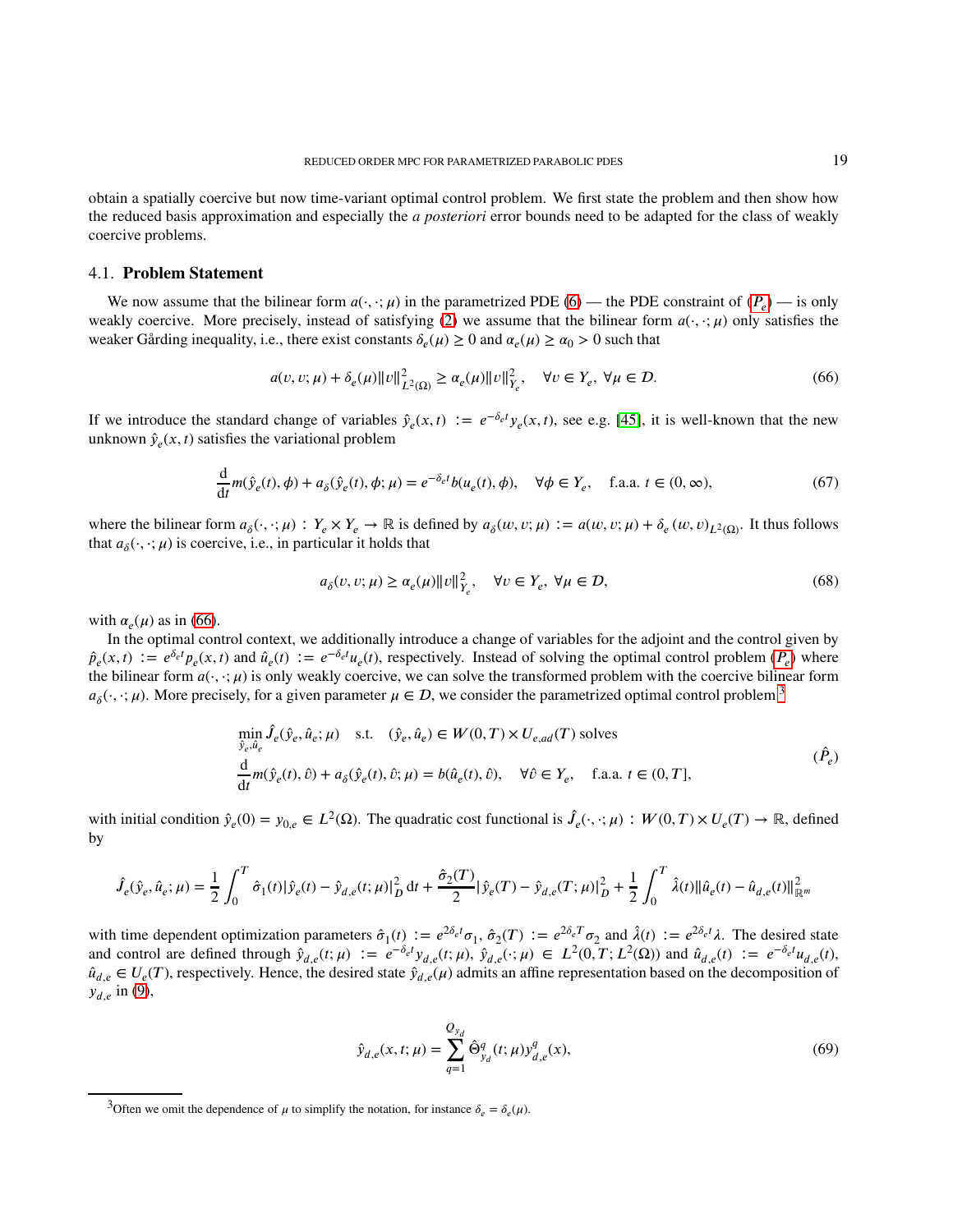with  $\hat{\Theta}_{y_d}^q(t;\mu) = e^{-\delta_e t} \Theta_{y_d}^q(t;\mu)$ . The now parameter dependent desired control  $\hat{u}_{d,e}$  can be decomposed in the obvious way. In the presence of control constraints we set  $\hat{u}_{a,e}(t) := e^{-\delta_e t} u_{a,e}(t)$ ,  $\hat{u}_{b,e}(t) := e^{-\delta_e t} u_{b,e}(t)$ . We denote the associated control  $\sum_{e \text{ and } c} \hat{U}_{e, ad}(T) = \{u_e \in U_e(T) : \hat{u}_{a,e}(t) \leq u_e(t) \leq \hat{u}_{b,e}(t)\} \subset U_e(T).$ 

The problem  $(\hat{P}_e)$  is well-defined for every  $\mu \in \mathcal{D}$ , i.e., there exists a unique solution  $(\hat{y}_e^*, \hat{u}_e^*)$ . The associated first-order optimality system is derived analogously to [\(11\)](#page-4-1) and reads as follows: Given  $\mu \in \mathcal{D}$ , the optimal solution to  $(\hat{P}_e)$ ,  $(\hat{y}_e^*, \hat{p}_e^*, \hat{u}_e^*) \in W(0, T) \times W(0, T) \times \hat{U}_{e, ad}(T)$  satisfies

$$
\frac{d}{dt}m(\hat{y}_e^*(t), \phi) + a_\delta(\hat{y}_e^*(t), \phi; \mu) = b(\hat{u}_e^*(t), \phi)
$$
\n
$$
\forall \phi \in Y_e \quad \text{f.a.a. } t \in (0, T], \tag{70a}
$$
\n
$$
\hat{y}_e^*(0) = y_{0,e}, \tag{70b}
$$

$$
u(\varphi, \hat{p}_e^*(t)) + a_\delta(\varphi, \hat{p}_e^*(t); \mu) = \hat{\sigma}_1(t)(\hat{y}_{d,e}(t; \mu) - \hat{y}_e^*(t), \varphi)_D \qquad \forall \varphi \in Y_e \quad \text{f.a.a. } t \in [0, T), \tag{70c}
$$

$$
\frac{d}{dt}m(\varphi, \hat{p}_e^*(t)) + a_\delta(\varphi, \hat{p}_e^*(t); \mu) = \hat{\sigma}_1(t)(\hat{y}_{d,e}(t; \mu) - \hat{y}_e^*(t), \varphi)_D \qquad \forall \varphi \in Y_e \quad \text{f.a.a. } t \in [0, T),
$$
\n
$$
m(\varphi, \hat{p}_e^*(T)) = \hat{\sigma}_2(T)(\hat{y}_{d,e}(T; \mu) - \hat{y}_e^*(T), \varphi)_D \qquad \forall \varphi \in Y_e,
$$
\n(70d)

$$
(\hat{\lambda}(\hat{u}_e^* - \hat{u}_{d,e}) - \mathcal{B}_e^{\star}\hat{p}_e^*, \psi - \hat{u}_e^*)_{U_e} \ge 0
$$
\n
$$
\forall \psi \in \hat{U}_{e,ad}(T). \tag{70e}
$$

It directly follows that  $(y_e, p_e, u_e)$  solves  $(P_e)$  if and only if  $(\hat{y}_e, \hat{p}_e, \hat{u}_e)$  solves  $(\hat{P}_e)$ .

## 4.2. **Reduced Basis Approximation and** *A Posteriori* **Error Estimation**

Since the transformed optimal control problem  $(\hat{P}_e)$  satisfies the assumptions of Section [1,](#page-2-0) we can directly apply the reduced basis approximation and associated *a posteriori* error bounds from Section [2](#page-9-0) as well as the RB-MPC approach from Section [3.](#page-14-0) We note, however, that – given e.g. estimates for the primal (coercive) solution  $\hat{y}_e(x, t)$  – the corresponding estimates for the (noncoercive) solution  $y_e(x, t)$  exhibit an additional multiplicative factor  $e^{\delta_e t}$ . We refer the interested reader to [\[55\]](#page-36-26), where certified reduced basis methods for space-time variational formulations of noncoercive parabolic PDEs have been analyzed. The exponential growth of the *a posteriori* error bounds is certainly not suitable in long-time integration. In the MPC context, on the other hand, the prediction horizon is often quite small and the exponential growth – although not desirable – thus very limited. We consider a numerical example in the next section showing that the growth poses no significant detriment to our approach.

Since the derivation of the following results is analogous to the derivations in Sections [2](#page-9-0) and [3](#page-14-0) we omit the details. Note that, due to the time-dependence of the optimization parameters, we use lower and upper bounds for  $\hat{\lambda}(t)$  and  $\hat{\sigma}_1(t)$ in the error bounds, i.e., we introduce

$$
\hat{\lambda}_{\min} := \lambda \le e^{2\delta t} \lambda = \hat{\lambda}(t), \quad \hat{\sigma}_1(t) = e^{2\delta t} \sigma_1 \le e^{2\delta T} \sigma_1 =: \hat{\sigma}_{1,\max}, \quad \forall t \in [0, T]. \tag{71}
$$

We only present the results for the error bound in the optimal control and the optimal cost functional. Concerning the former, we directly obtain from the definition of the control energy norm and the temporal transformation for  $t = K \tau$  that

$$
||u||_{U} \le e^{\delta K \tau} ||\hat{u}||_{U},\tag{72}
$$

which leads us directly to an estimate for the optimal control error bound for the weakly coercive case by invoking Proposition [2.4.](#page-12-1)

**Proposition 4.1.** Let  $u^*$  and  $u^*_{N}$  be the optimal solutions of the truth and reduced basis optimal control problems (*P*) and  $(P_N)$  and let  $\hat{u}^*$  and  $\hat{u}^*_N$  be the solutions to the corresponding transformed problems, respectively. Given  $\mu \in \mathcal{D}$ , the error *in the optimal control satisfies*

$$
||u^* - u^*_{N}||_U \le e^{\delta K \tau} ||\hat{u}^* - \hat{u}^*_{N}||_U \le e^{\delta K \tau} \hat{\Delta}_N^{u,*}(\mu),
$$
\n(73)

 $-\frac{d}{1}$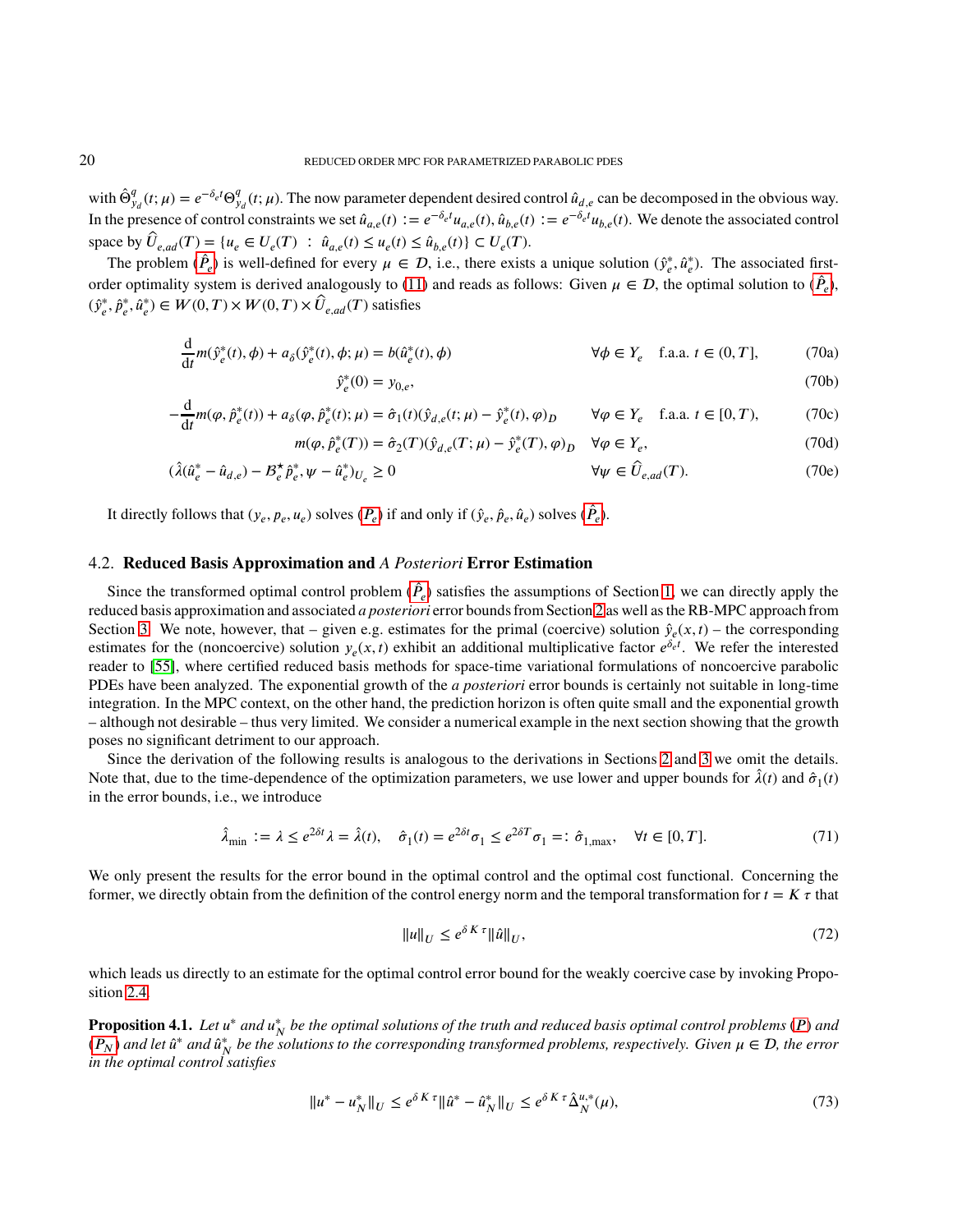*where*  $\hat{\Delta}_{N}^{u,*}$  $\frac{u,*}{N}(\mu) := c_1(\mu) + \sqrt{c_1(\mu)^2 + c_2(\mu)}$  with nonnegative coefficients

$$
c_1(\mu) = \frac{1}{\sqrt{2}\alpha_{\text{LB}}(\mu)\hat{\lambda}_{\text{min}}} \left(\sum_{i=1}^m \|b_i\|_{Y'}^2\right)^{\frac{1}{2}} R_p,\tag{74}
$$

$$
c_2(\mu) = \frac{1}{\hat{\lambda}_{\min}} \left[ \left( \frac{2\sqrt{2}}{\alpha_{\text{LB}}(\mu)} R_y + \frac{1+\sqrt{2}}{\sqrt{\alpha_{\text{LB}}(\mu)}} R_0 \right) R_p + \left( \frac{C_D^2 \hat{\sigma}_{1,\max}}{\alpha_{\text{LB}}(\mu)} + \frac{\hat{\sigma}_2(T)}{2} \right) R_0^2 + \left( \frac{C_D^2 \hat{\sigma}_{1,\max}}{\alpha_{\text{LB}}(\mu)^2} + \frac{\hat{\sigma}_2(T)}{2\alpha_{\text{LB}}(\mu)} \right) R_y^2 \right].
$$
 (75)

*The shortcuts*  $R_p$   $R_y$  *and*  $R_0$  *are given by* 

$$
R_p = \left(\tau \sum_{k=1}^K \|\hat{r}_p^k(\cdot;\mu)\|_{Y'}^2\right)^{\frac{1}{2}}, \quad R_y = \left(\tau \sum_{k=1}^K \|\hat{r}_y^k(\cdot;\mu)\|_{Y'}^2\right)^{\frac{1}{2}}, \quad R_0 = \|y_0 - y_{N,0}\|_{L^2(\Omega)}.
$$
 (76)

Considering the transformations  $\hat{y}^{*,k} := e^{-\delta k\tau} y^{*,k}, \hat{u}^{*,k} := e^{-\delta k\tau} u^{*,k}$  and the definition of the cost functionals *J* and  $\hat{J}$  we notice that

$$
J(y^*, u^*; \mu) = \hat{J}(\hat{y}^*, \hat{u}^*; \mu). \tag{77}
$$

The same result holds for the cost functional values of the corresponding reduced basis optimal solutions. Hence, we can avoid an additional exponential factor in the cost functional error bounds. Here, we just invoke the estimates of Proposition [2.7.](#page-13-2)

**Proposition 4.2.** Let  $J^* = J(y^*, u^*; \mu)$  and  $J_N^* = J(y_N^*, u_N^*; \mu)$  be the optimal values of the cost functionals of the truth *and reduced basis optimal control problems, respectively. The error then satisfies*

$$
J^* - J_N^* \le \hat{\Delta}_N^{J,*}(y_0; \mu), \quad \forall \mu \in \mathcal{D}, \tag{78}
$$

*where*  $\hat{\Delta}_{N}^{J,*}$  $J^*_{N}(y_0; \mu)$  *as in* [\(51\)](#page-13-3). If we consider the problem without control constraints it holds

$$
|J^* - J_N^*| \le \hat{\Delta}_N^{J,*}(y_0; \mu), \quad \forall \mu \in \mathcal{D}.
$$
 (79)

<span id="page-20-0"></span> $with \ \hat{\Delta}_{N}^{J,*}$  $J_{N}^{J,*}(y_0;\mu)$  *as in* [\(52\)](#page-13-0).

## 5. NUMERICAL RESULTS

## 5.1. **One-dimensional Reaction-Diffusion Equation**

We first test our approach on a model problem that was already studied in [\[2,](#page-35-17) [3\]](#page-35-30) with the classical MPC approach. We consider the one dimensional linear reaction-diffusion equation with Neumann boundary control on  $\Omega = (0, 1)$  given by

$$
y_t(x,t) = y_{xx}(x,t) + \mu_1 y(x,t) \qquad \text{on } \Omega \times (0, \infty),
$$
  
\n
$$
y(x,0) = y_0(x) \qquad \text{on } \Omega,
$$
  
\n
$$
y(0,t) = 0 \qquad \text{on } (0, \infty),
$$
  
\n
$$
y_x(1,t) = u(t) \qquad \text{on } (0, \infty),
$$
  
\n(80)

where  $y_0 \in H_0^1(\Omega)$ ; in particular, we set  $y_0(x) = \frac{1}{5} \sin(\pi x)$ . Here, we impose a homogeneous Dirichlet condition on the left boundary and the control acts only on the right boundary. It is well-known that the uncontrolled equation, i.e., setting  $u(t) \equiv 0$ , is unstable if  $\mu_1 \ge \frac{\pi^2}{4}$  for  $\Omega = (0, 1)$  [\[30\]](#page-35-31).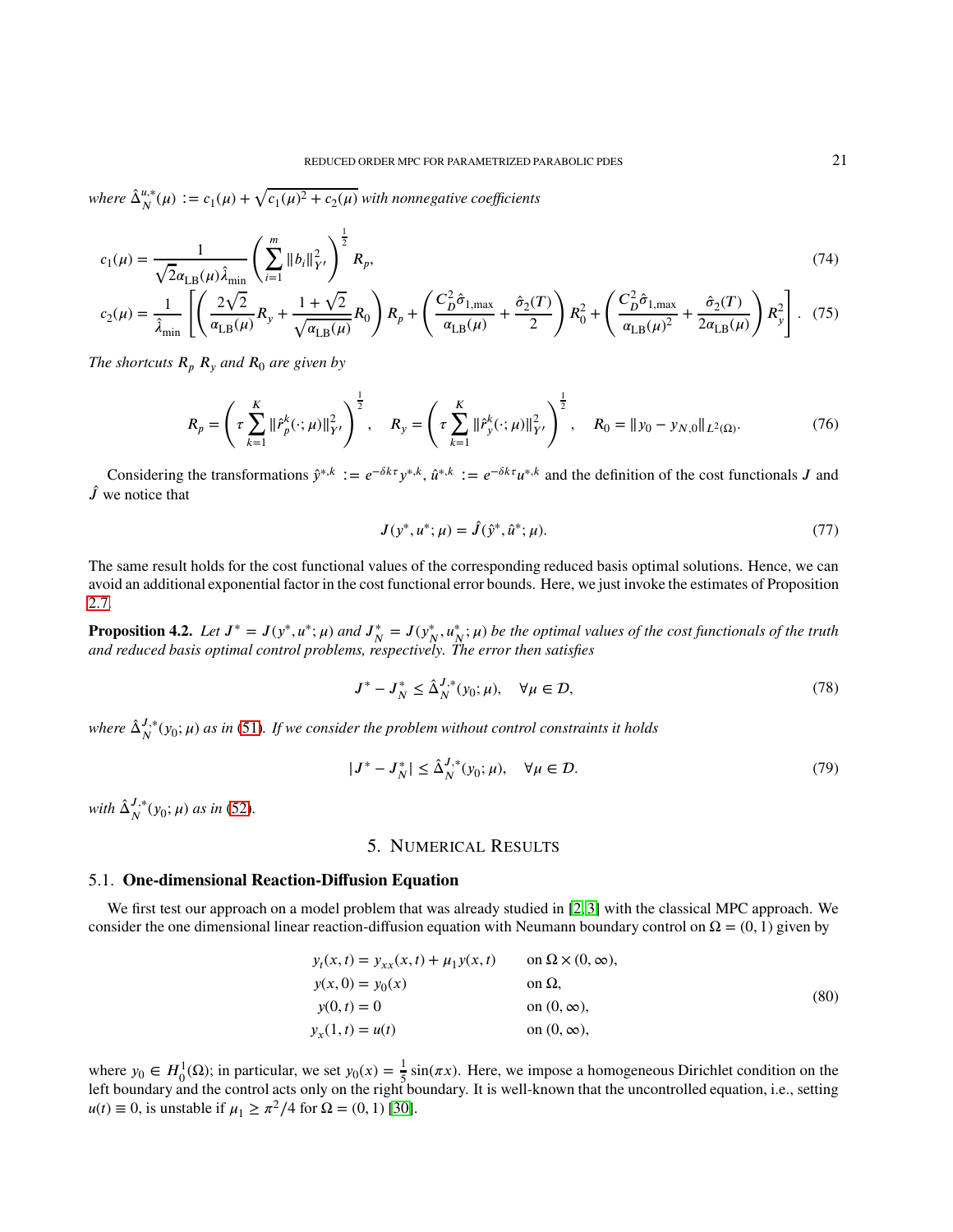Our goal is to stabilize the system using our RB-MPC approach, i.e., we wish to steer the system towards the equilibrium point  $y_d \equiv 0$  using the RB-MPC feedback law from Section [3.3.](#page-16-5) We also compare the computed minimal stabilizing horizons with numerical and theoretical results for the classical MPC controller [\[2,](#page-35-17) [3,](#page-35-30) [15\]](#page-35-15) which serves as our reference. To this end, we briefly state the truth approximation of the problem and all necessary definitions for the reduced basis method.

We use Euler-Backward for time integration with time step  $\tau = 0.01$  and linear finite elements for the truth approximation subspace  $Y \subset Y_e = \{v \in H^1(\Omega) \mid v(0) = 0\}$  over a triangulation of  $\Omega$  (dimension  $\mathcal{N} = 200$ ). The field variable  $y^k(\mu) \in Y$  satisfies the governing equation in  $(P)$ . The bilinear and linear forms are

$$
m(w, v) = \int_0^1 w v \, dx, \quad a(w, v; \mu) = \int_0^1 w_x v_x \, dx - \mu_1 \int_0^1 w v \, dx, \quad b(v) = v(1).
$$
 (81)

The bilinear form  $a(\cdot, \cdot; \mu)$  admits the affine representation [\(3\)](#page-2-2) with  $\Theta_a^1(\mu) = 1$ ,  $\Theta_a^2(\mu) = -\mu_1$  and  $Q_a = 2$ . Moreover, we note that  $a(\cdot, \cdot; \mu)$  is only weakly coercive. In particular, the Gårding inequality [\(66\)](#page-18-0) holds with  $\delta(\mu) = \mu_1 \ge 0$  and  $\alpha(\mu) = 1 \left(= \alpha_{LB}(\mu) \right) > 0$ . Hence, we utilize the transformation and the error bounds from Section [4.](#page-17-0) For the cost functional [\(15\)](#page-5-2) we choose *D* = Ω and fix the regularization parameters  $σ_1 = 1$  and  $σ_2 = 0$ . Since we want to investigate the performance of the RB-MPC approach for different values of  $\lambda$  we consider the four values  $\lambda = 10^{-1}$ ,  $10^{-2}$ ,  $10^{-3}$ , and 10<sup>-4</sup>. Furthermore, we set  $u_d^k \equiv 0$  and the desired state  $y_d^k \equiv 0$ ,  $k \in \mathbb{N}$ , resulting in the quadratic cost functional

$$
J(y, u; \mu) = \frac{1}{2} \tau \sum_{k=1}^{K} ||y^k||_{L^2(\Omega)}^2 + \frac{\lambda}{2} \tau \sum_{k=1}^{K} |u^k|^2
$$
 (82)

for an optimization horizon  $K \ge 1$ . Besides the regularization parameter  $\lambda$  we allow the parameter  $\mu_1$  in the reaction term to vary. Our parameter and parameter domain is thus  $\mu = (\mu_1, \lambda) \in \mathcal{D}^i = [1, 15] \times \{10^{-i}\}, i = 1, ..., 4$ .

We consider the control unconstrained case in this section and construct the reduced basis space  $Y_N$  using the POD/Greedy procedure proposed for optimal control problems in [\[26\]](#page-35-20). During the sampling we assume  $K = 20$ , corresponding to the finite time interval [0, T] = [0, 0.2], and we sample on  $\Delta_N(\mu) = \hat{\Delta}_N^{J,*}$  $J_{N}^{J,*}(\mu)/J_{N}^{*}(\mu).$ 

#### 5.1.1. *Cost Functional*

We present numerical results for the maximum relative errors, bounds and average effectivities for the cost functional. We recall that the optimal value function and the *a posteriori* error bound are the crucial ingredients entering the RB-MPC stability analysis. We first investigate the influence of the regularization parameter  $\lambda$  on the effectivity of the error bound. To this end, we define the set  $\Xi_{\mu_1, train} \subset [1, 15]$  consisting of  $|\Xi_{\mu_1, train}| = 20$  uniformly distributed elements in  $\mu_1$  and specify training sets  $\Xi_{train}^i = \Xi_{\mu_1, train} \times \{10^{-i}\}$  for  $i = 1, 2, 3, 4$ . We thus only vary the first parameter in this setting while keeping the second parameter fixed. We use  $y_0 \neq 0$  to initialize the Greedy sampling procedure and construct a reduced basis space for each training sample. Next, we introduce parameter test sets  $\Xi_{test}^i = \Xi_{\mu_1, test} \times \{10^{-i}\}, i = 1, 2, 3, 4$ , with  $\Xi_{\mu_1, test} \subset [1, 15], |\Xi_{\mu_1, test}| = 30$  and define the maximum relative optimal cost functional error and bound as

$$
\epsilon_{N,\max,rel}^{J,\ast,i} \equiv \max_{\mu \in \Xi_{test}^i} \frac{|J^*(\mu) - J^*_N(\mu)|}{J^*_N(\mu)}, \quad \hat{\Delta}_{N,\max,rel}^{J,\ast,i} \equiv \max_{\mu \in \Xi_{test}^i} \frac{\hat{\Delta}_N^{J,\ast}(\mu)}{J^*_N(\mu)}.
$$
\n(83)

We also define the average effecitivity  $\eta_{ave}^{J,i}$  as the average over  $\Xi_{test}^i$  of  $\hat{\Delta}_N^{J,*}$  $J^*_{N}(\mu)/|J^*(\mu) - J^*_{N}(\mu)|$ . The defined quantities are presented in Table [1](#page-22-0) as a function of *N* for each test set  $\Xi_{test}^i$ . We observe a very rapid decay in the maximum relative cost functional error and bound as N increases. Also, the effectivities deteriorate as  $\lambda$  decreases, see [\[27\]](#page-35-22) for a discussion of this behaviour in the elliptic case. Although not visible from the table, we note that for fixed  $\lambda$  the effectivity increases with  $\mu_1$ , i.e., as the problem becomes more unstable. Nevertheless, we do overestimate the cost functional error significantly even for larger  $\lambda$ . However, there are two remedies which help mitigate the large effectivities: the growth of the effectivity with the prediction horizon K and the dependence of the minimal stabilizing horizon on  $\lambda$ .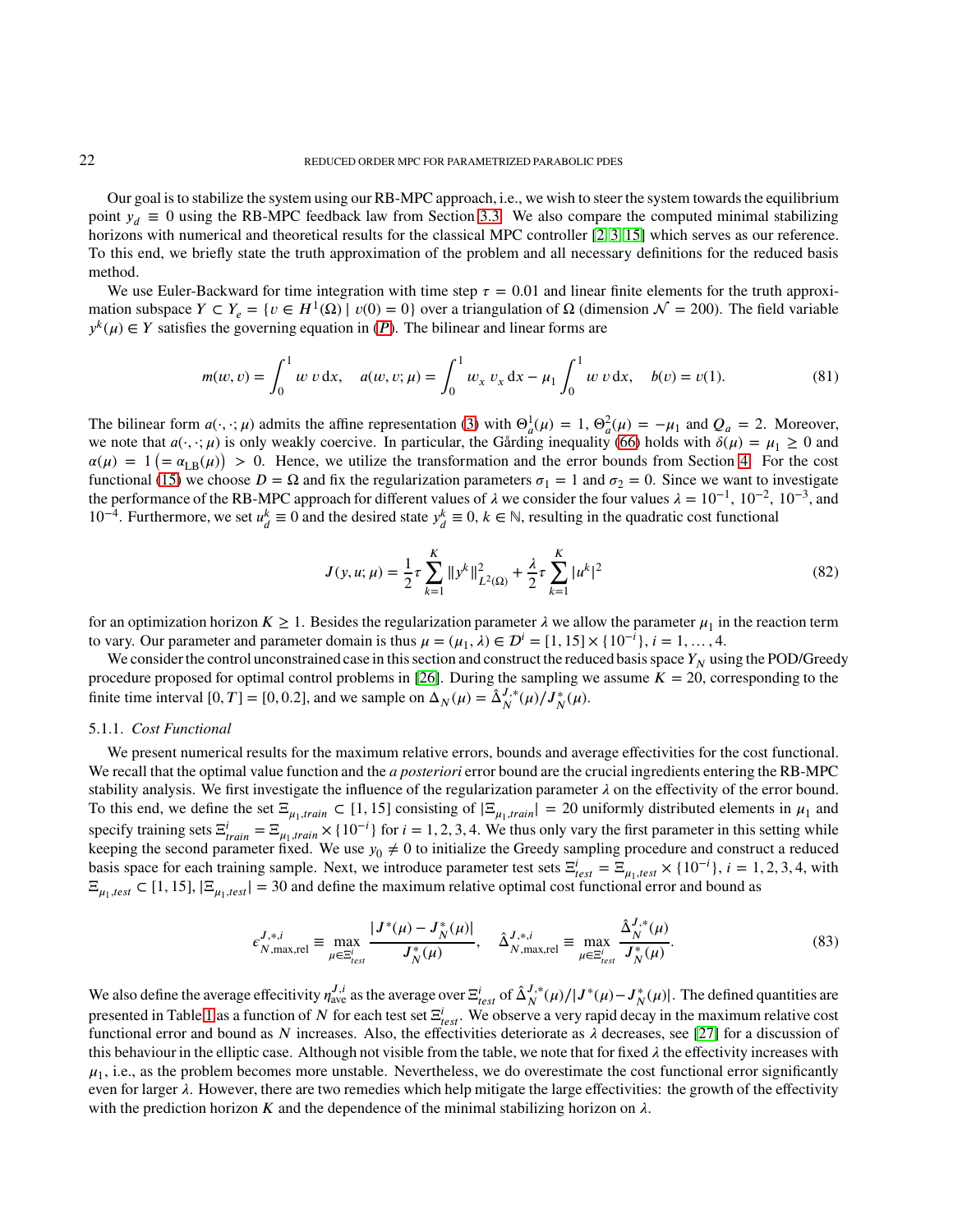### REDUCED ORDER MPC FOR PARAMETRIZED PARABOLIC PDES 23

<span id="page-22-0"></span>

|                                                                                                                                                | $\lambda = 10^{-1}$                     |                             |                                                                                                               | $\lambda = 10^{-2}$                       |                             |                                                   | $\lambda = 10^{-3}$                          |                             |                                        | $\lambda = 10^{-4}$                       |                             |
|------------------------------------------------------------------------------------------------------------------------------------------------|-----------------------------------------|-----------------------------|---------------------------------------------------------------------------------------------------------------|-------------------------------------------|-----------------------------|---------------------------------------------------|----------------------------------------------|-----------------------------|----------------------------------------|-------------------------------------------|-----------------------------|
|                                                                                                                                                | $\hat{\Lambda}^{J,*,1}$<br>$N$ .rel.max | $\eta_{\text{ave}}^{J,*,1}$ | $e^{J,*,2}$<br>$N$ .rel.max                                                                                   | $\hat{\Delta}_{N,\text{rel,max}}^{J,*,2}$ | $\eta_{\text{ave}}^{J,*,2}$ | $\epsilon^{J,*,3}_{N,\text{rel,max}}$             | $\hat{\Delta}_{N,\text{rel,max}}^{J,\ast,3}$ | $\eta_{\text{ave}}^{J,*,3}$ | $\epsilon_{N, \text{rel,max}}^{J,*,4}$ | $\hat{\Delta}_{N,\text{rel,max}}^{J,*,4}$ | $\eta_{\text{ave}}^{J,*,4}$ |
| $1.34E + 0$                                                                                                                                    | $2.28E+4$                               | $8.10E+3$                   | $6.53E-1$                                                                                                     |                                           | $1.68E+5$ $1.43E+5$         | $7.96E - 1$                                       | $1.59E + 6$                                  | $3.83E+5$                   | $8.23E - 1$                            | $1.58E+7$ $3.57E+6$                       |                             |
| $9.59E - 5$                                                                                                                                    | $7.54E+1$                               | $2.07E+5$                   | $1.58E - 3$                                                                                                   |                                           |                             | $4.34E+3$ $3.91E+5$ $1.64E-1$ $1.75E+6$ $1.37E+6$ |                                              |                             |                                        | $1.67E-2$ $2.63E+6$ $7.51E+7$             |                             |
| $9.94E - 8$                                                                                                                                    |                                         |                             | $2.32E-1$ $3.10E+5$ $1.21E-6$ $9.67E+0$ $1.03E+6$ $5.59E-6$ $1.60E+2$ $3.69E+6$ $1.28E-5$ $1.46E+3$ $1.47E+7$ |                                           |                             |                                                   |                                              |                             |                                        |                                           |                             |
| $7 \quad 6.15E-10$                                                                                                                             | $1.73E - 3$                             |                             | $5.60E+5$ 4.56E-9 4.41E-2 1.15E+6 3.08E-8 1.74E+0 7.36E+6 6.50E-8 1.71E+1 3.32E+7                             |                                           |                             |                                                   |                                              |                             |                                        |                                           |                             |
| 9   2.10E-12    1.12E-7    2.67E+4      1.16E-12    3.42E-6    1.44E+6      3.49E-12    1.01E-4    5.32E+6      7.17E-12    1.26E-3    2.56E+7 |                                         |                             |                                                                                                               |                                           |                             |                                                   |                                              |                             |                                        |                                           |                             |

TABLE 1. Maximum relative optimal cost functional errors and error bounds and average effecticities over the test samples  $\Xi_{test}^i$  as a function of *N* for various regularization parameters.

<span id="page-22-1"></span>

<span id="page-22-2"></span>FIGURE 1. Maximum relative optimal cost functional error and error bound (left) and average effectivity (right) as a function of  $\bar{K}$  for fixed basis size  $\bar{N} = 7$ .

|                  | $\lambda = 10^{-1}$ |             |                  |      | $\lambda = 10^{-2}$                            |                |                 |                  | $\lambda = 10^{-3}$ |                  |  |  | $\lambda = 10^{-4}$ |                  |            |  |     |     |                  |        |
|------------------|---------------------|-------------|------------------|------|------------------------------------------------|----------------|-----------------|------------------|---------------------|------------------|--|--|---------------------|------------------|------------|--|-----|-----|------------------|--------|
| $\mu_1$          |                     | 5           | 8                | - 11 | 14                                             | $\overline{2}$ | $5\overline{)}$ | - 8              | - 11                | 14               |  |  |                     | 2 5 8 11         | - 14       |  | 2 5 | - 8 | - 11 -           | - 14   |
| $\boldsymbol{N}$ |                     |             | $K_{\text{ave}}$ |      |                                                |                |                 | $K_{\text{ave}}$ |                     |                  |  |  |                     | $K_{\text{ave}}$ |            |  |     |     | $K_{\text{ave}}$ |        |
|                  |                     | 5 1 1 11.81 |                  |      | 16 16 13.23 1 1.97 4 6 7.02 1 1 1 2 9.74 1 1 1 |                |                 |                  |                     |                  |  |  |                     |                  |            |  |     |     | -20              | 20     |
|                  |                     | 11.73       |                  |      | $16 \quad 16 \quad 14.16 \quad 1$              |                | $1.97 \quad 4$  |                  | 6                   | $7\phantom{000}$ |  |  |                     | 2                | 3.99       |  |     |     | $\sim$ 1         | 2.99   |
| 9                |                     | 11.73       |                  |      | 16 16 14.16 1 1.97 4 6                         |                |                 |                  |                     | $\overline{7}$   |  |  |                     |                  | 1 1 2 3.99 |  |     |     |                  | 1 2.99 |
| $\kappa$         |                     | 10.86       |                  | 15   | $13.48$   1                                    |                |                 |                  | 1.96 4 5.02         | $6.75$           |  |  | $1 \quad 1 \quad 2$ |                  | 3.6        |  |     |     |                  | 2.99   |

TABLE 2. Average minimal stabilizing horizons over [0, 1] for different parameter  $\mu = (\mu_1, \lambda)$ .

We first comment on the former remedy. Since we are interested in the performance of the bounds for varying prediction horizons, we plot the maximum relative optimal cost functional errors and bounds for fixed basis size *N* as a function of the optimization horizon  $K$  in Figure [1](#page-22-1) on the left. In the right plot we show the corresponding average effectivties. We again consider the four different bases with regularization parameters  $\lambda_i = 10^{-i}$  for  $i = 1, 2, 3, 4$ . Depending on the parameter  $\lambda$ , we observe exponential growth of the estimator in  $K$  resulting in the high effectivities of Table [1.](#page-22-0) However, the effectivities are approximately  $\mathcal{O}(10^3)$  smaller — and the error bounds hence considerably sharper — for the smallest prediction horizon  $K \geq 1$  compared to the largest one. The fact that the effectivities are larger for smaller  $\lambda$  also holds for K small. We discuss the minimal stabilizing horizon and the second remedy in the next section.

#### 5.1.2. *Minimal Stabilizing Horizon*

We now investigate the performance of our proposed RB-MPC algorithm. We follow the approach presented in Algo-rithm [2](#page-17-1) with the (known) initial condition  $y_0$  and  $K_{\text{max}} = 20$ . We keep the four distinct parameter sets  $\mathcal{D}^i = [1, 15] \times \{10^{-i}\},$  $i = 1, \ldots, 4$ , and employ the reduced basis approximations generated for these sets in the previous section. We consider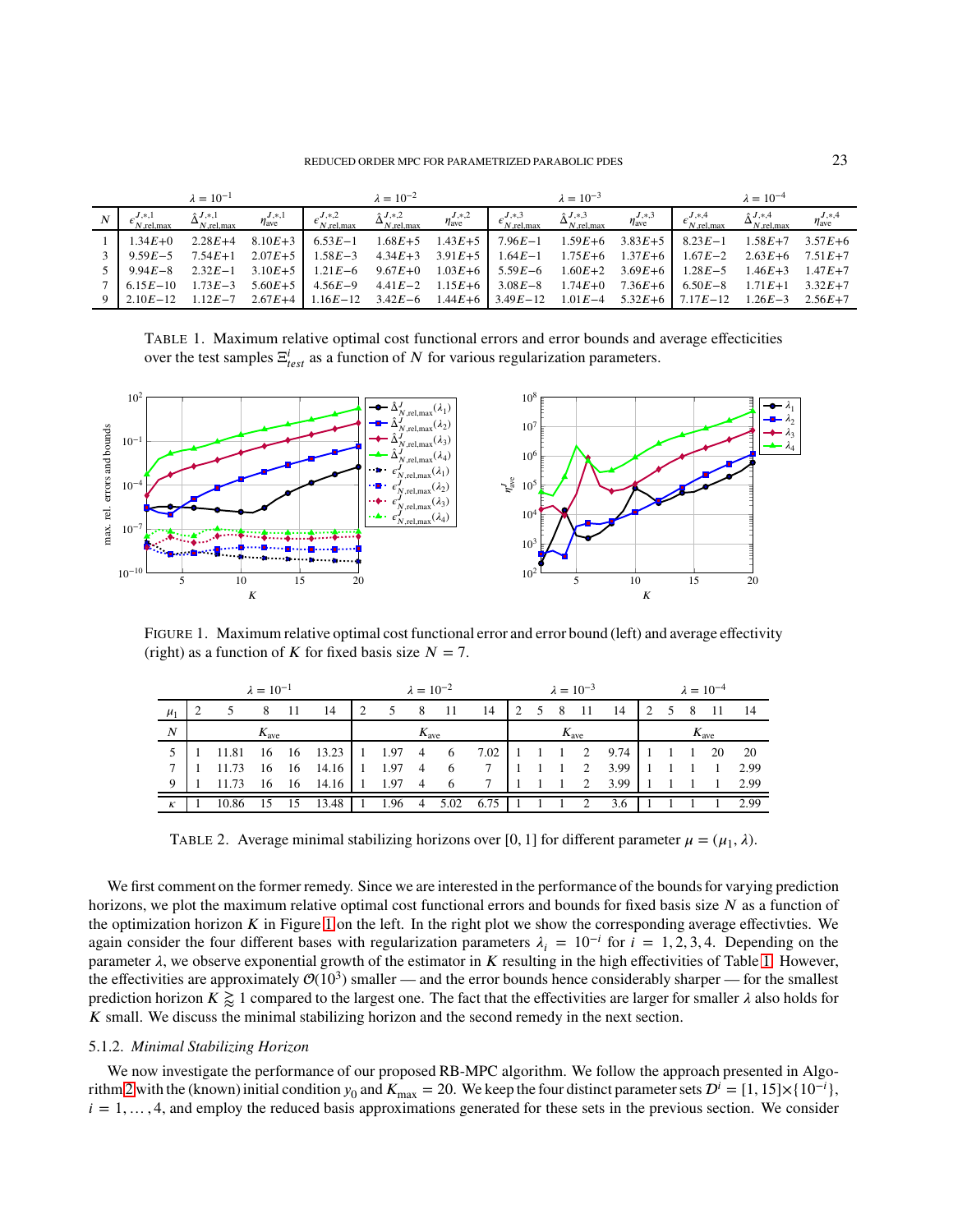the time interval [0*,* 1] corresponding to 100 iterations in the RB-MPC algorithm. Note that we generated the reduced bases for the shorter interval [0*,* 0*.*2]. We present the average minimal stabilizing horizons (over the 100 iterations) for different representative parameter values —  $\mu = (\mu_1, \lambda) \in \{2, 5, 8, 11, 14\} \times \{10^{-i}\}, i = 1, ..., 4$  — and reduced basis dimensions  $N = 5$ , 7, and 9 in Table [2.](#page-22-2) Note that we do not present results for  $N = 1$  and 3 because the approximations were not sufficiently accurate for most parameter values, i.e., the RB-MPC algorithm did not result in a stabilizing control before reaching the maximal prediction horizon  $K_{\text{max}} = 20$ . For comparison, we also show the corresponding values for the feedback controller  $\kappa$  computed with the classical (high-fidelity) MPC approach in the last row of the table.

Concerning the feedback law  $\kappa$ , we observe that the minimal horizon  $K = 1$  is stabilizing for the (already) stable problem  $\mu_1 = 2$  for all values of  $\lambda$ . In the unstable regime  $\mu_1 \ge \pi^2/4$  the minimal stabilizing horizon decreases with decreasing regularization parameter  $\lambda$ . These observations are consistent with the results in [\[3\]](#page-35-30). For the RB-MPC approach we observe that the average minimal stabilizing horizon is close to the reference values for all  $N$ —especially for  $\mu_1$  small — and approaches the reference value with increasing RB size  $N$ . For the maximum basis size  $(N = 9)$  the RB-MPC stabilizing horizons are identical to or only slightly larger than the reference value.

Returning to the second remedy, we recall that we obtained the largest effectivities of the cost functional error bound for small  $\lambda$  and large K. We observe from Table [2,](#page-22-2) however, that for small values of  $\lambda$  the minimal stabilizing horizon is also very small, i.e., *K* is often close to 1. Due to the correlation between  $\lambda$  and the prediction horizon *K*, the worst case scenario — small  $\lambda$  *and* large  $K$  — does not appear and thus mitigates the exponential growth of the effectivity.

To summarize, we note that the RB-MPC algorithm performs very well thanks to the exponential convergence of the cost functional error bound despite the fairly large effectivities. We can replicate the results of the classical MPC approach as soon as the reduced basis approximation is sufficiently accurate, in the present example already for fairly small N.

### <span id="page-23-0"></span>5.1.3. *Suboptimality Degree*

The suboptimality degree  $\tilde{\omega}_{N,K}(\mu)$  defined in [\(65\)](#page-16-3) is the key ingredient in order to gauge stability of the RB-MPC controller. We therefore study the behaviour of  $\tilde{\omega}_{N,K}(\mu)$  as a function of *K* and compare it to the suboptimality degree of the FE-MPC feedback law  $\kappa(y_0) = u^{*,1}$ . To this end, we define the suboptimality degree

$$
\tilde{\omega}_K(\mu) = \frac{J^*(y_0; \mu) - J^*(y^{*,1}; \mu)}{\frac{\sigma_1}{2}\tau|y_0 - y_d^0(\mu)|_D^2 + \frac{\lambda}{2}\tau\|u^{*,1} - u_d^1\|_{\mathbb{R}^m}^2},\tag{84}
$$

for  $y_0 \in Y$ . We use the same RB approximations as in the last sections.

To illustrate the behavior of the suboptimality estimates, we choose two representative parameter values from Table [2](#page-22-2) and  $y_0 = y^{10}(u^*)$ . In Figure [2,](#page-24-0) we plot the suboptimality estimates  $\tilde{\omega}_K(\mu)$  and  $\tilde{\omega}_{N,K}(\mu)$  as a function of *K* for different basis sizes. In the left plot we observe that the suboptimality degree is not necessarily a monotonically increasing function in *K*. The functions intersect the x-axis between  $K = 6$  and  $K = 7$ . Hence,  $K = 7$  is the minimal stabilizing horizon at this point. For the parameter pair in the right plot  $\tilde{\omega}_K(\mu)$  and  $\tilde{\omega}_N(\mu)$  are positive for all K, i.e., the minimal stabilizing horizon is  $K = 1$ . We also observe that  $\tilde{\omega}_{N,K}(\mu)$  approaches  $\tilde{\omega}_{K}(\mu)$  with increasing *N* in both cases.

### 5.2. **Control of a Welding Process**

Based on [\[29\]](#page-35-32), we consider the problem of controlling the heat flow in a welding process. The non-dimensionalizedtemperature distribution within the workpiece is governed by the non-dimensionalized unsteady convection-diffusion equation

$$
\frac{\partial}{\partial t}y(x,t) + \text{Pe}\frac{\partial}{\partial x_1}y(x,t) - \mu_1 \nabla^2 y(x,t) = q(x)u(t), \quad x \in \Omega, \ t \in [0,\infty)
$$
\n(85)

and initial condition  $y(x, 0) = y_{e,0} \equiv 0$ , i.e., we consider the start-up of the welding process. A sketch of the domain and setup is illustrated in Figure [3.](#page-24-1) The spatial domain is  $\Omega = (0, 5) \times (0, 1) \subset \mathbb{R}^2$  and a point shall be denoted by  $x = (x_1, x_2) \in \Omega$ . The heat flux input is modelled as a a Gaussian distribution centered at the torch position  $x^T = (3.5, 1)$ given by

$$
q(x) = \frac{1}{2\pi}e^{-0.5((x_1 - x_1^T)^2 + (x_2 - x_2^T)^2)}.
$$
\n(86)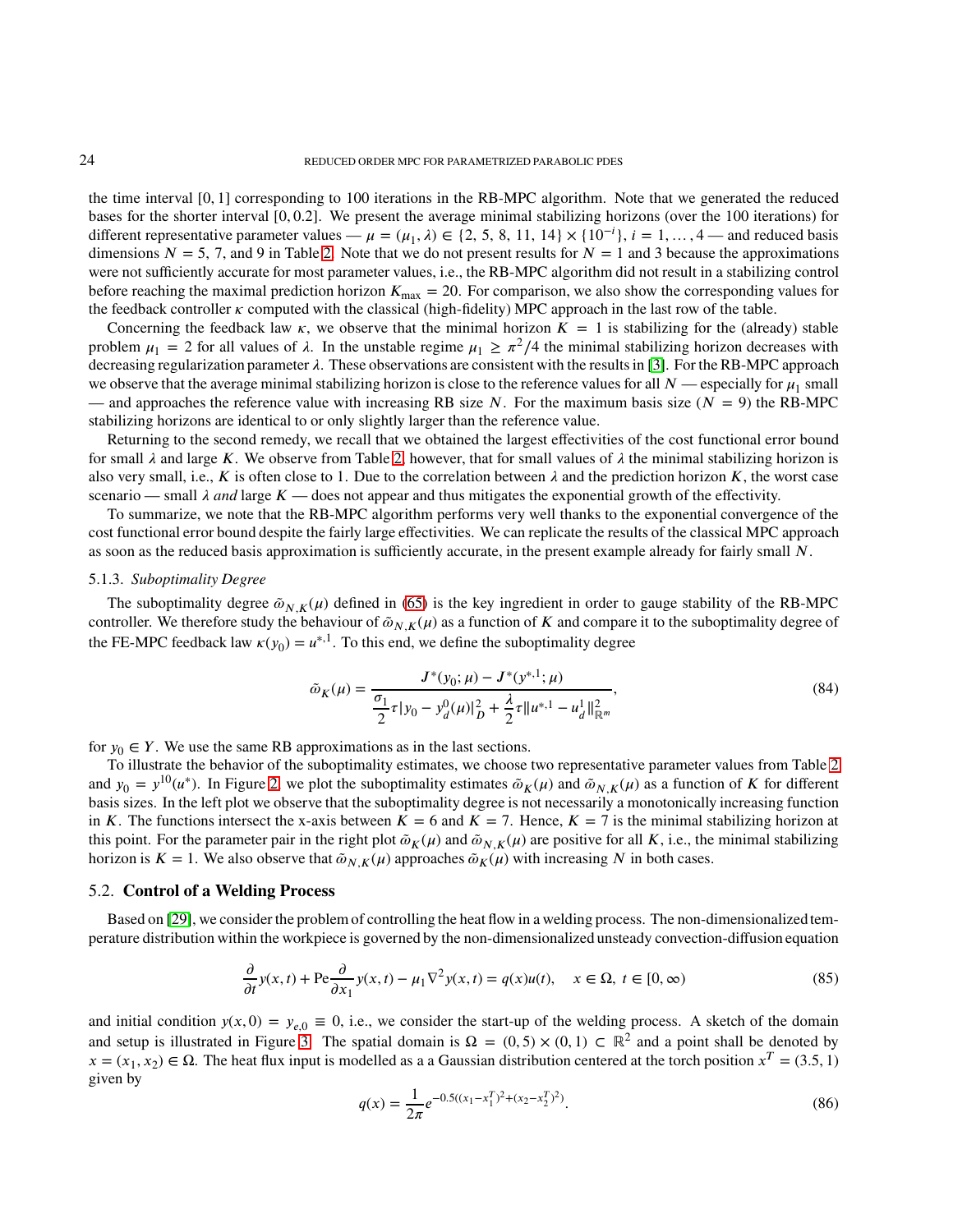#### REDUCED ORDER MPC FOR PARAMETRIZED PARABOLIC PDES 25

<span id="page-24-0"></span>

FIGURE 2. Suboptimality degrees  $\tilde{\omega}_K(\mu)$  (blue) and  $\tilde{\omega}_{N,K}(\mu)$  as a function of *K* for the initial condition  $y_0 = y^{10}(u^*).$ 

We assume homogeneous Neumann boundary conditions on  $\Gamma_N$  and homogeneous Dirichlet boundary conditions on  $\Gamma_D$ . The torch moves in the  $x_1$ -direction with fixed velocity  $Pe = 3.65$  which enters as a convective term in the equation. We consider the thermal diffusivity  $\mu_1$  as a parameter which is allowed to vary in the range  $\mathcal{D} = [0.5, 2]$ . We use Euler-Backward with a step-size  $\tau = 0.02$  for time integration and linear finite elements for the truth approximation subspace (dimension  $\mathcal{N} = 3647$ ). The bilinear and linear forms are

$$
m(u, v) = \int_{\Omega} u v \, dx, \quad a(u, v; \mu) = \mu_1 \int_{\Omega} \nabla u \, \nabla v \, dx + \int_{\Omega} v \left( w \cdot \nabla u \right) dx, \quad b(v, q(x)) = \int_{\Omega} q(x) \, v \, dx,\tag{87}
$$

<span id="page-24-1"></span>where  $w = [Pe, 0]^T$ . Note, that the bilinear form  $a(\cdot, \cdot)$  depends affinely on the parameter with  $\Theta_a^1(\mu) = \mu_1, \Theta_a^2(\mu) = 1$ and  $Q_a = 2$ . We define the *Y*-inner product  $(u, v)_Y = \frac{1}{2}$  $\frac{1}{2}$   $(a(u, v, \bar{\mu}_1) + a(v, u, \bar{\mu}_1)), \forall u, v \in Y$ , with reference parameter  $\bar{\mu}_1 = 1$ . A lower bound for the coercivity constant is thus given by  $\alpha_{LB}(\mu) = \min(\mu_1, 1)$ .



FIGURE 3. Sketch of the domain, the position of the laser and the observation domain.

We use a multi-step approach to control the heat flux of the welding process, see Remark [1.4.](#page-6-3) More precisely, we choose an *n*-step controller with  $n = 5$  resulting in the control horizon  $\tau_{con} = n \tau = 0.1$ . Since the quality of the weld is measured by means of the welding depth, we define the output of interest as the average temperature over the measurement domain  $\Omega_s = [1.42, 1.58] \times [0.47, 0.53]$  given by  $s(t^k, \mu) = |\Omega_s|^{-1} \int_{\Omega_s} y(x, t^k; \mu) dx$ . We choose  $D = \Omega_s$  and the regularization parameters are set to  $\sigma_1 = 10$  and  $\sigma_2 = 10$ . The parameter  $\lambda$  is allowed to vary and considered an additional input parameter. The parameter input and domain are hence given by  $\mu = (\mu_1, \lambda) \in \mathcal{D} = [0.5, 2] \times [10^{-6}, 10^{-4}]$ . Furthermore, we set  $u_d \equiv 0$  and the desired state  $y_d^k(\mu)$  is chosen such that the output  $s \equiv 1$  for all  $k \in \mathbb{N}$  independent of  $\mu$ . The quadratic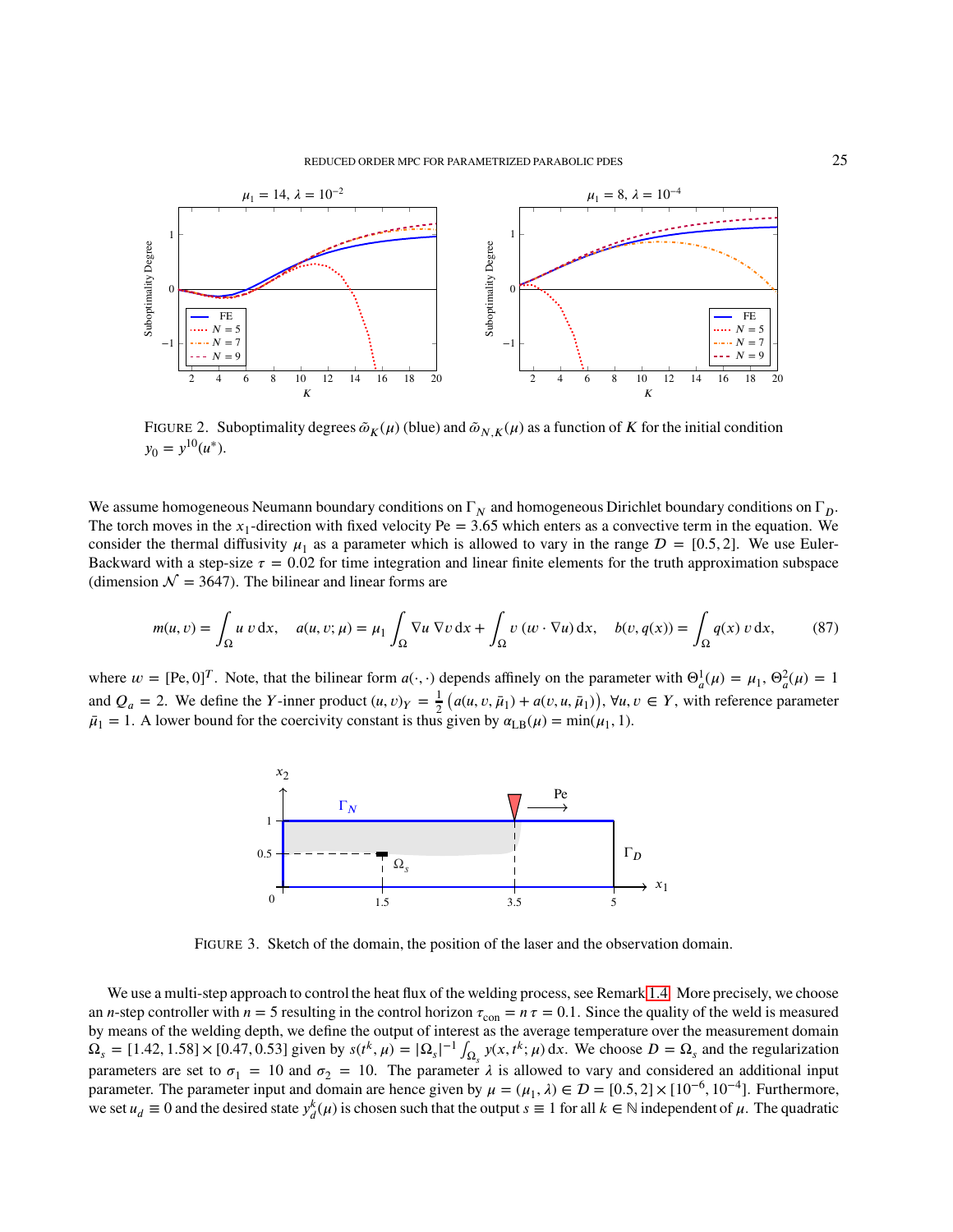### <span id="page-25-0"></span>26 REDUCED ORDER MPC FOR PARAMETRIZED PARABOLIC PDES

|                  |              | Control                           |                    | Cost functional |                |                           |  |  |  |
|------------------|--------------|-----------------------------------|--------------------|-----------------|----------------|---------------------------|--|--|--|
| $\boldsymbol{N}$ | $N$ .rel.max | $\Delta_{N,\text{rel,max}}^{u,*}$ | $\eta_{ave}^{u,*}$ | $N$ , rel, max  | $N$ , rel, max | $\eta_{\text{ave}}^{J,*}$ |  |  |  |
| 18               | $2.96E - 4$  | $2.13E + 0$                       | $4.64E + 3$        | $1.68E - 4$     | $5.32E+2$      | $5.66E + 6$               |  |  |  |
| 34               | $1.39E - 6$  | $8.64E - 2$                       | $1.24E+5$          | $4.33E - 7$     | $5.41E - 1$    | $4.69E + 6$               |  |  |  |
| 50               | $5.84E - 8$  | $1.27E - 2$                       | $1.01E+7$          | $3.48E - 9$     | $9.80E - 3$    | $2.42E+7$                 |  |  |  |
| 66               | $2.65E - 10$ | $1.95E - 3$                       | $7.46E + 8$        | $5.89E - 11$    | $1.35E - 4$    | $3.05E + 8$               |  |  |  |
| 82               | $2.45E - 11$ | $3.82E - 4$                       | $6.42E+9$          | $5.20E - 12$    | $5.52E - 6$    | $1.57E + 8$               |  |  |  |

TABLE 3. Maximum relative optimal control and cost functional errors and error bounds with corresponding average effectivities over  $\Xi_{test}$  as a function of *N*.

cost functional is thus given by

$$
J(y, u; \mu) = \frac{\sigma_1}{2} \tau \sum_{k=1}^{K} |y^k - y_d^k(\mu)|_D^2 + \frac{\sigma_2}{2} |y^K - y_d^K(\mu)|_D^2 + \frac{\lambda}{2} \tau \sum_{k=1}^{K} |u^k|^2,
$$
\n(88)

with an optimization horizon  $K \geq n$ . Due to physical limitations of the laser we incorporate control constraints: a (natural) lower bound is given by  $u_a \equiv 0$ , and  $u_b \equiv 80$  serves as an upper bound. To construct the reduced basis space we use the POD/Greedy sampling procedure. We choose the training sample  $\Xi_{train} \subset D$  consisting of  $|\Xi_{train}| = 10 \cdot 20 = 200$ elements logarithmically distributed in  $\mu_1$  and  $\lambda$ ,  $\mu^1 = (0.5, 10^{-6}) \in \Xi_{train}$  as initial parameter value, the time interval  $[0, T] = [0, 1.5]$  (*K* = 75), and sample on  $\Delta_N(\mu) = \Delta_N^{u,*}(\mu) / ||u_N^*(\mu)||_U$ .

#### <span id="page-25-1"></span>5.2.1. *Effectivity*

We first present results for the maximum relative errors, bounds, and average effectivities for the cost functional and control. We define

$$
\epsilon_{N,\max,rel}^{J,*} \equiv \max_{\mu \in \Xi_{test}} \frac{|J^*(\mu) - J^*_N(\mu)|}{J^*_N(\mu)}, \quad \Delta_{N,\max,rel}^{J,*} \equiv \max_{\mu \in \Xi_{test}} \frac{\Delta_N^{J,*}(\mu)}{J^*_N(\mu)}
$$
(89)

and

$$
\epsilon_{N,\max,rel}^{u,*} \equiv \max_{\mu \in \Xi_{test}} \frac{\|u^*(\mu) - u^*_N(\mu)\|_U}{\|u^*_N(\mu)\|_U}, \quad \Delta_{N,\max,rel}^{u,*} \equiv \max_{\mu \in \Xi_{test}} \frac{\Delta_N^{u,*}(\mu)}{\|u^*_N(\mu)\|_U}.
$$
(90)

The parameter test set  $\Xi_{test} \subset D$  is of size  $|\Xi_{test}| = 6 \cdot 10 = 60$  with logarthmically distributed parameter points in  $\mu_1$  and  $λ$ . The effectivities  $η_{ave}^J$  and  $η_{ave}^u$  are the averages over  $E_{test}$  of  $Δ_N^{J,*}$  $J^*_{N}(\mu)/|J^*(\mu) - J^*_{N}(\mu)|$  and  $\Delta_N^{u,*}$  $\lambda$ . The effectivities  $\eta_{ave}^J$  and  $\eta_{ave}^u$  are the averages over  $\Xi_{test}$  of  $\Delta_N^{J,*}(\mu)/|J^*(\mu) - J^*_{N}(\mu)|$  and  $\Delta_N^{u,*}(\mu)/||u^*(\mu) - u^*_{N}(\mu)||_{U}$ , respectively. The defined quantities are presented in Table [3](#page-25-0) as a funct observe exponential convergence of the control and cost functional errors and bounds but also a considerable overestimation of the actual error. Whereas the effectivities for the cost functional remain fairly constant over  $N$ , the effectivities for the control deteriorate significantly with increasing basis size *𝑁*.

### 5.2.2. *Minimal Stabilizing Horizon*

We test our proposed RB-MPC algorithm for the start-up of the welding process. We consider the initial condition  $y_0(x, t = 0) = 0$ , choose the time interval  $I = [0, 3]$  corresponding to 30 iterations of the RB-MPC algorithm and set the largest possible prediction horizon to  $K_{max} = 75$ . Note that we apply the first 5 controls in each iteration of the RB-MPC algorithm since  $\tau_{\text{con}} = 5\tau = 0.1$ . We present results for the constrained and unconstrained case for various representative parameter values  $\mu = (\mu_1, \lambda)$  with  $\mu_1 = 0.75, 1.75,$  and  $\lambda = 2 \cdot 10^{-6}, 5 \cdot 10^{-6}, 8 \cdot 10^{-6}, 5 \cdot 10^{-5}$ .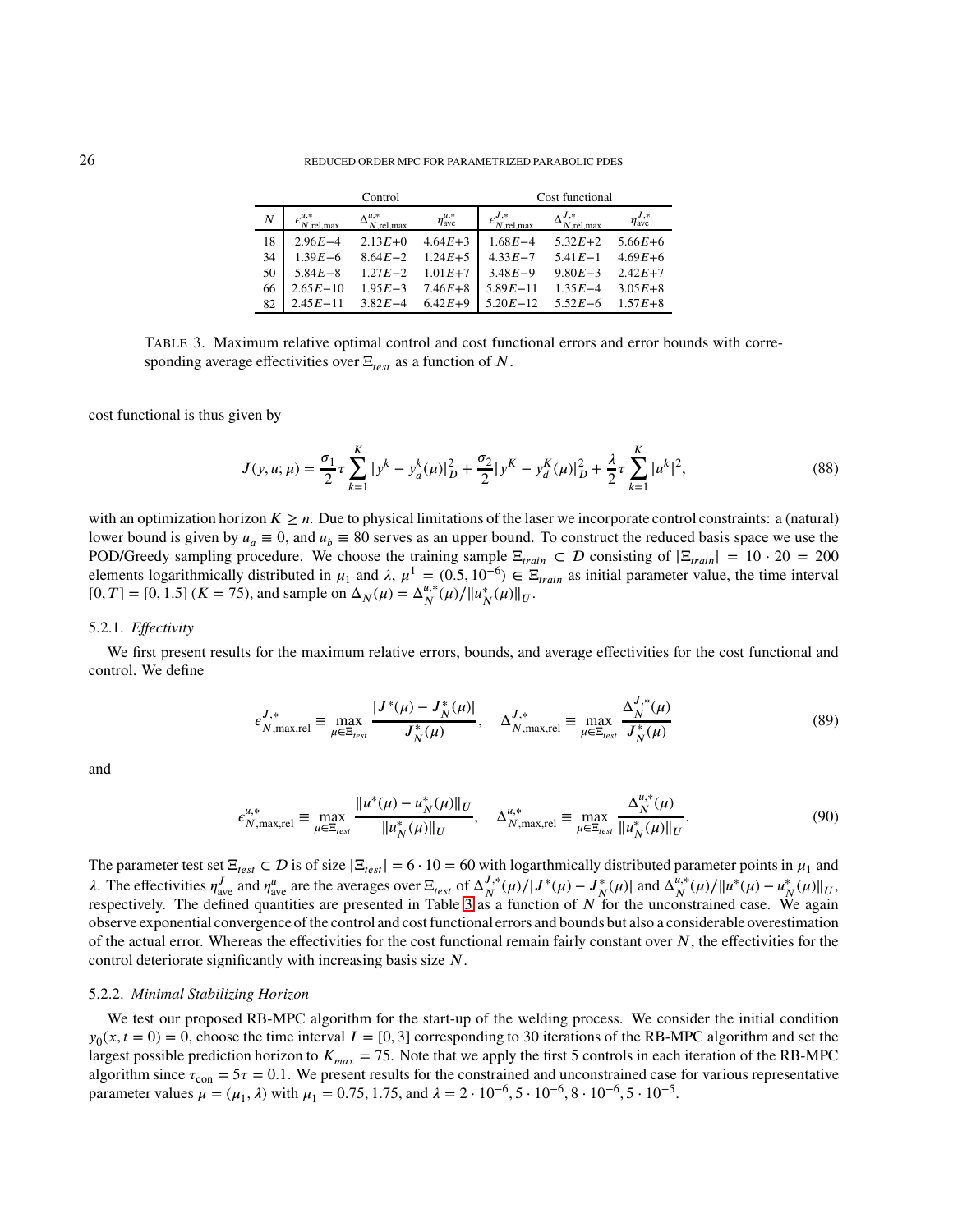REDUCED ORDER MPC FOR PARAMETRIZED PARABOLIC PDES 27

<span id="page-26-0"></span>

| λ        | $2 \cdot 10^{-6}$ |       |                  | $5 \cdot 10^{-6}$ | $8 \cdot 10^{-6}$ |      | $5 \cdot 10^{-5}$ |      |  |
|----------|-------------------|-------|------------------|-------------------|-------------------|------|-------------------|------|--|
| $\mu_1$  | 0.75              | 1.75  | 0.75             | 1.75              | 0.75              | 1.75 | 0.75              | 1.75 |  |
| N        | $K_{\text{ave}}$  |       | $K_{\text{ave}}$ |                   | $K_{\text{ave}}$  |      | $K_{\text{ave}}$  |      |  |
| 34       | 75                | 71.7  | 71.73            | 70.57             | 71.43             | 65.9 | 22.97             | 7.13 |  |
| 50       | 29.87             | 39.33 | 6                | 14.7              | 5.57              | 6.93 | 5.27              | 5.2  |  |
| 66       | 11.03             | 14.97 | 5.6              | 8.93              | 5.37              | 6.17 | 5.17              | 5.07 |  |
| 82       | 11.03             | 15.03 | 5.6              | 8.9               | 5.33              | 6.17 | 5.17              | 5.07 |  |
| $\kappa$ | 11.03             | 15.03 | 5.6              | 8.9               | 5.33              | 6.17 | 5.17              | 5.07 |  |

TABLE 4. Unconstrained case: average minimal stabilizing horizons over [0*,* 3].

<span id="page-26-1"></span>

FIGURE 4. Unconstrained case: controls and outputs for  $\mu_1 = 1.75$ ,  $\lambda = 2 \cdot 10^{-6}$ , FE-MPC on the left, RB-MPC with  $N = 50$  (middle) and  $N = 82$  (right).

**Unconstrained Case.** We first consider the unconstrained case and focus on the minimal stabilizing horizons. In Table [4,](#page-26-0) we present the average stabilizing horizons  $K_{\text{ave}}$  over the RB-MPC iterations of the feedback control  $\kappa_N$  for basis dimensions  $N = 34, 50, 66,$  and 82. For comparison, we also present the corresponding result for the feedback control  $\kappa$ resulting from the classical MPC approach in the last row. In Figure [4,](#page-26-1) we plot the control and output as a function of time for  $(\mu_1, \lambda) = (1.75, 2 \cdot 10^{-6})$ . The FE-MPC result is shown on the left, the RB-MPC results for  $N = 50$  and  $N = 82$  is shown in the middle and on the right, respectively. The dots in the control plots have a distance of  $\tau_{con}$  and represent the starting points of the MPC loops.

We again observe that the average stabilizing horizons decrease with increasing N and are almost identical to the reference value for  $N = 66$  and 82. Recalling that  $K_{\text{max}} = 75$  is the largest possible prediction horizon, we conclude that the RB-MPC feedback control  $\kappa_N$  obviously did not meet the desired stability criterion for  $\mu_1 = 0.75$  and  $\lambda = 2 \cdot 10^{-6}$ . We also observed that our algorithm often reached the maximum prediction horizon  $K_{\text{max}}$  as soon as the output was close to the desired output, i.e.,  $s = 1$ . In actual practice, we can only expect to steer the system into a small neighborhood of the desired state as numerical errors may dominate the computation of the suboptimality degree from there on. This is related to the issue of practical controllability, see [\[13\]](#page-35-26) for more information. As opposed to the previous example, we note that the average minimal stabilizing horizon is higher for smaller  $\lambda$ . This is due to the fact that a smaller  $\lambda$  results in a higher control effort and the desired output is thus reached sooner than for larger  $\lambda$ . Since the stabilizing horizon is larger in this case as just mentioned, we also obtain a larger horizon on average.

So far we accepted the RB-MPC feedback control  $\kappa_N$  in Algorithm [2](#page-17-1) as soon as the suboptimality degree  $\tilde{\omega}_{N}$ <sub>K</sub> $(\mu)$ became positive. However, we can increase the stability margin of the feedback law by incorporating a threshold  $\omega_{\rm min} > 0$ in the algorithm, i.e., we modify the stability condition and accept *K* as soon as  $\tilde{\omega}_{N,K}(\mu) > \omega_{\text{min}} > 0$  holds. Although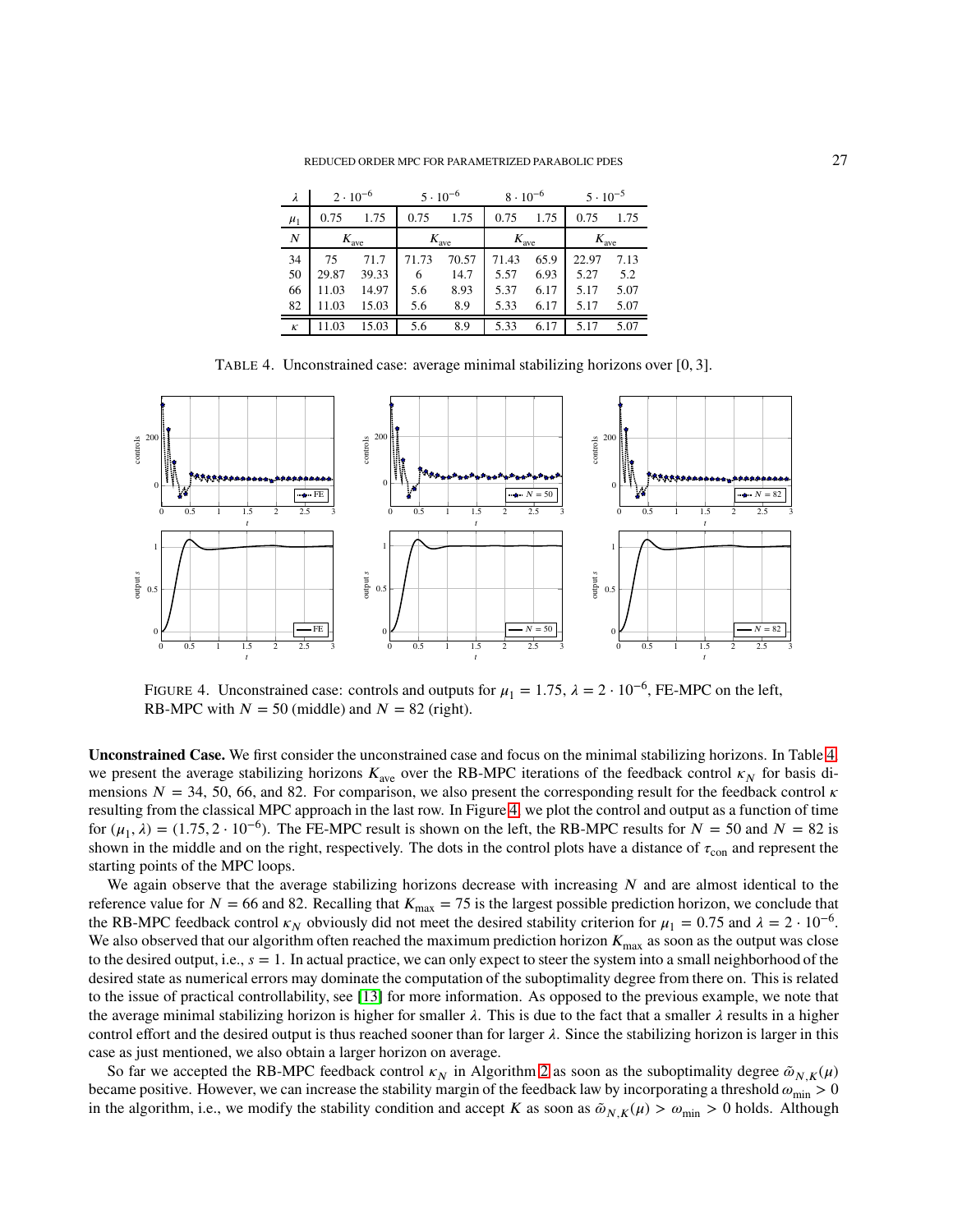<span id="page-27-0"></span>28 REDUCED ORDER MPC FOR PARAMETRIZED PARABOLIC PDES

| λ                | $2 \cdot 10^{-6}$ |       |                  | $5 \cdot 10^{-6}$ |                  | $8 \cdot 10^{-6}$ | $5 \cdot 10^{-5}$ |       |  |
|------------------|-------------------|-------|------------------|-------------------|------------------|-------------------|-------------------|-------|--|
| $\mu_1$          | 0.75              | 1.75  | 0.75             | 1.75              | 0.75             | 1.75              | 0.75              | 1.75  |  |
| $\boldsymbol{N}$ | $K_{\text{ave}}$  |       | $K_{\text{ave}}$ |                   | $K_{\text{ave}}$ |                   | $K_{\text{ave}}$  |       |  |
| 34               | 75                | 71.93 | 73.43            | 72.87             | 73.07            | 65.93             | 37.07             | 13.73 |  |
| 50               | 41.27             | 57.03 | 6.47             | 29.3              | 5.93             | 7.83              | 6.9               | 6.23  |  |
| 66               | 25.37             | 30.57 | 5.93             | 18.57             | 5.7              | 7.07              | 6.83              | 6.03  |  |
| 82               | 25.37             | 30.53 | 5.93             | 18.23             | 5.7              | 7.07              | 6.83              | 6.03  |  |
| $\kappa$         | 25.37             | 30.53 | 5.93             | 18.23             | 5.7              | 7.07              | 6.83              | 6.03  |  |

TABLE 5. Unconstrained case: average minimal stabilizing horizons over [0, 3] with threshold  $\omega_{\text{min}} =$ 0*.*2.

<span id="page-27-1"></span>

FIGURE 5. Unconstrained case with  $\omega_{\text{min}} = 0.2$ : controls and outputs for  $\mu_1 = 1.75$ ,  $\lambda = 2 \cdot 10^{-6}$ , FE-MPC on the left, RB-MPC with  $N = 50$  (middle) and  $N = 82$  (right).

this approach will increase the minimal stabilizing horizon, it may improve the smoothness of the control and the control performance. In Table [5](#page-27-1) and Figure 5 we show the results corresponding to Table [4](#page-26-1) and Figure 4 for a threshold  $\omega_{\rm min} = 0.2$ . As expected, we observe an increase in the minimal stabilizing horizon, but at the same time a smoother control and hence output as a function of time. This effect will be more pronounced in the control constrained case discussed next.

**Constrained Case.** We finally consider the control constrained case with lower bound  $u_a \equiv 0$  and upper bound  $u_b \equiv 80$ . We present analogous results to the unconstrained case: the minimal stabilizing horizons for the RB-MPC and FE-MPC controller as well as the controls and outpus as a function of time for  $\omega_{\rm min} = 0$  are shown in Table [6](#page-28-0) and Figure [6.](#page-28-1) The corresponding results with a suboptimality threshold  $\omega_{\text{min}} = 0.2$  are shown in Table [7](#page-28-2) and Figure [7.](#page-29-0)

We observe that the results are comparable to the unconstrained case. The minimal stabilizing horizons converge towards the reference values for all parameters and they are higher for  $\omega_{\text{min}} = 0.2$  compared to the setting with no threshold. The smoothing effect of  $\omega_{\rm min}$  is slightly more evident in the constrained case especially if the output is close to the desired output. Overall, the performance of the RB-MPC approach is very close to the original MPC approach.

### 5.2.3. *Time*

We finally report on the online computational times to evaluate the FE-MPC and RB-MPC feedback laws and associated suboptimality degrees. In the FE case, we include the time to compute the feedback law  $\kappa$  in [\(26\)](#page-7-4) which corresponds to solving the optimality systems [\(16\)](#page-5-1) and the time to evaluate the suboptimality degree  $\omega(\mu)$  from [\(27\)](#page-7-3). In the RB case, we include the time to compute the RB-MPC feedback law [\(56\)](#page-15-0) and the time to evaluate the suboptimality degree  $\tilde{\omega}_{N,K}(\mu)$ from [\(59\)](#page-15-4) (resp. [\(65\)](#page-16-3) in the constrained case). Note that evaluating the suboptimality degree in the constrained case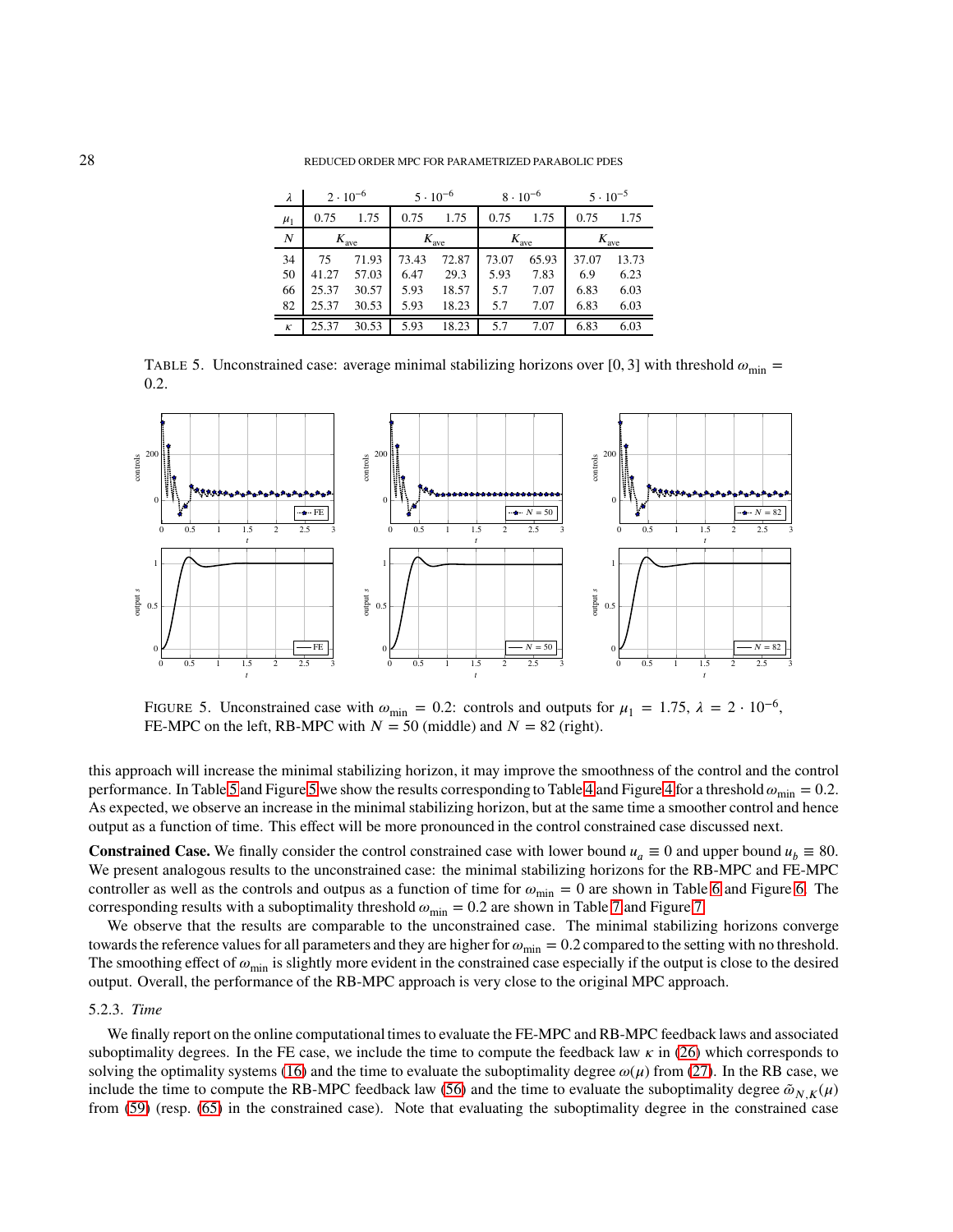REDUCED ORDER MPC FOR PARAMETRIZED PARABOLIC PDES 29

<span id="page-28-0"></span>

| $\lambda$        | $2 \cdot 10^{-6}$ |       |                  | $5 \cdot 10^{-6}$ | $8 \cdot 10^{-6}$ |      | $5 \cdot 10^{-5}$ |      |  |
|------------------|-------------------|-------|------------------|-------------------|-------------------|------|-------------------|------|--|
| $\mu_1$          | 0.75              | 1.75  | 0.75             | 1.75              | 0.75              | 1.75 | 0.75              | 1.75 |  |
| $\boldsymbol{N}$ | $K_{\text{ave}}$  |       | $K_{\text{ave}}$ |                   | $K_{\text{ave}}$  |      | $K_{\text{ave}}$  |      |  |
| 34               | 75                | 70.1  | 71.73            | 66.43             | 66.67             | 63.7 | 22.97             | 7.13 |  |
| 50               | 22.07             | 43.37 | 6                | 13.93             | 5.57              | 6.93 | 5.27              | 5.2  |  |
| 66               | 9.8               | 18    | 5.6              | 8                 | 5.37              | 6.17 | 5.17              | 5.07 |  |
| 82               | 9.8               | 17.77 | 5.6              | 8                 | 5.33              | 6.17 | 5.17              | 5.07 |  |
| $\kappa$         | 9.8               | 17.83 | 5.6              | 8                 | 5.33              | 6.17 | 5.17              | 5.07 |  |

TABLE 6. Constrained case: average minimal stabilizing horizons over [0*,* 3].

<span id="page-28-1"></span>

<span id="page-28-2"></span>FIGURE 6. Constrained case: controls and outputs for  $\mu_1 = 1.75$ ,  $\lambda = 2 \cdot 10^{-6}$ , FE-MPC on the left, RB-MPC with  $N = 50$  (middle) and  $N = 82$  (right).

| λ        | $2 \cdot 10^{-6}$ |       | $5 \cdot 10^{-6}$ |       | $8 \cdot 10^{-6}$ |                  | $5 \cdot 10^{-5}$ |                  |  |
|----------|-------------------|-------|-------------------|-------|-------------------|------------------|-------------------|------------------|--|
| $\mu_1$  | 0.75              | 1.75  | 0.75              | 1.75  | 0.75              | 1.75             | 0.75              | 1.75             |  |
| N        | $K_{\text{ave}}$  |       | $K_{\text{ave}}$  |       |                   | $K_{\text{ave}}$ |                   | $K_{\text{ave}}$ |  |
| 34       | 75                | 70.53 | 72.07             | 68.6  | 71.3              | 63.8             | 37.07             | 13.73            |  |
| 50       | 34.23             | 61    | 6.47              | 29.27 | 5.93              | 7.83             | 6.9               | 6.23             |  |
| 66       | 11.73             | 37.1  | 5.93              | 15.53 | 5.7               | 7.07             | 6.83              | 6.03             |  |
| 82       | 11.73             | 37.1  | 5.93              | 15.53 | 5.7               | 7.07             | 6.83              | 6.03             |  |
| $\kappa$ | 11.73             | 37.1  | 5.93              | 15.53 | 5.7               | 7.07             | 6.83              | 6.03             |  |

TABLE 7. Constrained case: average minimal stabilizing horizons over [0, 3] with threshold  $\omega_{\text{min}} = 0.2$ .

requires an additional solution of the unconstrained RB optimal control problem due to the bound in [\(64\)](#page-16-2). The average computational times in seconds are presented for various values of the RB dimension  $N$  and the prediction horizon  $K$  in Table [8](#page-29-1) and Table [9](#page-29-2) for the unconstrained and constrained case, respectively. We used MATLAB for all computations on a computer with a 3*.*30 GHz Intel Core i5-6600 processor, where only three of the four cores were available to the system. The average is taken over the parameter test set  $\Xi_{test}$  of size 60 introduced in Section [5.2.1.](#page-25-1)

As expected, the RB times increase with *N* and *K* and the FE time also increases with *K*. For  $N = 66$  and  $K = 10$ (say), the speed-up gained by the RB approach is approximately a factor of 100. We also observe that the speed-up remains almost the same for different prediction lengths  $K$ , the influence of  $N$  on the speed-up is obviously more pronounced. We note that the speed-up of the RB vs. FE-MPC controller over the whole time interval would approximately be the same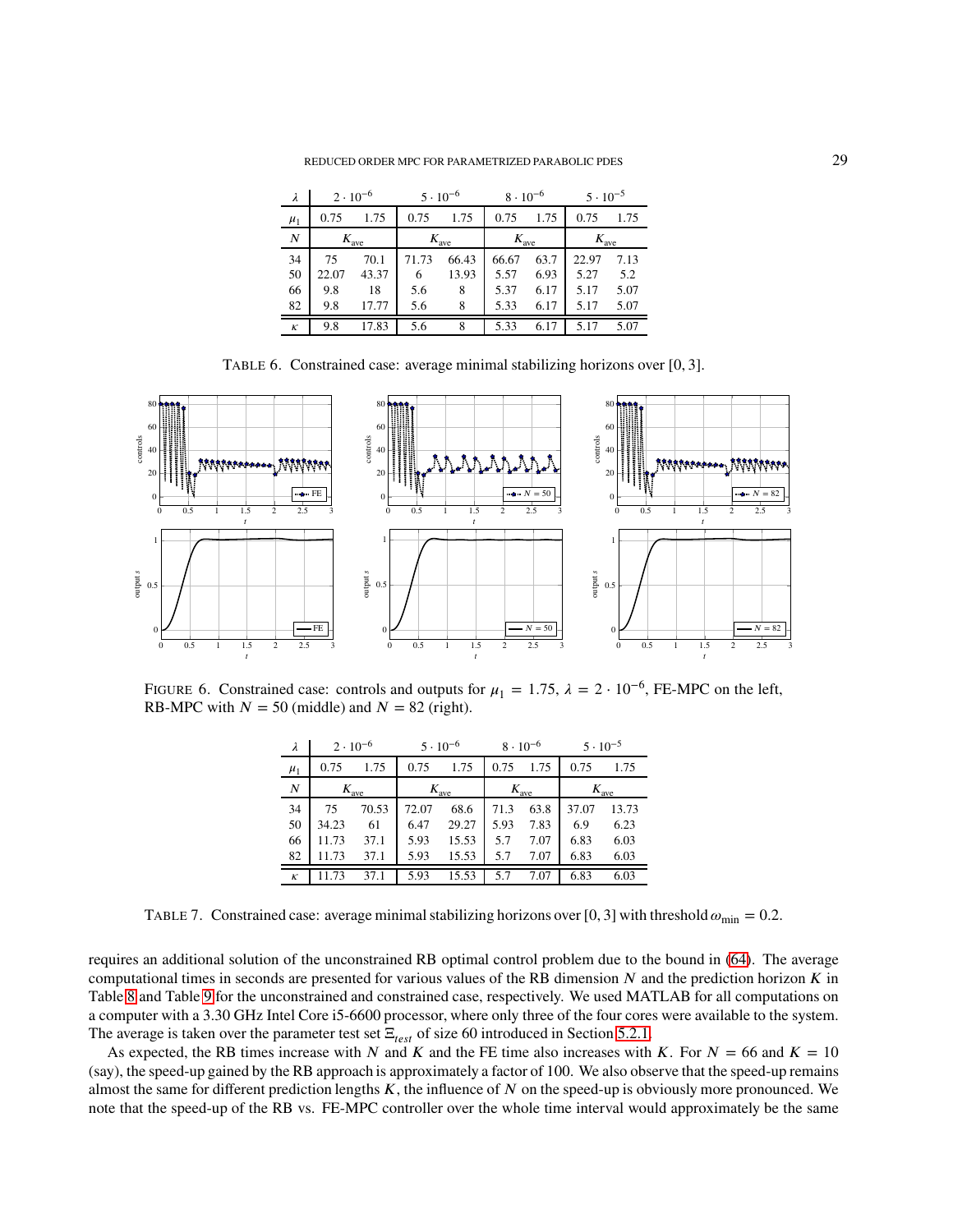<span id="page-29-0"></span>

<span id="page-29-1"></span>FIGURE 7. Constrained case with  $\omega_{\text{min}} = 0.2$ : controls and outputs for  $\mu_1 = 1.75$ ,  $\lambda = 2 \cdot 10^{-6}$ , FE-MPC on the left, RB-MPC with  $N = 50$  (middle) and  $N = 82$  (right).

| K<br>N         |                                                                                                                                                          | 10                                      | 20                                                                                                                                                    | 40                                      | 75                   |
|----------------|----------------------------------------------------------------------------------------------------------------------------------------------------------|-----------------------------------------|-------------------------------------------------------------------------------------------------------------------------------------------------------|-----------------------------------------|----------------------|
| 34<br>50<br>66 | $8.93 \cdot 10^{-3}$<br>$1.19 \cdot 10^{-2}$ $1.79 \cdot 10^{-2}$ $2.99 \cdot 10^{-2}$ $5.99 \cdot 10^{-2}$ $1.23 \cdot 10^{-1}$<br>$1.69 \cdot 10^{-2}$ |                                         | $1.26 \cdot 10^{-2}$ $2.31 \cdot 10^{-2}$ $4.69 \cdot 10^{-2}$<br>$2.63 \cdot 10^{-2}$ $4.08 \cdot 10^{-2}$ $7.88 \cdot 10^{-2}$ $1.56 \cdot 10^{-1}$ |                                         | $9.67 \cdot 10^{-2}$ |
| 82<br>FE.      | $2.06 \cdot 10^{-2}$                                                                                                                                     | $1.23 \cdot 10^{0}$ $2.79 \cdot 10^{0}$ | $3.00 \cdot 10^{-2}$ $5.05 \cdot 10^{-2}$ $9.63 \cdot 10^{-2}$ $1.94 \cdot 10^{-1}$                                                                   | $6.92 \cdot 10^{0}$ $1.84 \cdot 10^{1}$ | $4.69 \cdot 10^{1}$  |

<span id="page-29-2"></span>TABLE 8. Unconstrained case: average online computational time in sec.

| N   |                      | 10                                                                                                         | 20 | 40 | 75                  |
|-----|----------------------|------------------------------------------------------------------------------------------------------------|----|----|---------------------|
| 34  |                      | $1.59 \cdot 10^{-2}$ $2.88 \cdot 10^{-2}$ $6.02 \cdot 10^{-2}$ $1.16 \cdot 10^{-1}$ $2.53 \cdot 10^{-1}$   |    |    |                     |
| 50  |                      | $1.2.12 \cdot 10^{-2}$ $3.58 \cdot 10^{-2}$ $7.92 \cdot 10^{-2}$ $1.48 \cdot 10^{-1}$ $3.17 \cdot 10^{-1}$ |    |    |                     |
| 66  |                      | $3.03 \cdot 10^{-2}$ $5.46 \cdot 10^{-2}$ $1.10 \cdot 10^{-1}$ $1.95 \cdot 10^{-1}$ $4.16 \cdot 10^{-1}$   |    |    |                     |
| 82  | $3.84 \cdot 10^{-2}$ | $6.41 \cdot 10^{-2}$ $1.32 \cdot 10^{-1}$ $2.44 \cdot 10^{-1}$ $5.11 \cdot 10^{-1}$                        |    |    |                     |
| FE. |                      | $1.62 \cdot 10^{0}$ $5.18 \cdot 10^{0}$ $1.87 \cdot 10^{1}$ $4.36 \cdot 10^{1}$                            |    |    | $1.13 \cdot 10^{2}$ |

TABLE 9. Constrained case: average online computational time in sec.

order of magnitude, assuming similar prediction lengths in the RB and FE case (which is guaranteed as long as  $N$  is large enough as seen in the last section). To summarize, the RB-MPC approach provides a significant speed-up compared to the classical (FE-)MPC approach while guaranteeing stability of the closed-loop system.

# 6. CONCLUSION

The goal of this work is to improve the applicability of MPC for high dimensional systems arising e.g. through the discretization of partial differential equations. To this end, we proposed an RB-MPC controller for parametrized parabolic partial differential equations. The key ingredients are reduced basis approximations and *a posteriori* error bounds which can be evaluated efficiently in the online stage. This not only allows to compute the feedback control efficiently but also to assess the stability of the closed-loop system during the online stage. We also proposed an adaptive algorithm for choosing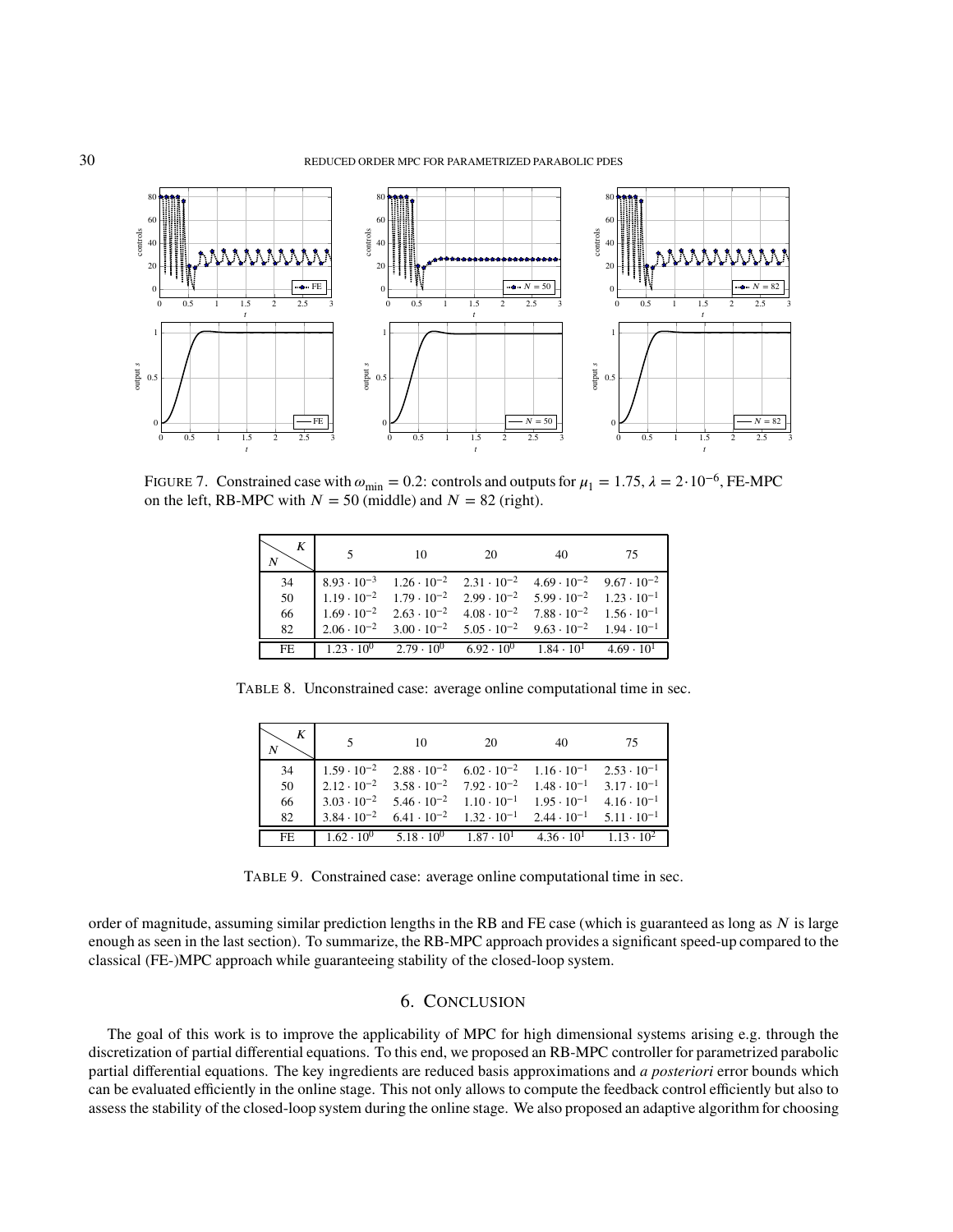the minimal stabilizing prediction horizon in the MPC loop. Furthermore, we extended the theory to weakly coercive problems and numerically investigated the effect of a suboptimality threshold combined with a multi-step approach.

Despite the pretty conservative error bounds, the RB-MPC approach worked very well for the two numerical examples considered in this paper. The minimum stabilizing prediction horizon of the RB-MPC approach is very close to the minimum stabilizing horizon of the reference FE-MPC approach as long as the RB approximation is sufficiently accurate. At the same time, the RB-MPC approach delivers a substantial speed-up compared to the FE-MPC approach thus improving the applicability of MPC for high-dimensional systems.

An obvious next step is the extension of the methodology presented here for state feedback MPC to output feedback MPC. In actual practice – and especially when considering PDEs – the entire state is often unknown and only a (small) number of measurements of the state are available. Combining the presented approach with a suitable observer is one topic for future work. Although our approach cannot be applied or extended directly to nonlinear problems, another topic is to investigate how it may provide guidelines even for MPC of nonlinear problems.

## <span id="page-30-2"></span><span id="page-30-0"></span>APPENDIX A. PROOFS

## A.1. **Proof of Lemma [2.2](#page-11-1)**

*Proof.* Choosing  $\phi = e_y^k$  in the state error residual equation

$$
m(e_y^k - e_y^{k-1}, \phi) + \tau a(e_y^k, \phi; \mu) - \tau b(e_u^k, \phi) = \tau r_y^k(\phi; \mu), \quad \forall \phi \in Y, \ \forall k \in \mathbb{K},\tag{91}
$$

with  $e_y^0 = y_0 - y_{N,0}$  we obtain

$$
m(e_y^k, e_y^k) + \tau a(e_y^k, e_y^k) = m(e_y^{k-1}, e_y^k) + \tau \sum_{i=1}^m b_i(e_y^k)(e_u^k)_i + \tau r_y^k(e_y^k; \mu). \tag{92}
$$

From Cauchy-Schwarz and Young's inequality  $(2ab \le a^2 + b^2)$  it follows that

<span id="page-30-1"></span>
$$
2m(e_y^{k-1}, e_y^k) \le m(e_y^k, e_y^k) + m(e_y^{k-1}, e_y^{k-1}),
$$
\n(93)

and from boundedness of the linear functionals  $b_i$ , Young's inequality, and Cauchy-Schwarz, we get

$$
2\tau \sum_{i=1}^{m} b_{i}(e_{y}^{k})(e_{u}^{k})_{i} \leq 2\tau \sum_{i=1}^{m} ||b_{i}||_{Y'} ||e_{y}^{k}||_{Y}(e_{u}^{k})_{i} \frac{(2\alpha_{LB}(\mu))^{1/2}}{(2\alpha_{LB}(\mu))^{1/2}} \leq \frac{2\tau}{\alpha_{LB}(\mu)} \left(\sum_{i=1}^{m} ||b_{i}||_{Y'}(e_{u}^{k})_{i}\right)^{2} + \frac{\tau\alpha_{LB}(\mu)}{2} ||e_{y}^{k}||_{Y}^{2}
$$

$$
\leq \frac{2\tau}{\alpha_{LB}(\mu)} \left[\left(\sum_{i=1}^{m} ||b_{i}||_{Y'}^{2}\right)^{\frac{1}{2}} \left(\sum_{i=1}^{m} (e_{u}^{k})_{i}^{2}\right)^{\frac{1}{2}}\right]^{2} + \frac{\tau\alpha_{LB}(\mu)}{2} ||e_{y}^{k}||_{Y}^{2}
$$
(94)
$$
= \frac{2\tau}{\alpha_{LB}(\mu)} \left(\sum_{i=1}^{m} ||b_{i}||_{Y'}^{2}\right) ||e_{u}^{k}||_{R^{m}}^{2} + \frac{\tau\alpha_{LB}(\mu)}{2} ||e_{y}^{k}||_{Y}^{2}.
$$

The definition of the dual norm and Young's inequality also leads to

$$
2\tau r_y^k(e_y^k;\mu) \le 2\tau \|r_y^k(\cdot;\mu)\|_{Y'} \|e_y^k\|_{Y} \le \frac{2\tau}{\alpha_{\text{LB}}(\mu)} \|r_y^k(\cdot;\mu)\|_{Y'}^2 + \frac{\tau\alpha_{\text{LB}}(\mu)}{2} \|e_y^k\|_{Y}^2. \tag{95}
$$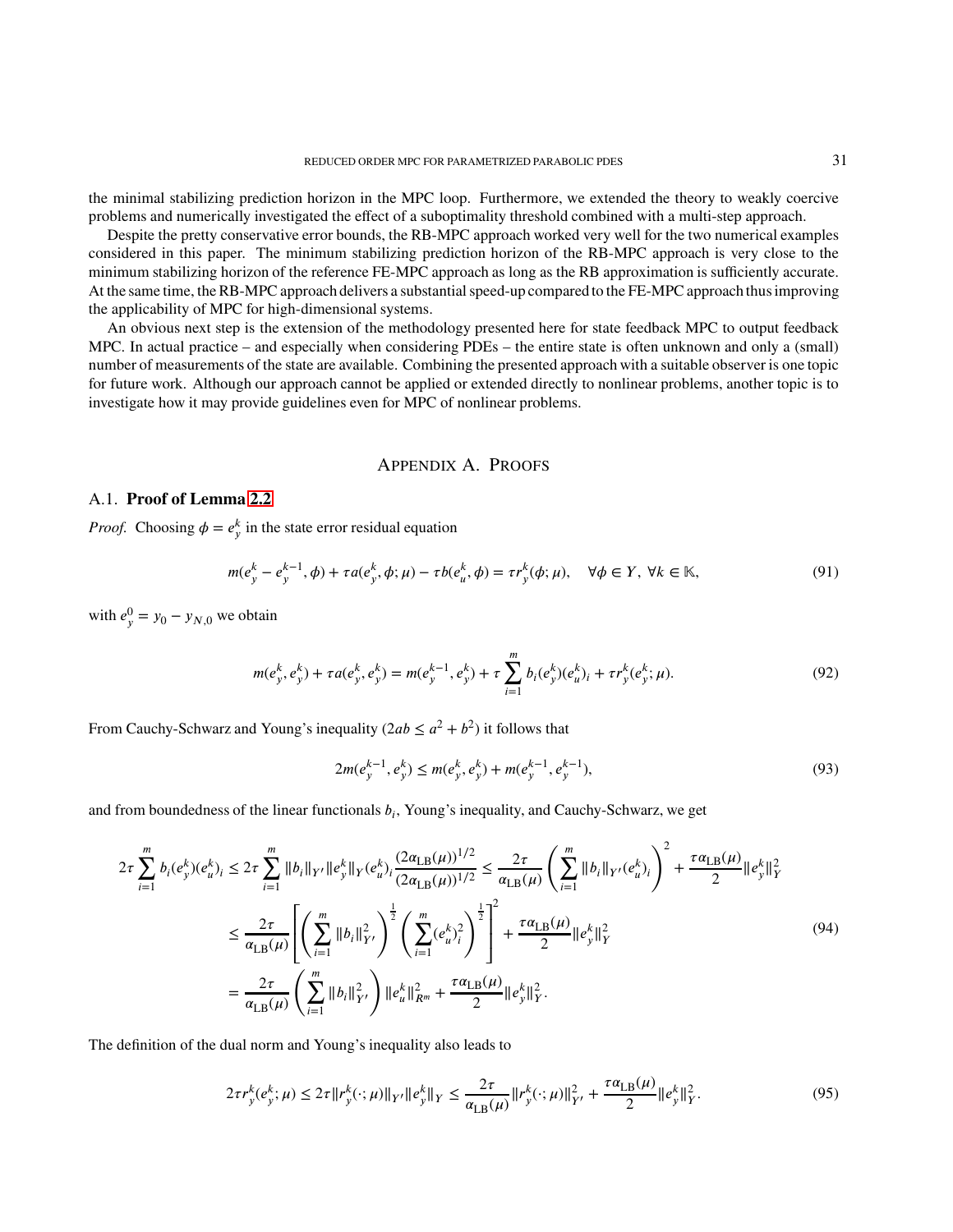It thus follows from [\(92\)](#page-30-0) - [\(95\)](#page-30-1), invoking [\(13\)](#page-5-3) and [\(35\)](#page-11-2), and summing from  $k = 1$  to  $K$  that

$$
m(e_y^K, e_y^K) + \tau \sum_{k=1}^K a(e_y^k, e_y^k) \le \frac{2\tau}{\alpha_{\text{LB}}(\mu)} \sum_{k=1}^K ||r_y^k(\cdot;\mu)||_{Y'}^2 + \frac{2}{\alpha_{\text{LB}}(\mu)} \left(\sum_{i=1}^m ||b_i||_{Y'}^2\right) \tau \sum_{k=1}^K ||e_u^k||_{R^m}^2 + m(e_y^0, e_y^0). \tag{96}
$$

From the previous equation we can also derive that

$$
\tau \sum_{k=1}^{K} ||e_{y}^{k}||_{Y}^{2} \leq \frac{\tau}{\alpha_{\text{LB}}(\mu)} \sum_{k=1}^{K} a(e_{y}^{k}, e_{y}^{k}) \leq \frac{1}{\alpha_{\text{LB}}(\mu)} \left( m(e_{y}^{k}, e_{y}^{k}) + \sum_{k=1}^{K} \tau a(e_{y}^{k}, e_{y}^{k}) \right)
$$
\n
$$
\leq \frac{2\tau}{\alpha_{\text{LB}}(\mu)^{2}} \sum_{k=1}^{K} ||r_{y}^{k}(\cdot; \mu)||_{Y'}^{2} + \frac{2}{\alpha_{\text{LB}}(\mu)^{2}} \left( \sum_{i=1}^{m} ||b_{i}||_{Y'}^{2} \right) \tau \sum_{k=1}^{K} ||e_{u}^{k}||_{R^{m}}^{2} + \frac{||e_{y}^{0}||_{L^{2}(\Omega)}^{2}}{\alpha_{\text{LB}}(\mu)}.
$$
\n(97)

## A.2. **Proof of Lemma [2.3](#page-12-2)**

*Proof.* We choose  $\varphi = e^k_p$  in the adjoint error residual equation

$$
m(\varphi, e_p^k - e_p^{k+1}) + \tau a(\varphi, e_p^k; \mu) + \tau \sigma_1(e_p^k, \varphi)_D = \tau r_p^k(\varphi; \mu), \quad \forall \varphi \in Y, \ \forall k \in \mathbb{K} \setminus \{K\},\tag{98}
$$

and  $\varphi = e_p^K$  in the finial condition

$$
m(\varphi, e_p^K) + \tau a(\varphi, e_p^K; \mu) + \tau \sigma_1(e_p^K, \varphi)_D + \sigma_2(e_p^K, \varphi)_D = \tau r_p^K(\varphi; \mu), \quad \forall \varphi \in Y,
$$
\n
$$
(99)
$$

to get

$$
m(e_p^k, e_p^k) + \tau a(e_p^k, e_p^k; \mu) = m(e_p^k, e_p^{k+1}) + \tau r_p^k(e_p^k; \mu) - \tau \sigma_1(e_p^k, e_p^k)_{D},\tag{100}
$$

for all  $k \in \mathbb{K} \setminus \{K\}$  and

$$
m(e_p^K, e_p^K) + \tau a(e_p^K, e_p^K; \mu) = \tau r_p^K(e_p^K; \mu) - \tau \sigma_1(e_y^K, e_p^K)_D - \sigma_2(e_y^K, e_p^K)_D.
$$
\n(101)

From Cauchy-Schwarz and Young's Inequality it follows that

<span id="page-31-4"></span><span id="page-31-3"></span><span id="page-31-2"></span><span id="page-31-1"></span><span id="page-31-0"></span>
$$
2m(e_p^{k-1}, e_p^k) \le m(e_p^k, e_p^k) + m(e_p^{k-1}, e_p^{k-1}),
$$
\n(102)

and from the definition of the dual norm and Young's Inequality

$$
2\tau r_p^k(e_p^k;\mu) \le 2\tau \|r_p^k(\cdot;\mu)\|_{Y'} \|e_p^k\|_{Y} \le \frac{2\tau}{\alpha_{\text{LB}}(\mu)} \|r_p^k(\cdot;\mu)\|_{Y'}^2 + \frac{\tau\alpha_{\text{LB}}(\mu)}{2} \|e_p^k\|_{Y}^2. \tag{103}
$$

We again use Cauchy-Schwarz, Young's Inequality, and the definition of the constant  $C<sub>D</sub>$  defined in [\(36\)](#page-11-0) to obtain

$$
2\tau\sigma_{1}(e_{y}^{k},e_{p}^{k})_{D} \leq 2\tau\sigma_{1}(e_{y}^{k},e_{y}^{k})_{D}^{\frac{1}{2}}(e_{p}^{k},e_{p}^{k})_{D}^{\frac{1}{2}} \leq 2\tau\sigma_{1}(e_{y}^{k},e_{y}^{k})_{D}^{\frac{1}{2}}C_{D}||e_{p}^{k}||_{Y}
$$
  

$$
\leq \frac{2C_{D}^{2}\sigma_{1}^{2}\tau}{\alpha_{\text{LB}}(\mu)}(e_{y}^{k},e_{y}^{k})_{D} + \frac{\tau\alpha_{\text{LB}}(\mu)}{2}||e_{p}^{k}||_{Y}^{2}.
$$
 (104)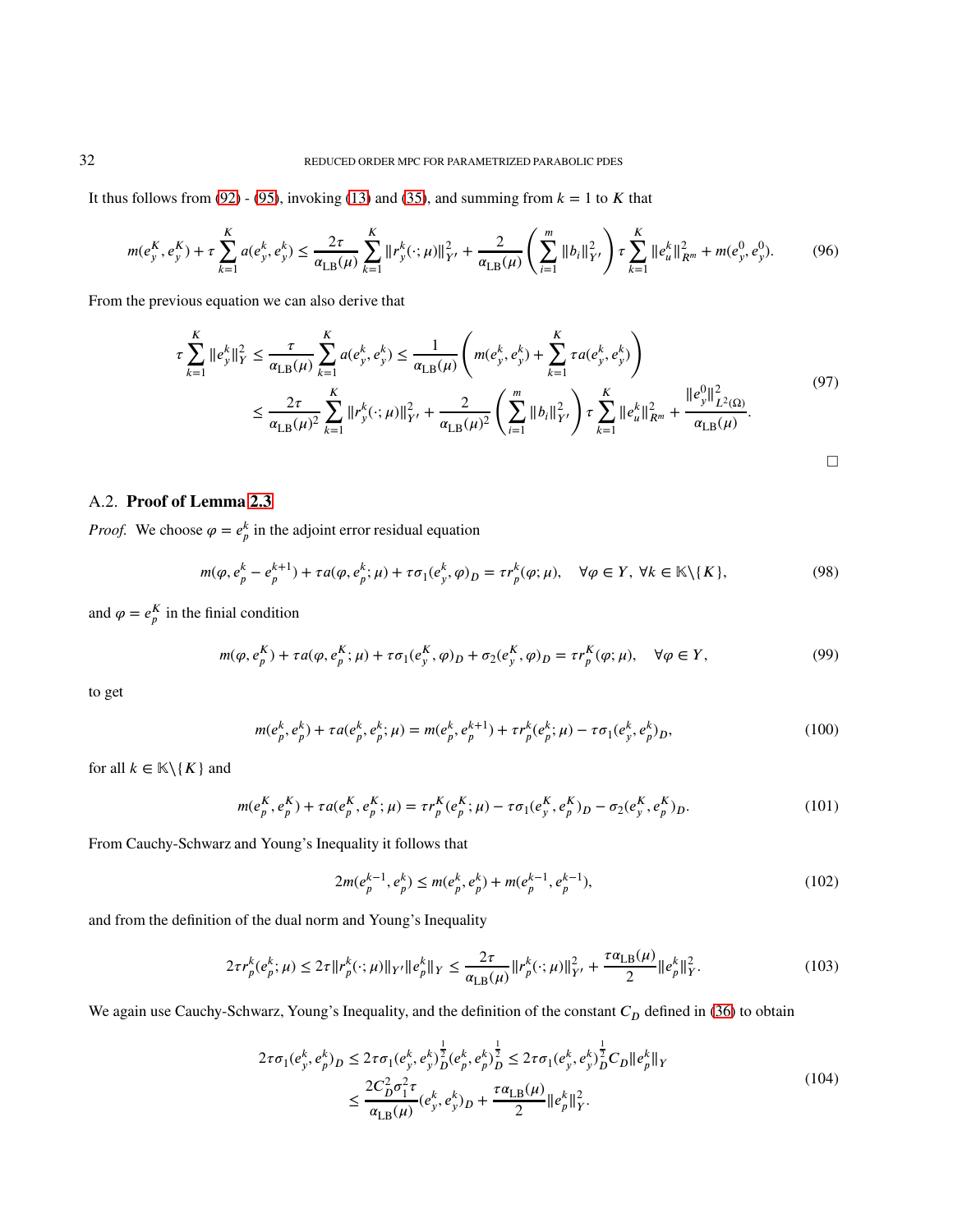Similarly, we get

$$
2\sigma_2(e_y^K, e_p^K)_D \le 2\sigma_2(e_y^K, e_y^K)_D^{\frac{1}{2}}(e_p^K, e_p^K)_D^{\frac{1}{2}} \le \sigma_2^2(e_y^K, e_y^K)_D + (e_p^K, e_p^K)_D. \tag{105}
$$

It then follows from [\(103\)](#page-31-0) - [\(105\)](#page-32-0), summing [\(100\)](#page-31-1) from  $k = 1$  to  $K - 1$ , adding [\(101\)](#page-31-2), invoking [\(13\)](#page-5-3) and [\(35\)](#page-11-2) that

$$
m(e_p^1, e_p^1) + \tau \sum_{k=1}^K a(e_p^k, e_p^k; \mu) \le \frac{2\tau}{\alpha_{\text{LB}}(\mu)} \sum_{k=1}^K \|r_p^k(\cdot; \mu)\|_{Y'}^2 + \frac{2C_D^2 \sigma_1^2 \tau}{\alpha_{\text{LB}}(\mu)} \sum_{k=1}^K (e_y^k, e_y^k)_D + \sigma_2^2 (e_y^k, e_y^k)_D, \tag{106}
$$

where we also used the fact that  $(\cdot, \cdot)_D \leq m(\cdot, \cdot)$ . From the previous equation we directly obtain

$$
\tau \sum_{k=1}^{K} \|e_{p}^{k}\|_{Y}^{2} \leq \frac{2\tau}{\alpha_{\text{LB}}(\mu)^{2}} \sum_{k=1}^{K} \|r_{p}^{k}(\cdot;\mu)\|_{Y'}^{2} + \frac{2C_{D}^{2}\sigma_{1}^{2}\tau}{\alpha_{\text{LB}}(\mu)^{2}} \sum_{k=1}^{K} (e_{y}^{k}, e_{y}^{k})_{D} + \frac{\sigma_{2}^{2}}{\alpha_{\text{LB}}(\mu)} (e_{y}^{K}, e_{y}^{K})_{D}.
$$
 (107)

<span id="page-32-2"></span><span id="page-32-1"></span><span id="page-32-0"></span> $\Box$ 

### A.3. **Proof of Proposition [2.4](#page-12-1)**

*Proof.* To begin, we recall the control residual equation

$$
\left(\lambda e_u^k - (B^T e_p)^k, \psi\right)_{\mathbb{R}^m} = r_u^k(\psi; \mu), \quad \forall \psi \in U, \ \forall k \in \mathbb{K}.\tag{108}
$$

Summing up [\(108\)](#page-32-1) multiplied by  $\tau$  from  $k = 1$  to  $K$  with  $\psi = e^k_u$ , adding the sum of the adjoint [\(98\)](#page-31-3) from  $k = 1$  to  $K - 1$ with  $\varphi = e_y^k$  and the final condition [\(99\)](#page-31-4) with  $\varphi = e_y^k$ , and subtracting the sum of the state [\(91\)](#page-30-2) with  $\varphi = e_p^k$  from  $k = 1$ to *𝐾*, we obtain

$$
\lambda \tau \sum_{k=1}^{K} (e_u^k, e_u^k)_{\mathbb{R}^m} - \tau \sum_{k=1}^{K} ((B^T e_p)^k, e_u^k)_{\mathbb{R}^m} + m(e_y^K, e_p^K) + \tau a(e_y^K, e_p^K) + \tau \sigma_1(e_y^K, e_y^K) + \sigma_2(e_y^K, e_y^K) + \sigma_2(e_y^K, e_y^K) + \sum_{k=1}^{K-1} m(e_y^k, e_p^k - e_y^{k+1}) + \sum_{k=1}^{K-1} a(e_y^k, e_p^k) + \sum_{k=1}^{K} \tau \sigma_1(e_y^k, e_y^k) - \sum_{k=1}^{K} m(e_y^k - e_y^{k-1}, e_p^k) - \sum_{k=1}^{K} a(e_y^k, e_p^k) + \tau \sum_{k=1}^{K} ((B^T e_p)^k, e_u^k)_{\mathbb{R}^m}
$$
  
\n
$$
\leq 0 + \tau \sum_{k=1}^{K} r_p^k (e_y^k) - \tau \sum_{k=1}^{K} r_p^k (e_p^k). \quad (109)
$$

Here, we also used the fact that

$$
\left(\lambda e_u^k - (B^T e_p)^k, e_u^k\right)_{\mathbb{R}^m} \le 0,\tag{110}
$$

which directly follows from [\(16e\)](#page-5-4) and [\(30e\)](#page-9-4) using the fact that both controls  $u^*$  and  $u^*$ <sub>N</sub> are admissible, i.e,  $u^*, u^*_{N} \in U_{ad}$ . We observe that [\(109\)](#page-32-2) is equivalent to

$$
\lambda \tau \sum_{k=1}^{K} (e_u^k, e_u^k)_{\mathbb{R}^m} + \sum_{k=1}^{K} \tau \sigma_1(e_y^k, e_y^k)_{D} + \sigma_2(e_y^K, e_y^K)_{D} \leq \tau \sum_{k=1}^{K} r_p^k (e_y^k) - \tau \sum_{k=1}^{K} r_y^k (e_p^k) - m(e_y^0, e_p^1). \tag{111}
$$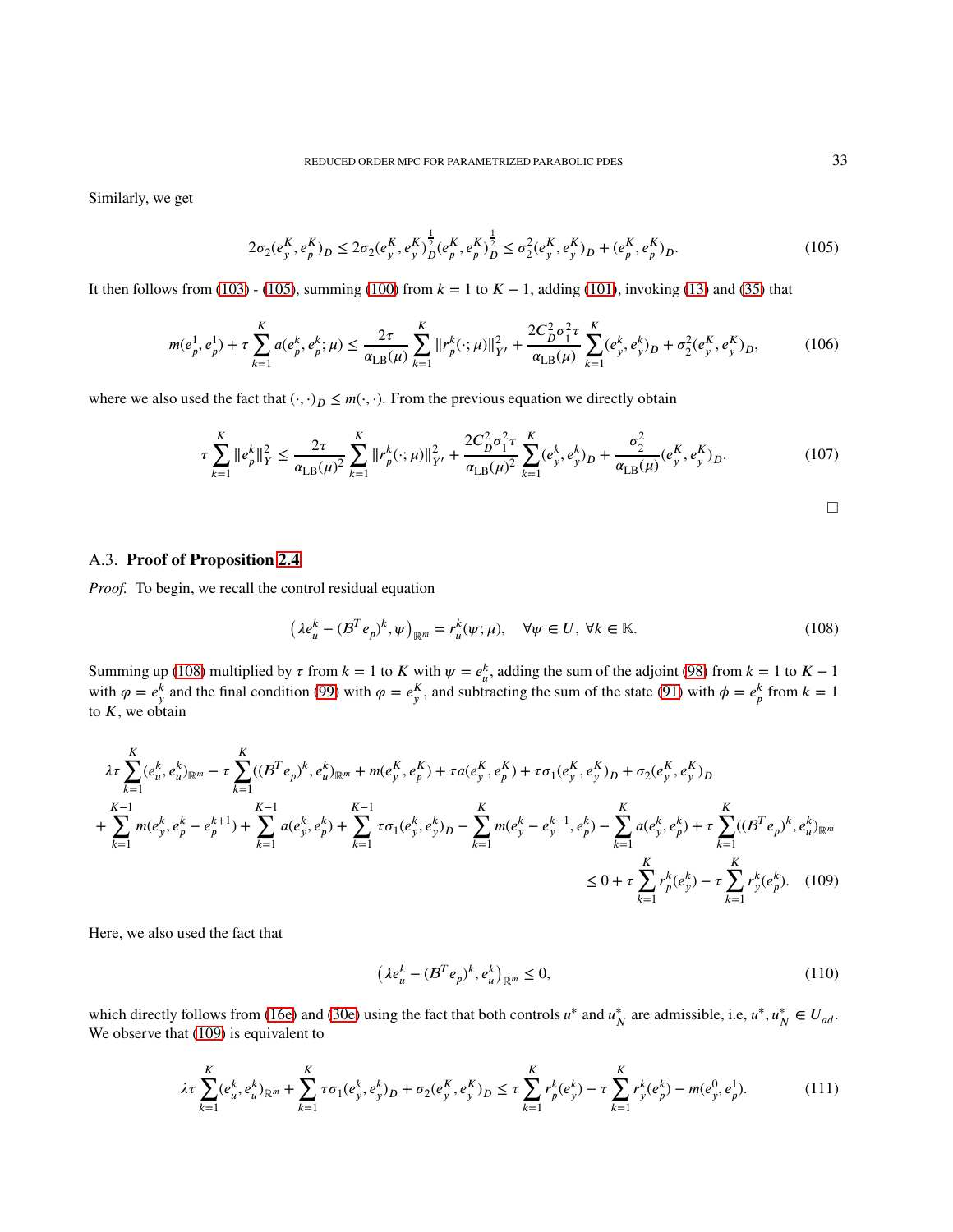Next, we apply the Cauchy-Schwarz inequality and obtain

<span id="page-33-2"></span>
$$
\lambda \tau \sum_{k=1}^{K} ||e_{u}^{k}||_{U}^{2} + \sum_{k=1}^{K} \tau \sigma_{1} |e_{y}^{k}|_{D}^{2} + \sigma_{2} |e_{y}^{K}|_{D}^{2}
$$
\n
$$
\leq \left(\tau \sum_{k=1}^{K} ||r_{p}^{k}(\cdot)||_{Y'}^{2}\right)^{\frac{1}{2}} \underbrace{\left(\tau \sum_{k=1}^{K} ||e_{y}^{k}||_{Y}^{2}\right)^{\frac{1}{2}}}_{(I)} + \left(\tau \sum_{k=1}^{K} ||r_{y}^{k}(\cdot)||_{Y'}^{2}\right)^{\frac{1}{2}} \underbrace{\left(\tau \sum_{k=1}^{K} ||e_{p}^{k}||_{Y}^{2}\right)^{\frac{1}{2}}}_{(II)} + ||e_{y}^{0}||_{L^{2}(\Omega)} ||e_{p}^{1}||_{L^{2}(\Omega)} .
$$
\n
$$
(112)
$$

We now apply Lemma [2.2](#page-11-1) and Lemma [2.3](#page-12-2) to (*I*) and (*II*), respectively, and exploit that  $a^2 + b^2 + c^2 \le (a + b + c)^2$  for  $a, b, c \geq 0$ . This gives us

$$
\sqrt{\tau \sum_{k=1}^{K} ||e_{y}^{k}||_{Y}^{2}} \leq \sqrt{\frac{2\tau}{\alpha_{\text{LB}}(\mu)^{2}} \sum_{k=1}^{K} ||r_{y}^{k}(\cdot)||_{Y'}^{2}} + \sqrt{\frac{2}{\alpha_{\text{LB}}(\mu)^{2}} \left(\sum_{i=1}^{m} ||b_{i}||_{Y'}^{2}\right) \tau \sum_{k=1}^{K} ||e_{u}^{k}||_{U}^{2}} + \sqrt{\frac{||e_{y}^{0}||_{L^{2}(\Omega)}^{2}}{\alpha_{\text{LB}}(\mu)}}.
$$
(113)

and

<span id="page-33-0"></span>
$$
\sqrt{\tau \sum_{k=1}^{K} ||e_{p}^{k}||_{Y}^{2}} \leq \sqrt{\frac{2\tau}{\alpha_{\text{LB}}(\mu)^{2}} \sum_{k=1}^{K} ||r_{p}^{k}(\cdot)||_{Y'}^{2}} + \sqrt{\frac{2C_{D}^{2}\sigma_{1}^{2}\tau}{\alpha_{\text{LB}}(\mu)^{2}} \sum_{k=1}^{K} (e_{y}^{k}, e_{y}^{k})_{D}} + \sqrt{\frac{\sigma_{2}^{2}}{\alpha_{\text{LB}}(\mu)} (e_{y}^{K}, e_{y}^{K})_{D}}.
$$
 (114)

For the last term (*III*) we apply Lemma [2.3](#page-12-2) again, since  $||e_p^1||_{L^2(\Omega)} = m(e_p^1, e_p^1) \le ||e_p^1||_p$ . We define the following shortcuts to simplify the representation

<span id="page-33-1"></span>
$$
E_u = \left(\tau \sum_{k=1}^K \|e_u^k\|_{\mathbb{R}^m}^2\right)^{\frac{1}{2}}, \quad R_0 = \|e_y^0\|_{L^2(\Omega)}, \quad R_\bullet = \left(\tau \sum_{k=1}^K \|r_\bullet^k(\cdot;\mu)\|_{Y'}^2\right)^{\frac{1}{2}}, \bullet \in \{y, p\}.
$$
 (115)

Plugging [\(113\)](#page-33-0) and [\(114\)](#page-33-1) into [\(112\)](#page-33-2), using [\(41\)](#page-12-3) in term (*III*), and  $(v, v)_D = |v|_D^2$  we obtain

$$
\lambda E_{u}^{2} + \sigma_{1}\tau \sum_{k=1}^{K} |e_{y}^{k}|_{D}^{2} + \sigma_{2}|e_{y}^{K}|_{D}^{2} \leq R_{p} \left( \frac{\sqrt{2}}{\alpha_{\text{LB}}(\mu)} R_{y} + \frac{\sqrt{2}}{\alpha_{\text{LB}}(\mu)} \left( \sum_{i=1}^{m} ||b_{i}||_{Y}^{2} \right)^{\frac{1}{2}} E_{u} + \frac{R_{0}}{\sqrt{\alpha_{\text{LB}}(\mu)}} \right) + R_{y} \left( \frac{\sqrt{2}}{\alpha_{\text{LB}}(\mu)} R_{p} + \sqrt{\frac{2C_{D}^{2}\sigma_{1}}{\alpha_{\text{LB}}(\mu)^{2}}} \sqrt{\sigma_{1}\tau \sum_{k=1}^{K} |e_{y}^{k}|_{D}^{2}} + \sqrt{\frac{\sigma_{2}}{\alpha_{\text{LB}}(\mu)}} \sqrt{\sigma_{2}|e_{y}^{K}|_{D}^{2}} \right) + R_{0} \left( \sqrt{\frac{2}{\alpha_{\text{LB}}(\mu)}} R_{p} + \sqrt{\frac{2C_{D}^{2}\sigma_{1}}{\alpha_{\text{LB}}(\mu)}} \sqrt{\sigma_{1}\tau \sum_{k=1}^{K} |e_{y}^{k}|_{D}^{2}} + \sqrt{\sigma_{2}} \sqrt{\sigma_{2}|e_{y}^{K}|_{D}^{2}} \right). \quad (116)
$$

We use Young's inequality twice in the second term on the right hand side as follows

<span id="page-33-3"></span>
$$
R_{y} \sqrt{\frac{2C_{D}^{2} \sigma_{1}}{\alpha_{\text{LB}}(\mu)^{2}}} \sqrt{\sigma_{1} \tau \sum_{k=1}^{K} |e_{y}^{k}|_{D}^{2}} \leq \frac{C_{D}^{2} \sigma_{1}}{\alpha_{\text{LB}}(\mu)^{2}} R_{y}^{2} + \frac{\sigma_{1}}{2} \tau \sum_{k=1}^{K} |e_{y}^{k}|_{D}^{2}
$$
(117)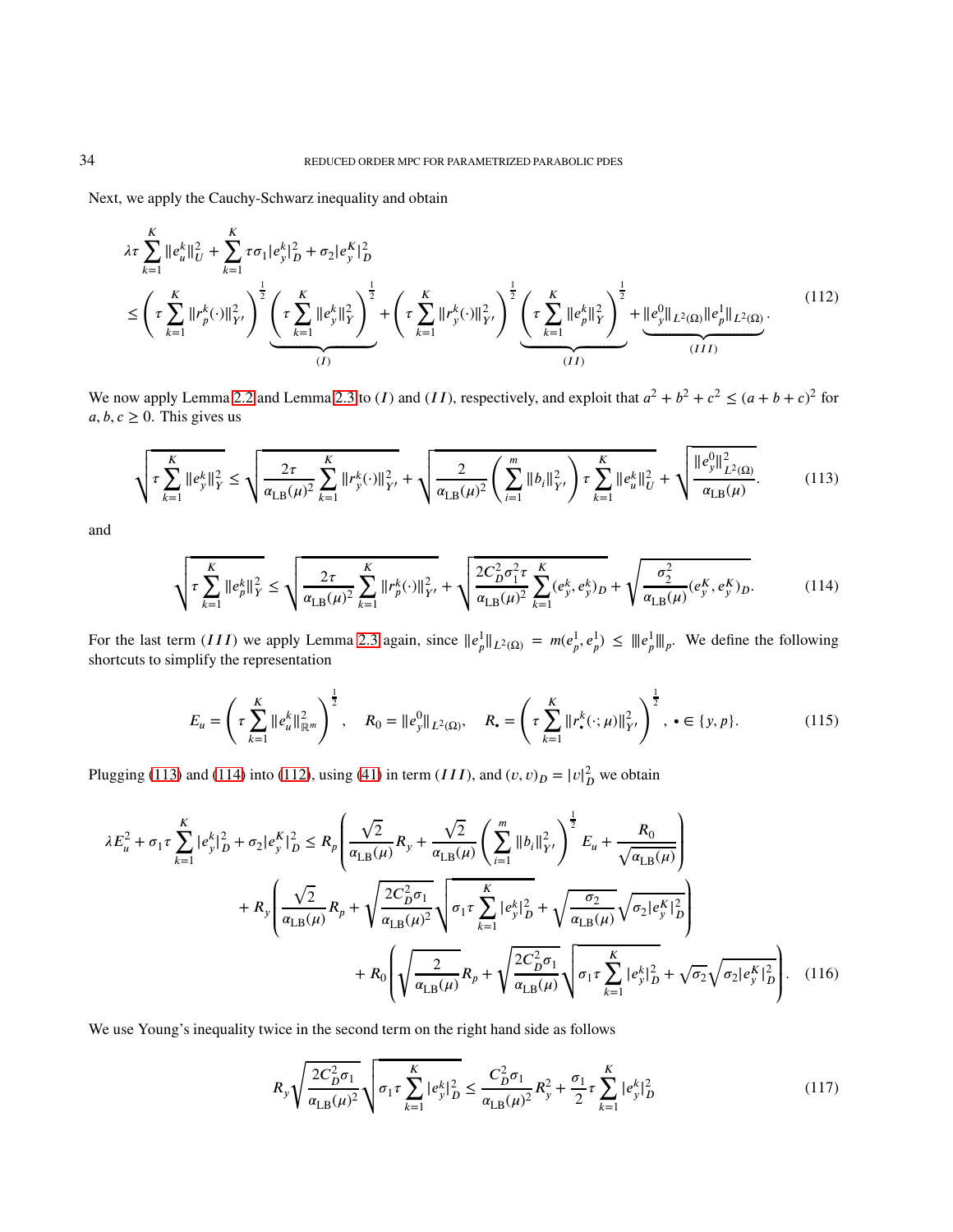and

$$
R_{y}\sqrt{\frac{\sigma_{2}}{\alpha_{\text{LB}}(\mu)}}\sqrt{\sigma_{2}|e_{y}^{K}|_{D}^{2}} \leq \frac{\sigma_{2}}{2\alpha_{\text{LB}}(\mu)}R_{y}^{2} + \frac{\sigma_{2}}{2}|e_{y}^{K}|_{D}^{2}.
$$
\n(118)

In addition, we invoke Young's inequality also twice in the third term to get

$$
R_0 \sqrt{\frac{2C_D^2 \sigma_1}{\alpha_{\text{LB}}(\mu)}} \sqrt{\sigma_1 \tau \sum_{k=1}^K |e_y^k|_D^2} \le \frac{C_D^2 \sigma_1}{\alpha_{\text{LB}}(\mu)} R_0^2 + \frac{\sigma_1}{2} \tau \sum_{k=1}^K |e_y^k|_D^2 \tag{119}
$$

and

$$
\sqrt{\sigma_2} R_0 \sqrt{\sigma_2 |e_y^K|_D^2} \le \frac{\sigma_2}{2} R_0^2 + \frac{\sigma_2}{2} |e_y^K|_D^2 \tag{120}
$$

such that the second and third term in [\(116\)](#page-33-3) cancel. We now have

$$
\lambda E_{u}^{2} \leq \frac{\sqrt{2}}{\alpha_{\text{LB}}(\mu)} R_{p} R_{y} + \frac{\sqrt{2}}{\alpha_{\text{LB}}(\mu)} \left( \sum_{i=1}^{m} \|b_{i}\|_{Y}^{2} \right)^{\frac{1}{2}} R_{p} E_{u} + R_{p} R_{0} \frac{1}{\sqrt{\alpha_{\text{LB}}(\mu)}} + \frac{\sqrt{2}}{\alpha_{\text{LB}}(\mu)} R_{p} R_{y} + \frac{C_{D}^{2} \sigma_{1}}{\alpha_{\text{LB}}(\mu)^{2}} R_{y}^{2} + \frac{\sigma_{2}}{2 \alpha_{\text{LB}}(\mu)} R_{0} R_{p} + \frac{C_{D}^{2} \sigma_{1}}{\alpha_{\text{LB}}(\mu)} R_{0} R_{p} + \frac{C_{D}^{2} \sigma_{1}}{\alpha_{\text{LB}}(\mu)} R_{0}^{2} + \frac{\sigma_{2}}{2} R_{0}^{2}
$$
\n
$$
= \frac{\sqrt{2}}{\alpha_{\text{LB}}(\mu)} \left( \sum_{i=1}^{m} \|b_{i}\|_{Y}^{2} \right)^{\frac{1}{2}} R_{p} E_{u} + \left( \frac{2\sqrt{2}}{\alpha_{\text{LB}}(\mu)} R_{y} + \frac{1 + \sqrt{2}}{\sqrt{\alpha_{\text{LB}}(\mu)}} R_{0} \right) R_{p} + \left( \frac{C_{D}^{2} \sigma_{1}}{\alpha_{\text{LB}}(\mu)} + \frac{\sigma_{2}}{2} \right) R_{0}^{2}
$$
\n
$$
+ \left( \frac{C_{D}^{2} \sigma_{1}}{\alpha_{\text{LB}}(\mu)^{2}} + \frac{\sigma_{2}}{2 \alpha_{\text{LB}}(\mu)} \right) R_{y}^{2}.
$$
\n(121)

We thus obtain the quadratic inequality for  $E_u$  given by

$$
E_u^2 - 2c_1(\mu)E_u - c_2(\mu) \le 0,
$$
\n(122)

where

$$
c_1(\mu) = \frac{1}{\sqrt{2}\alpha_{\text{LB}}(\mu)\lambda} \left(\sum_{i=1}^m \|b_i\|_{Y'}^2\right)^{\frac{1}{2}} R_p,\tag{123}
$$

$$
c_2(\mu) = \frac{1}{\lambda} \left[ \left( \frac{2\sqrt{2}}{\alpha_{\text{LB}}(\mu)} R_y + \frac{1+\sqrt{2}}{\sqrt{\alpha_{\text{LB}}(\mu)}} R_0 \right) R_p + \left( \frac{C_D^2 \sigma_1}{\alpha_{\text{LB}}(\mu)} + \frac{\sigma_2}{2} \right) R_0^2 + \left( \frac{C_D^2 \sigma_1}{\alpha_{\text{LB}}(\mu)^2} + \frac{\sigma_2}{2\alpha_{\text{LB}}(\mu)} \right) R_y^2 \right].
$$
 (124)

The inequality is satisfied if and only if

$$
\Delta_N^- \le E_u \le \Delta_N^+, \text{ where } \Delta_N^{\pm} = c_1(\mu) \pm \sqrt{c_1(\mu)^2 + c_2(\mu)}. \tag{125}
$$

 $\Box$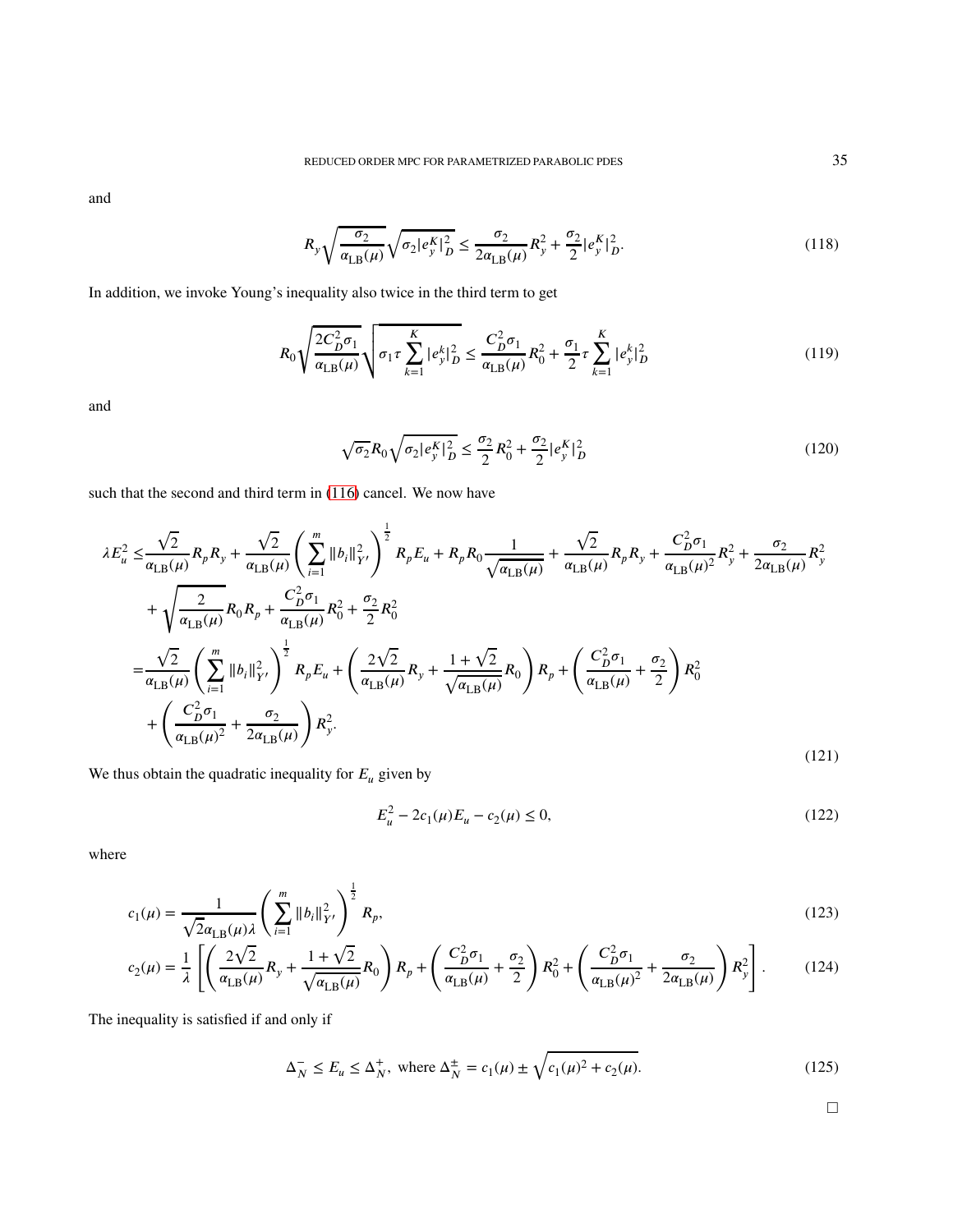#### 36 REDUCED ORDER MPC FOR PARAMETRIZED PARABOLIC PDES

## **REFERENCES**

- <span id="page-35-4"></span>[1] A. Alla and S. Volkwein. Asymptotic stability of POD based model predictive control for a semilinear parabolic PDE. *Adv Comput Math*, 41(5):1073–1102, 2015.
- <span id="page-35-30"></span><span id="page-35-17"></span>[2] N. Altmüller and L. Grüne. Distributed and boundary model predictive control for the heat equation. *GAMM Mitteilungen*, 35(2):131 – 145, 2012.
- [3] N. Altmüller and L. Grüne. A comparative stability analysis of Neumann and Dirichlet boundary MPC for the heat equation. *IFAC Proceedings Volumes*, 46(26):133 – 138, 2013. 1st IFAC Workshop on Control of Systems Governed by Partial Differential Equations.
- <span id="page-35-18"></span>[4] N. Altmüller, L. Grüne, and K. Worthmann. Receding horizon optimal control for the wave equation. In *49th IEEE Conference on Decision and Control (CDC)*, pages 3427–3432, 2010.
- <span id="page-35-5"></span>[5] S. Dubljevic, N. H. El-Farra, P. Mhaskar, and P. D. Christofides. Predictive control of parabolic PDEs with state and control constraints. *International Journal of Robust and Nonlinear Control*, 16(16):749–772, 2006.
- <span id="page-35-10"></span><span id="page-35-3"></span>[6] L. Fagiano and A. R. Teel. Generalized terminal state constraint for model predictive control. *Automatica*, 49:2622–2631, 2013.
- [7] M. G. Forbes, R. S. Patwardhan, H. Hamadah, and R. B. Gopaluni. Model predictive control in industry: Challenges and opportunities. *IFAC-PapersOnLine*, 48(8):531–538, 2015. 9th IFAC Symposium on Advanced Control of Chemical Processes ADCHEM 2015.
- <span id="page-35-24"></span><span id="page-35-1"></span>[8] C. E. García, D. M. Prett, and M. Morari. Model predictive control: Theory and practice - a survey. *Automatica*, 25(3):335–348, 1989.
- [9] M. A. Grepl. *Reduced-basis approximation and a posteriori error estimation for parabolic partial differential equations*. PhD thesis, Massachusetts Institute of Technology, 2005.
- <span id="page-35-23"></span>[10] M. A. Grepl and A. T. Patera. A posteriori error bounds for reduced-basis approximations of parametrized parabolic partial differetial equations. *ESAIM: Mathematical Modelling and Numerical Analysis*, 39(1):157–181, 2005.
- <span id="page-35-14"></span><span id="page-35-13"></span>[11] L. Grüne. Analysis and design of unconstrained nonlinear MPC schemes for finite and infinite dimensional systems. *SIAM J. Control Optim.*, 48(2), 2009.
- [12] L. Grüne and J. Pannek. Trajectory based suboptimality estimates for receding horizon controllers. In *18th International Symposium on Mathematical Theory of Networks and Systems (MTNS2008)*, 2008.
- <span id="page-35-26"></span><span id="page-35-0"></span>[13] L. Grüne and J. Pannek. Practical NMPC suboptimality estimates along trajectories. *Systems & Control Letters*, 58(3):161 – 168, 2009.
- <span id="page-35-15"></span>[14] L. Grüne and J. Pannek. *Nonlinear Model Predictive Control: Theory and Algorithms*. Springer, 2011.
- [15] L. Grüne, J. Pannek, M. Seehafer, and K. Worthmann. Analysis of unconstrained nonlinear MPC schemes with time varying control horizon. *SIAM Journal on Control and Optimization*, 48(8):4938–4962, Jan 2010.
- <span id="page-35-6"></span>[16] N. Hara and A. Kojima. Reduced order model predictive control - an approach based on system decomposition -. In *SICE Annual Conference 2007*, pages 2226–2229, 2007.
- <span id="page-35-28"></span>[17] M. Hintermüller, K. Ito, and K. Kunisch. The primal-dual active set strategy as a semismooth Newton method. *SIAM Journal on Optimization*, 13(3), 2003.
- <span id="page-35-7"></span>[18] S. Hovland, J. T. Gravdahl, and K. E. Willcox. Explicit model predictive control for large-scale systems via model reduction. *Journal of Guidance, Control and Dynamics*, 31(4), 2008.
- <span id="page-35-19"></span>[19] S. Hovland, C. Lovaas, J. T. Gravdahl, and G. C. Goodwin. Stability of model predictive control based on reduced-order models. In *2008 47th IEEE Conference on Decision and Control*, pages 4067–4072, 2008.
- <span id="page-35-8"></span>[20] S. Hovland, K. Willcox, and J. T. Gravdahl. MPC for large-scale systems via model reduction and multiparametric quadratic programming. In *Proceedings of the 45th IEEE Conference on Decision and Control*, pages 3418–3423, 2006.
- <span id="page-35-29"></span>[21] D. Huynh, G. Rozza, S. Sen, and A. T. Patera. A successive constraint linear optimization method for lower bounds of parametric coercivity and inf-sup stability constants. *C. R. Acad. Sci. Paris*, 345, 2007.
- <span id="page-35-12"></span>[22] A. Jadbabaie and J. Hauser. On the stability of receding horizon control with a general terminal cost. *IEEE Transactions on Automatic Control*, 50(5):674–678, 2005.
- <span id="page-35-11"></span>[23] A. Jadbabaie, J. Yu, and J. Hauser. Unconstrained receding-horizon control of nonlinear systems. *IEEE Transactions on Automatic Control*, 46:776– 783, 2001.
- <span id="page-35-27"></span>[24] M. Kärcher. *Certified reduced basis methods for parametrized PDE-constrained optimization problems*. Dissertation, RWTH Aachen University, Aachen, 2016. Veröffentlicht auf dem Publikationsserver der RWTH Aachen University; Dissertation, RWTH Aachen University, 2016.
- <span id="page-35-21"></span>[25] M. Kärcher, S. Boyaval, M. A. Grepl, and K. Veroy. Reduced basis approximation and a posteriori error bounds for 4D-Var data assimilation. *Optimization and Engineering*, 19:663–695, 2018.
- <span id="page-35-20"></span>[26] M. Kärcher and M. A. Grepl. A posteriori error estimation for reduced order solutions of parametrized parabolic optimal control problems. *ESAIM: Mathematical Modelling and Numerical Analysis*, 48(6):1615–1638, 2014.
- <span id="page-35-22"></span>[27] M. Kärcher, Z. Tokoutsi, M. A. Grepl, and K. Veroy. Certified reduced basis methods for parametrized elliptic optimal control problems with distributed controls. *Journal of Scientific Computing*, 75:276–307, 2018.
- <span id="page-35-32"></span><span id="page-35-25"></span>[28] H. K. Khalil. *Nonlinear Control*. Always Learning. Pearson, 2015.
- [29] D. Klindworth, M. A. Grepl, and G. Vossen. Certified reduced basis methods for parametrized parabolic partial differential equations with non-affine source terms. *Comp. Methods Appl. Merch. Engrg.*, 209-212(4):144–155, 2012.
- <span id="page-35-31"></span><span id="page-35-2"></span>[30] M. Krstic and A. Smyshlyaev. *Boundary Control of PDEs: A Course on Backstepping Designs*. SIAM, 1 edition, 2008.
- [31] J. H. Lee. Model predictive control: Review of the three decades of development. *International Journal of Control, Automation and Systems*, 9:415–424, 2011.
- <span id="page-35-16"></span><span id="page-35-9"></span>[32] B. Lincoln and A. Rantzer. Relaxing dynamic programming. *IEEE Transactions on Automatic Control*, 51(8):1249–1260, 2006.
- [33] A. Linnemann. Existence of controllers stabilizing the reduced-order model and not the plant. *Automatica*, 24(5):719–719, 1988.